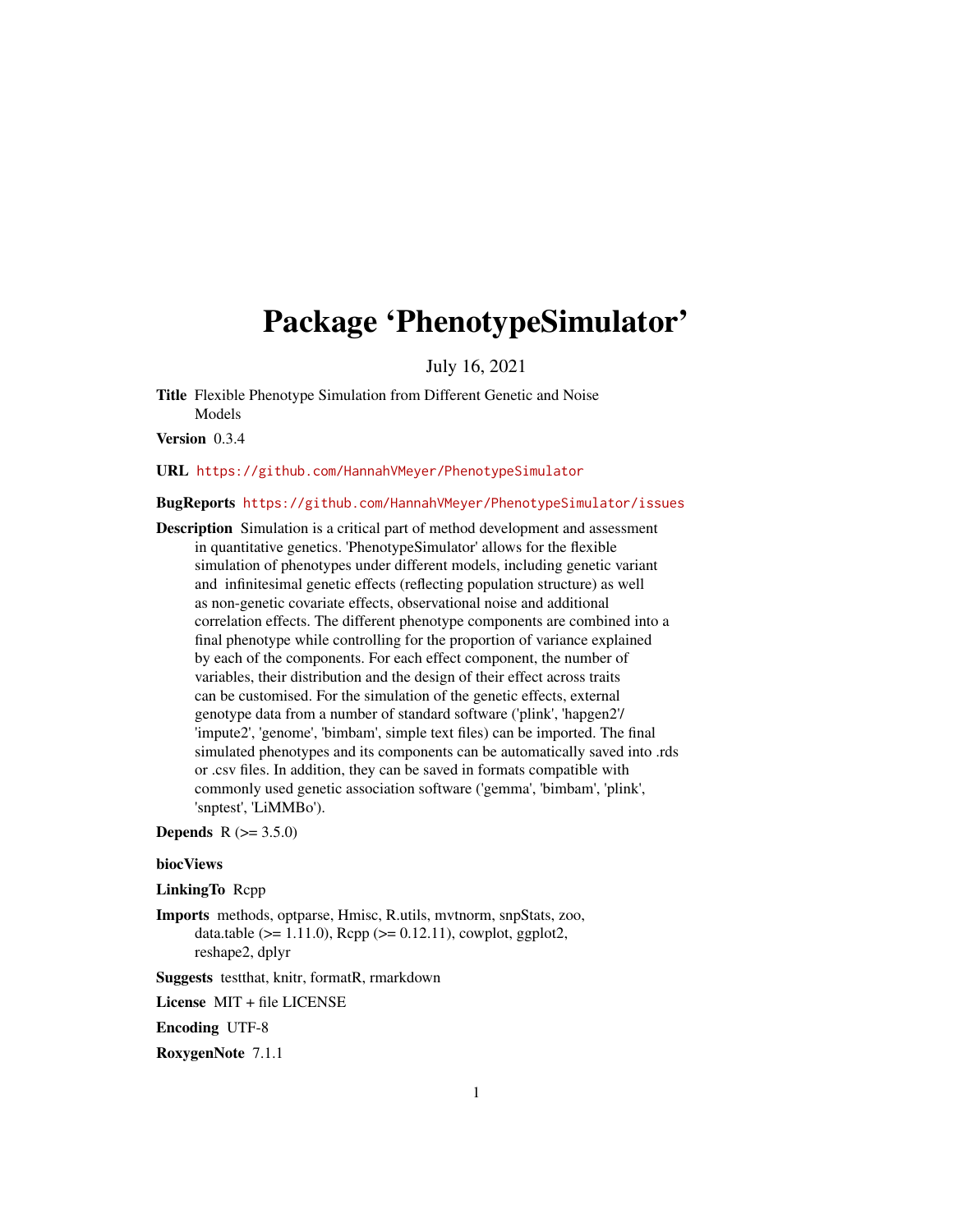VignetteBuilder knitr

NeedsCompilation yes

Author Hannah Meyer [aut, cre] (<<https://orcid.org/0000-0003-4564-0899>>), Konrad Rudolph [ctb] (<<https://orcid.org/0000-0002-9866-7051>>)

Maintainer Hannah Meyer <hannah.v.meyer@gmail.com>

Repository CRAN

Date/Publication 2021-07-16 13:30:02 UTC

# R topics documented:

| 3              |
|----------------|
| 3              |
| $\overline{4}$ |
| 5              |
| 6              |
| $\overline{7}$ |
| 9              |
| 9              |
| 11             |
| 13             |
| 14             |
| 16             |
| 17             |
| 20             |
| 20             |
| 21             |
| 27             |
| 28             |
| 30             |
| 31             |
| 32             |
| 33             |
| 34             |
| 34             |
| 35             |
| 36             |

 $\blacksquare$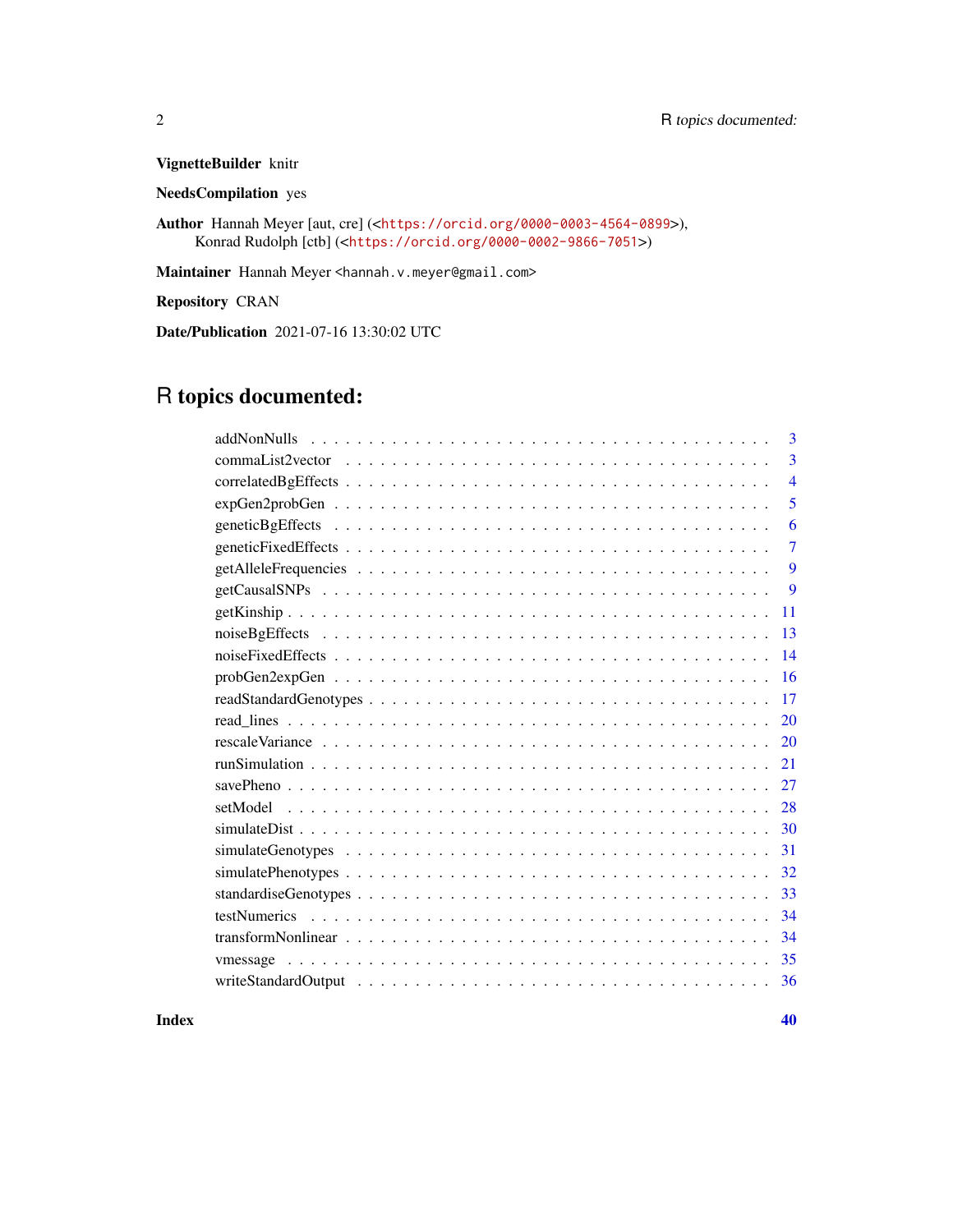<span id="page-2-0"></span>

# Description

Add all non-NULL elements of list.

# Usage

```
addNonNulls(compList)
```
# Arguments

compList List of numeric matrices or data.frames of the equal dimensions.

# Value

Matrix or data.frame containing sum of all list elements where is.null is FALSE.

commaList2vector *Comma-separated string to numeric vector.*

# Description

Split input of comma-separated string into vector of numeric, logical or character values.

# Usage

```
commaList2vector(commastring = NULL, type = "numeric")
```
# Arguments

| commastring | Input [character] vector containing numbers separated by commas.                   |
|-------------|------------------------------------------------------------------------------------|
| type        | Name [string] of the type of input variables; one of numeric, logical or character |

#### Value

Numeric vector of values extracted from commastring.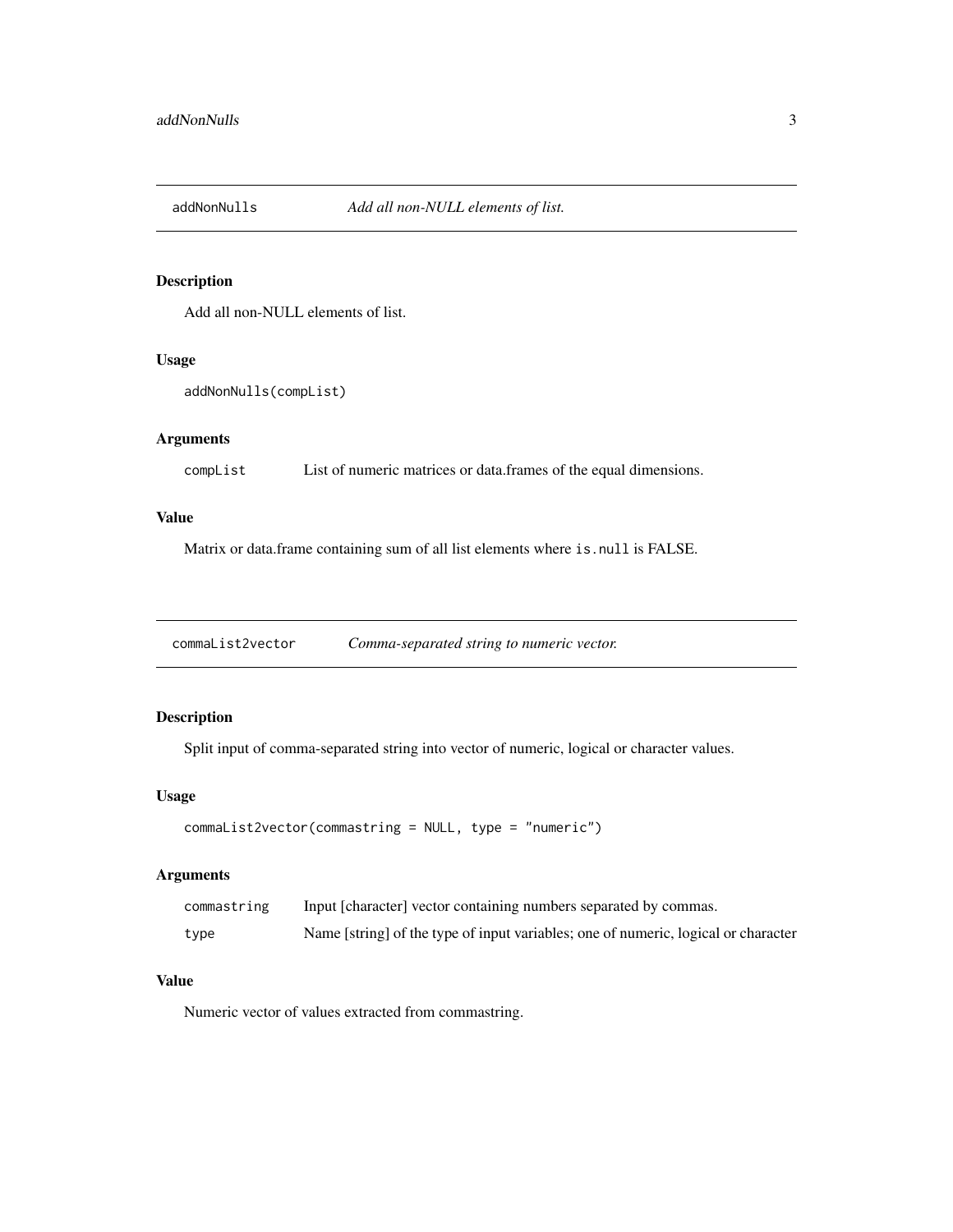<span id="page-3-1"></span><span id="page-3-0"></span>correlatedBgEffects *Simulate correlated background effects.*

# Description

correlatedBgEffects computes a background effect that simulates structured correlation between the phenotypes.

#### Usage

```
correlatedBgEffects(
 N,
 P,
 pcorr = NULL,
  corr\_mat = NULL,sampleID = "ID_",
 phenoID = "Trait_",
  id_samples = NULL,
  id_phenos = NULL,
  verbose = FALSE
)
```
#### Arguments

| Number [integer] of samples to simulate.                                                                                                                                               |
|----------------------------------------------------------------------------------------------------------------------------------------------------------------------------------------|
| Number [integer] of phenotypes to simulate.                                                                                                                                            |
| Initial strength of correlation [double] between neighbouring traits. Decreases<br>by pcorr $\land$ (distance); distance from 0 to P-1. See details.                                   |
| $[P \times P]$ correlation matrix [double] as covariance component for the multivariate<br>normal distribution. If not provided, pcorr is used to construct the correlation<br>matrix. |
| Prefix [string] for naming samples.                                                                                                                                                    |
| Prefix [string] for naming traits.                                                                                                                                                     |
| Vector of [NrSamples] sample IDs [string]; if not provided constructed by paste(sampleID,<br>$1:N$ , sep="").                                                                          |
| Vector of [NrTraits] phenotype IDs [string]; if not provided constructed by<br>paste(phenoID, 1:P, sep="").                                                                            |
| [boolean] If TRUE, progress info is printed to standard out.                                                                                                                           |
|                                                                                                                                                                                        |

# Details

correlatedBgEffects can be used to simulate phenotypes with a defined level of correlation between traits. If the corr\_mat is not provided, a simple correlation structure based on the distance of the traits will be constructed. Traits of distance  $d=1$  (adjacent columns) will have correlation cor=pcorr<sup>1</sup>, traits with d=2 have cor=pcorr<sup>2</sup> up to traits with d=(P-1) cor=pcorr<sup>(P-1)</sup> and 0 <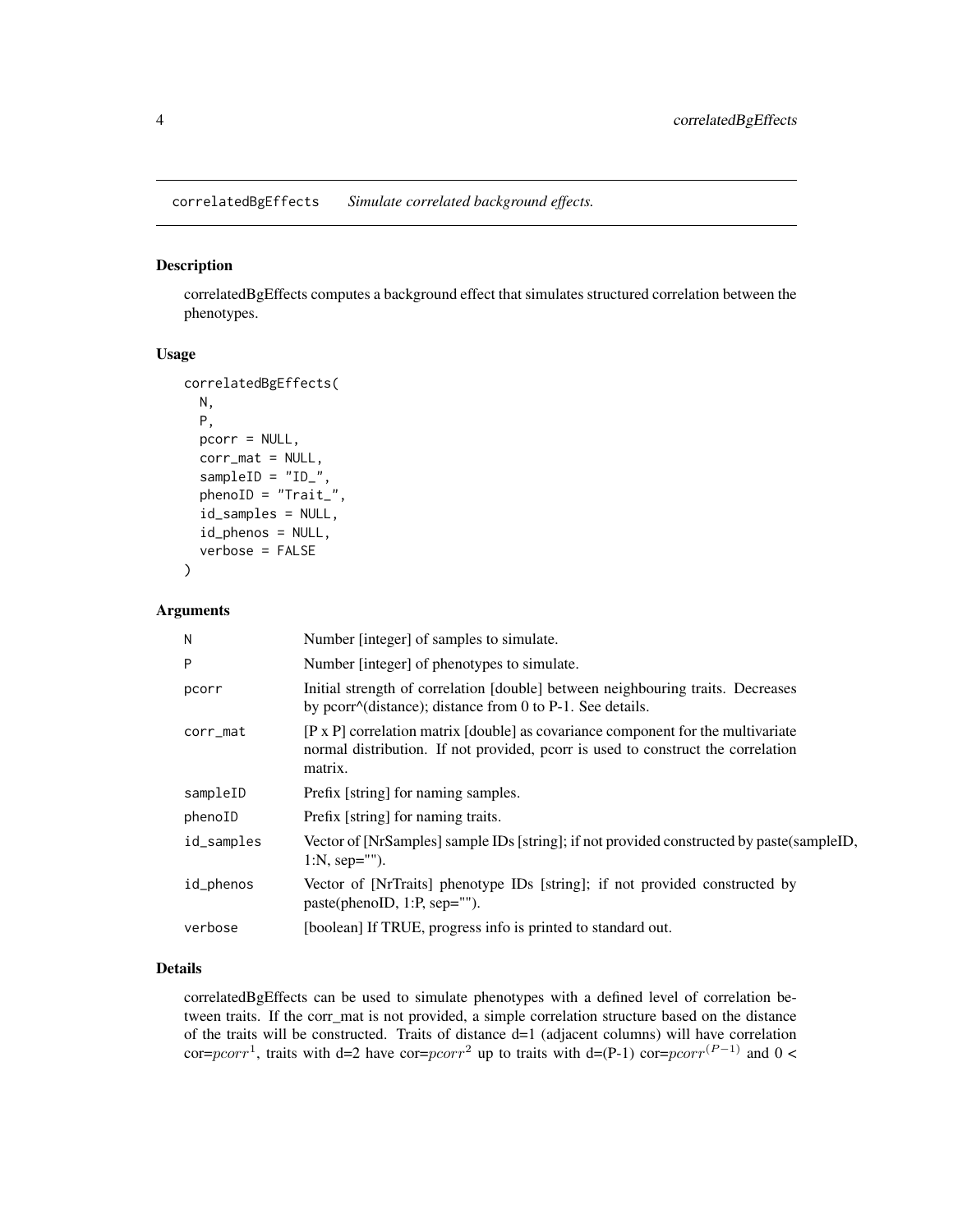# <span id="page-4-0"></span>expGen2probGen 5

pcorr < 1. The correlated background effect correlated is simulated based on this correlation structure C: correlated  $N_{NP}(0, C)$ .

# Value

Named list with [N x P] matrix of correlated background effects ( correlatedBg) and the correlation matrix (cov\_correlated). If corr\_mat provided corr\_mat == cov\_correlated.

# See Also

[rmvnorm](#page-0-0) which is used to simulate the multivariate normal distribution

# Examples

correlatedBg <- correlatedBgEffects(N=100, P=20, pcorr=0.4)

expGen2probGen *Rewrite expected genotypes into genotype probabilities.*

# Description

Convert genotype frequencies to genotypes encoded as triplets of probablities (p(AA), p(Aa), p(aa)).

#### Usage

expGen2probGen(geno)

# Arguments

geno Vector [numeric] with genotypes

# Value

Numeric vector of length [length(geno)\*3] with the genotype encoded as probabbilities ( $p(A)$ ),  $p(Aa)$ ,  $p(aa)$ ).

# Examples

```
nrSamples <- 10
# Simulate binomial SNP with 0.2 allele frequency
geno <- rbinom(nrSamples, 2, p=0.2)
geno_prob<- expGen2probGen(geno)
```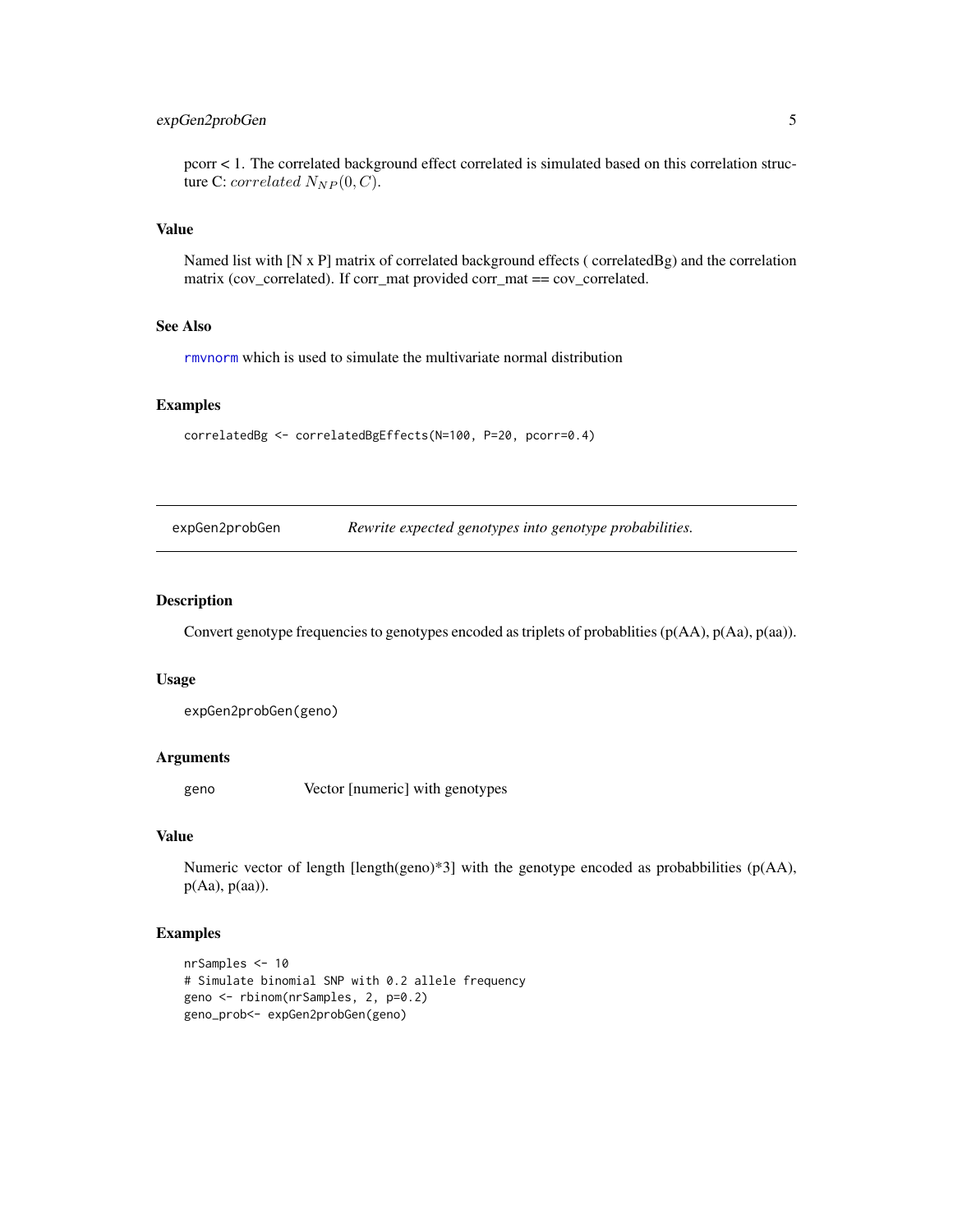<span id="page-5-1"></span><span id="page-5-0"></span>

#### Description

geneticBgEffects simulates an infinitesimal genetic effects with a proportion of the effect shared across samples and a proportion independent across samples; they are based on the kinship estimates of the (simulated) samples.

# Usage

```
geneticBgEffects(
 P,
 N,
  kinship,
  phenoID = "Trait_",
  id_samples = colnames(kinship),
  shared = TRUE,
  independent = TRUE,id_phenos = NULL
)
```
# Arguments

| P           | Number [integer] of phenotypes to simulate.                                                                                                                       |
|-------------|-------------------------------------------------------------------------------------------------------------------------------------------------------------------|
| N           | Number [integer] of samples to simulate; has to be provided as a dimnesionality<br>check for kinship and downstream analyses; nrow(kinship) has to be equal to N. |
| kinship     | [N x N] Matrix of kinship estimates [double].                                                                                                                     |
| phenoID     | Prefix [string] for naming traits.                                                                                                                                |
| id_samples  | Vector of [NrSamples] sample IDs [string]; if not provided colnames(kinship)<br>are used.                                                                         |
| shared      | [bool] shared effect simulated if set to TRUE; at least one of shared or indepen-<br>dent has to be set to TRUE.                                                  |
| independent | [bool] independent effect simulated if set to TRUE.                                                                                                               |
| id_phenos   | Vector of [NrTraits] phenotype IDs [string]; if not provided constructed by<br>paste(phenoID, 1:P, sep="").                                                       |

#### Details

For the simulation of the infinitesimal genetic effects, three matrix components are used: i) the kinship matrix K [N x N] which is treated as the sample design matrix, ii) matrix B [N x P] with vec(B) drawn from a normal distribution and iii) the trait design matrix A [P x P]. For the independent effect, A is a diagonal matrix with normally distributed values. A for the shared effect is a matrix of rowrank one, with normally distributed entries in row 1 and zeros elsewhere. To construct the final effects, the three matrices are multiplied as:  $E =$  cholesky(K)BA^T.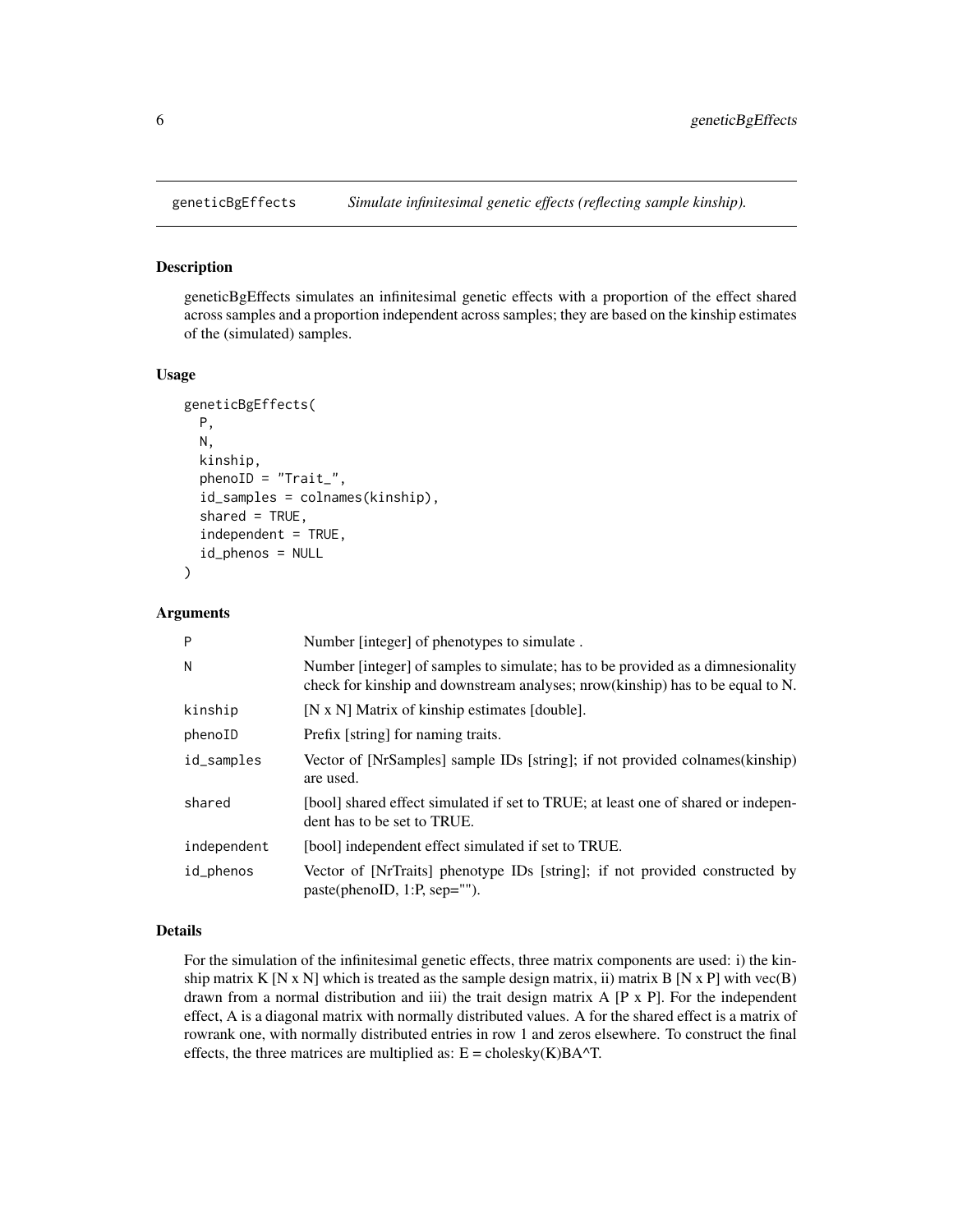# <span id="page-6-0"></span>Value

Named list of shared infinitesimal genetic effects (shared: [N x P] matrix) and independent infinitesimal genetic effects (independent:  $[N \times P]$  matrix), the covariance term of the shared effect (cov\_shared: [P x P] matrix), the covariance term of the independent effect (cov\_independent: [P x P] matrix), the eigenvectors (eigenvec\_kinship: [N x N]) and eigenvalues (eigenval\_kinship: [N]) of the kinship matrix.

# Examples

```
genotypes <- simulateGenotypes(N=100, NrSNP=400, verbose=FALSE)
kinship <- getKinship(N=100, X=genotypes$genotypes, standardise=TRUE,
verbose=FALSE)
geneticBg <- geneticBgEffects(N=100, P=10, kinship=kinship)
```
<span id="page-6-1"></span>geneticFixedEffects *Simulate genetic variant effects.*

#### Description

geneticFixedEffects takes genetic variants which should be added as genetic variant effects to the phenotype. These variants can have the same effects across all traits (shared) or can be independent across traits (independent); in addition, only a certain proportion of traits can be affected by the genetic variants.

# Usage

```
geneticFixedEffects(
  X_causal,
 P,
 N,
  phenoID = "Trait_",id_samples = rownames(X_causal),
  id_phenos = NULL,
  pTraitsAffected = 1,
 pIndependentGenetic = 0.4,
  pTraitIndependentGenetic = 0.2,
  keepSameIndependent = FALSE,
  distBeta = "norm",
 mBeta = 0,
  sdBeta = 1,
  verbose = FALSE
```

```
)
```

| X_causal | [N x NrCausalSNPs] Matrix of [NrCausalSNPs] SNPs from [N] samples. |
|----------|--------------------------------------------------------------------|
| D        | Number [integer] of phenotypes to simulate.                        |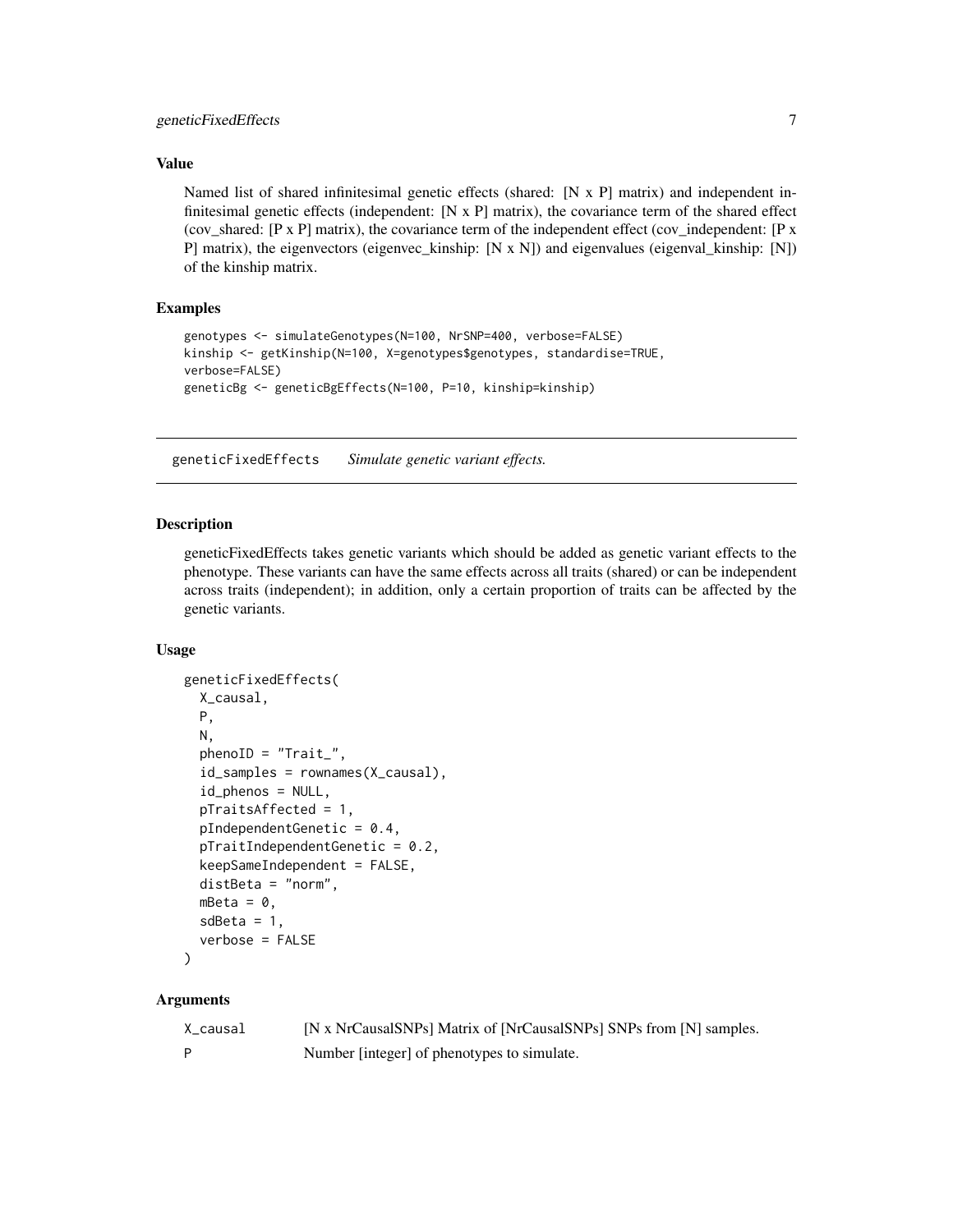| N                        | Number [integer] of samples to simulate; has to be provided as a dimnesionality<br>check for $X$ _causal and downstream analyses; nrow( $X$ _causal) has to be equal<br>to N.                                          |
|--------------------------|------------------------------------------------------------------------------------------------------------------------------------------------------------------------------------------------------------------------|
| phenoID                  | Prefix [string] for naming traits.                                                                                                                                                                                     |
| id_samples               | Vector of [NrSamples] sample IDs [string]; if not provided colnames $(X$ ] causal)<br>used.                                                                                                                            |
| id_phenos                | Vector of [NrTraits] phenotype IDs [string]; if not provided constructed by<br>paste(phenoID, 1:P, sep="").                                                                                                            |
| pTraitsAffected          |                                                                                                                                                                                                                        |
|                          | Proportion [double] of traits affected by the genetic effect. For non-integer re-<br>sults of pTraitsAffected*P, the ceiling of the result is used. Allows to simulate<br>for instance different levels of pleiotropy. |
| pIndependentGenetic      |                                                                                                                                                                                                                        |
|                          | Proportion [double] of genetic effects (SNPs) to have an independent fixed ef-<br>fect.                                                                                                                                |
| pTraitIndependentGenetic |                                                                                                                                                                                                                        |
|                          | Proportion [double] of traits influenced by independent fixed genetic effects.                                                                                                                                         |
| keepSameIndependent      |                                                                                                                                                                                                                        |
|                          | [boolean] If set to TRUE, the independent genetic effects always influence the<br>same subset of traits.                                                                                                               |
| distBeta                 | Vector of name(s) [string] of distribution to use to simulate effect sizes of SNPs;<br>one of "unif" or "norm".                                                                                                        |
| mBeta                    | Vector of mean/midpoint(s) [double] of normal/uniform distribution for effect<br>sizes of SNPs.                                                                                                                        |
| sdBeta                   | Vector of standard deviation/distance from midpoint [double] of normal/uniform<br>distribution for effect sizes of SNPs.                                                                                               |
| verbose                  | [boolean] If TRUE, progress info is printed to standard out                                                                                                                                                            |

# Value

Named list of shared fixed genetic effects (shared: [N x P] matrix), independent fixed genetic effects (independent: [N x P] matrix), the causal SNPs labeled as shared or independent effect (cov: [NrCausalSNPs x N] matrix) and the simulated effect sizes of the causal SNPs (cov\_effect: [P x NrCausalSNPs] dataframe).

# Examples

```
genotypes <- simulateGenotypes(N=100, NrSNP=20, verbose=FALSE)
causalSNPs <- getCausalSNPs(N=100, genotypes=genotypes$genotypes)
geneticFixed <- geneticFixedEffects(N=100, X_causal=causalSNPs,
P=10)
```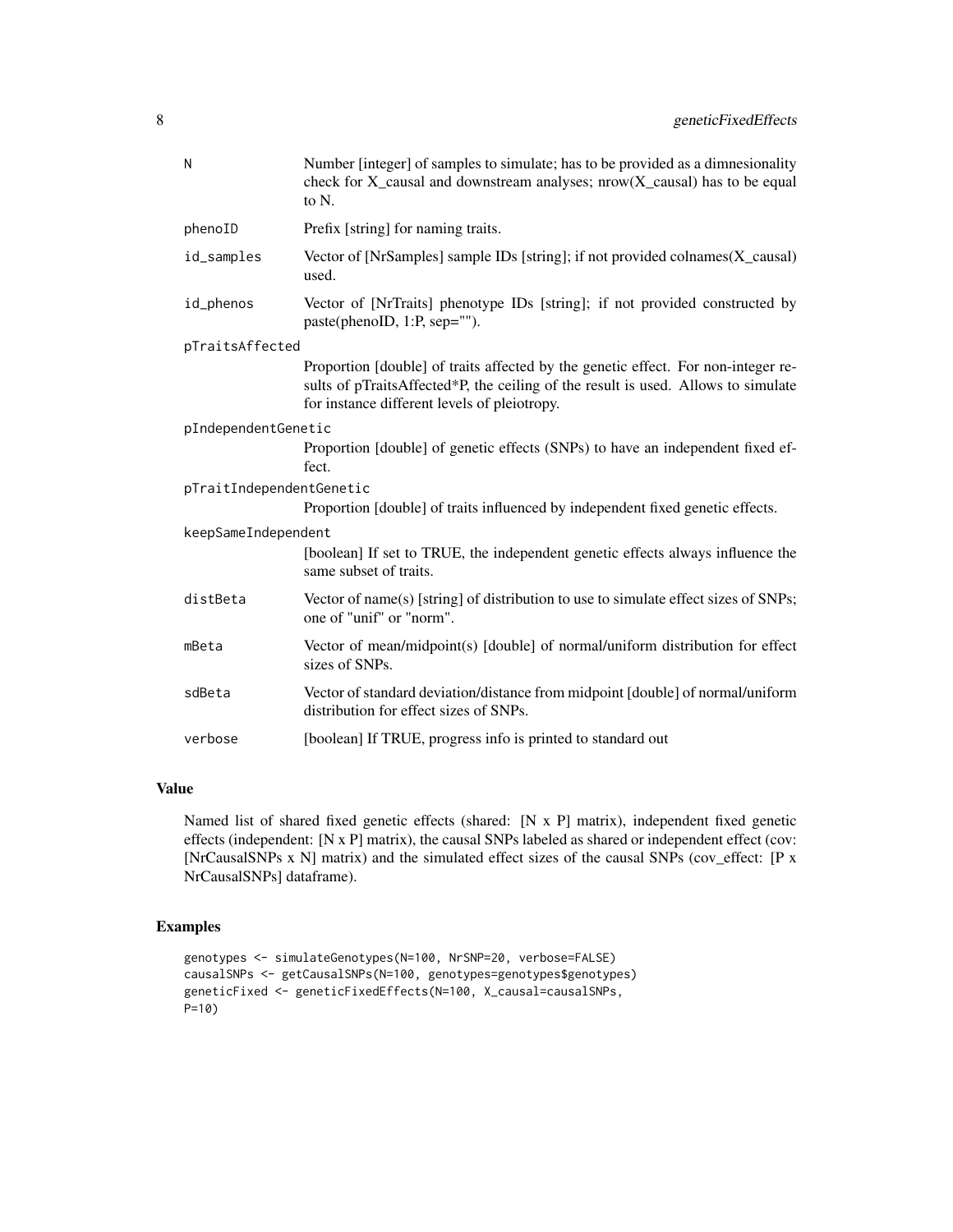<span id="page-8-2"></span><span id="page-8-0"></span>getAlleleFrequencies *Compute allele frequencies from genotype data.*

#### Description

Compute allele frequencies from genotype data.

# Usage

```
getAlleleFrequencies(snp)
```
# Arguments

snp  $[N x 1]$  Vector of length  $[N]$  samples with genotypes of a single bi-allelic genetic variant/SNP encoded as 0,1 and 2.

# Value

Vector with ref (0-encoded) and alt (1-encoded) allele frequencies.

# Examples

```
# create snp vector with minor allele frequency 0.3
snp <- rbinom(200, 2, 0.3)
allelefreq <- getAlleleFrequencies(snp)
```
<span id="page-8-1"></span>getCausalSNPs *Draw random SNPs from genotypes.*

#### Description

Draw random SNPs from genotypes provided or external genotype files. When drawing from external genotype files, only lines of randomly chosen SNPs are read, which is recommended for large genotype files. See details for more information. The latter option currently supports file in simple delim-formats (with specified delimiter and optional number of fields to skip) and the bimbam and the oxgen format.

#### Usage

```
getCausalSNPs(
 N,
 NrCausalSNPs = 20,
  genotypes = NULL,
  chr = NULL,NrSNPsOnChromosome = NULL,
 NrChrCausal = NULL,
```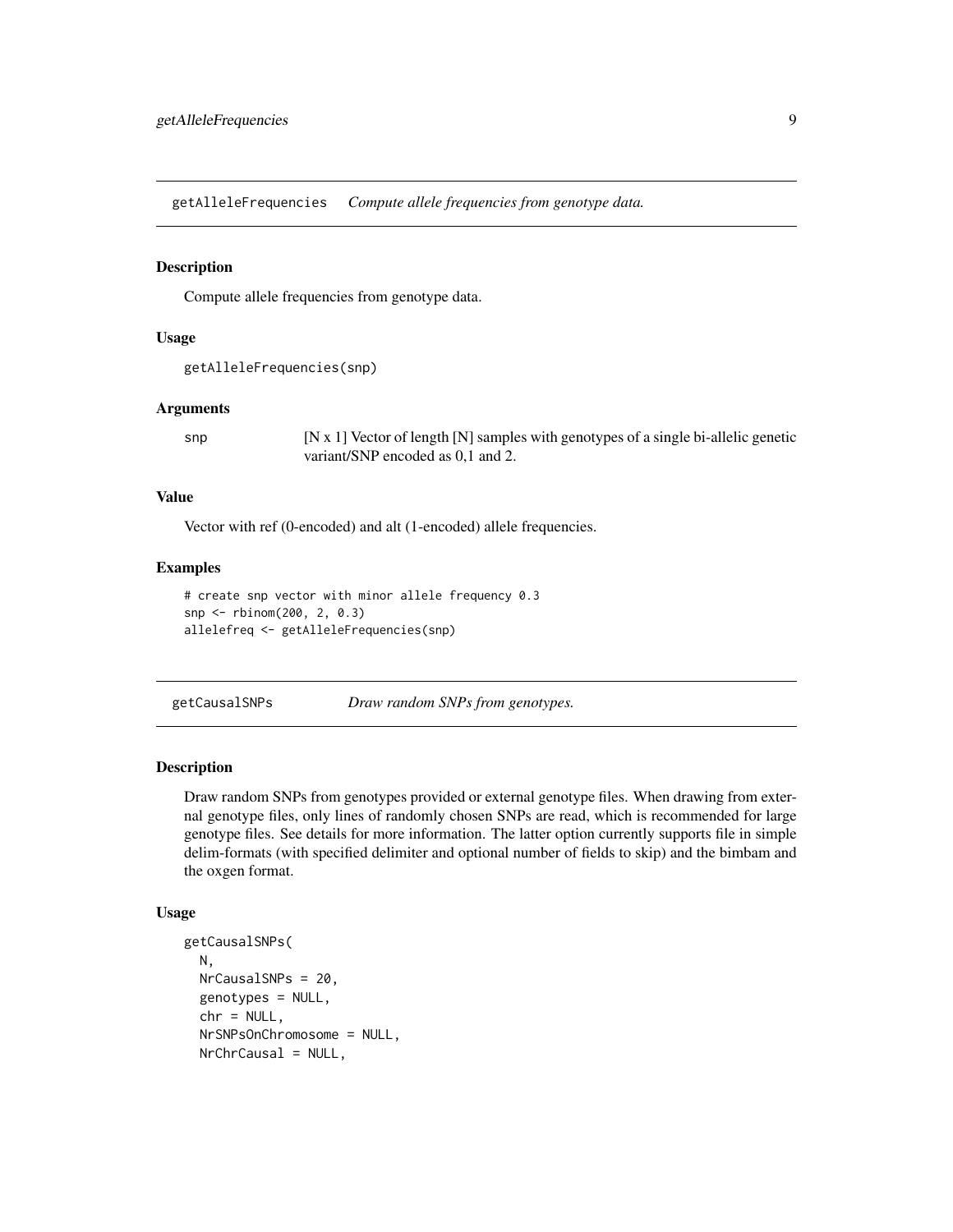```
genoFilePrefix = NULL,
 genoFileSuffix = NULL,
 \sum format = "delim",
  delimiter = ",",
  header = FALSE,
  skipFields = NULL,
 probabilities = FALSE,
 sampleID = "ID_",
 verbose = TRUE
\mathcal{L}
```

| N                  | Number [integer] of samples to simulate.                                                                                                                                                                                                                                                                                                  |
|--------------------|-------------------------------------------------------------------------------------------------------------------------------------------------------------------------------------------------------------------------------------------------------------------------------------------------------------------------------------------|
| NrCausalSNPs       | Number [integer] of SNPs to chose at random.                                                                                                                                                                                                                                                                                              |
| genotypes          | [NrSamples x totalNrSNPs] Matrix of genotypes [integer]/ [double].                                                                                                                                                                                                                                                                        |
| chr                | Vector of chromosome(s) [integer] to chose NrCausalSNPs from; only used<br>when external genotype data is provided i.e. lis.null(genoFilePrefix).                                                                                                                                                                                         |
| NrSNPsOnChromosome |                                                                                                                                                                                                                                                                                                                                           |
|                    | Vector of number(s) of SNPs [integer] per entry in chr (see above); has to be the<br>same length as chr. If not provided, number of SNPS in file will be determined<br>from line count (which can be slow for large files); (optional) header lines will<br>be ignored, so accurate number of SNPs not lines in file should be specified. |
| NrChrCausal        | Number [integer] of causal chromosomes to sample NrCausalSNPs from (as<br>opposed to the actual chromosomes to chose from via chr ); only used when<br>external genotype data is provided i.e. lis.null(genoFilePrefix).                                                                                                                  |
|                    | genoFilePrefix full path/to/chromosome-wise-genotype-file-ending-before-"chrChromosomeNumber"<br>(no ' $\sim$ ' expansion!) [string].                                                                                                                                                                                                     |
| genoFileSuffix     | [string] Following chromosome number including .fileformat (e.g. ".csv"); File<br>described by genoFilePrefix-genoFileSuffix has to be a text format i.e. comma/tab/space<br>separated.                                                                                                                                                   |
| format             | Name [string] of genotype file format. Options are: "oxgen", "bimbam" or "de-<br>lim". See readStandardGenotypes for details.                                                                                                                                                                                                             |
| delimiter          | Field separator [string] of genotypefile or genoFilePrefix-genoFileSuffix file if<br>format $==$ 'delim'.                                                                                                                                                                                                                                 |
| header             | [logical] Can be set to indicate if genoFilePrefix-genoFileSuffix file has a header<br>for format $==$ 'delim'. See details.                                                                                                                                                                                                              |
| skipFields         | Number [integer] of fields (columns) to skip in genoFilePrefix-genoFileSuffix<br>file if format $==$ 'delim'. See details.                                                                                                                                                                                                                |
| probabilities      | [boolean]. If set to TRUE, the genotypes in the files described by genoFilePrefix-<br>genoFileSuffix are provided as triplets of probabilities $(p(AA), p(Aa), p(aa))$ and<br>are converted into their expected genotype frequencies by $0^*p(AA) + p(Aa) +$<br>2p(aa) via probGen2expGen.                                                |
| sampleID           | Prefix [string] for naming samples (will be followed by sample number from 1<br>to N when constructing id_samples)                                                                                                                                                                                                                        |
| verbose            | [boolean] If TRUE, progress info is printed to standard out                                                                                                                                                                                                                                                                               |

<span id="page-9-0"></span>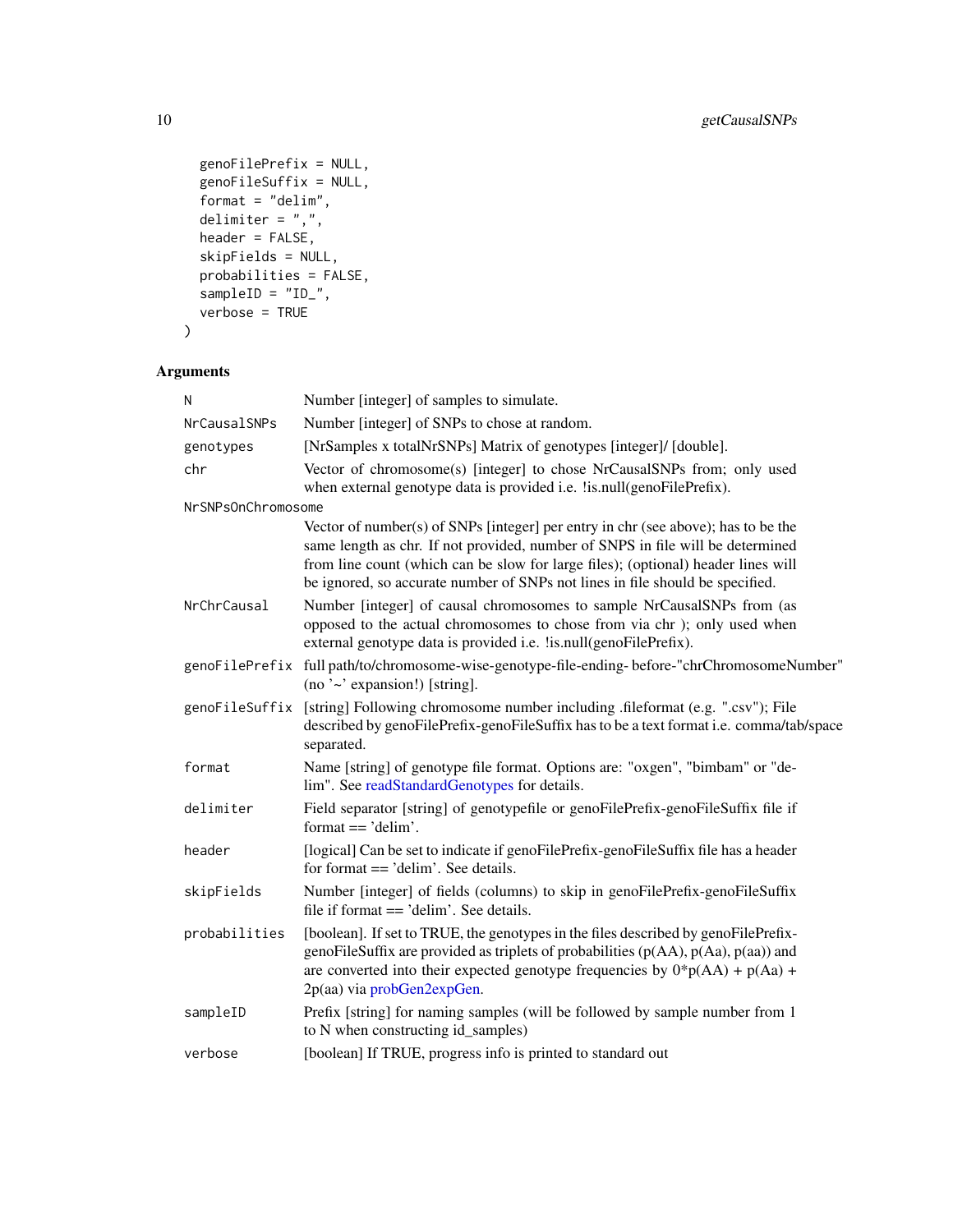#### <span id="page-10-0"></span>getKinship 11

#### Details

In order to chose SNPs from external genotype files without reading them into memory, genotypes for each chromosome need to be accesible as [SNPs x samples] in a separate file, containing "chrChromosomenumber" (e.g chr22) in the file name (e.g. /path/to/dir/related\_nopopstructure\_chr22.csv). All genotype files need to be saved in the same directory. genoFilePrefix (/path/to/dir/related\_nopopstructure\_) and genoFileSuffix (.csv) specify the strings leading and following the "chrChromosomenumber". If format== delim, the first column in each file needs to be the SNP\_ID, the first row can either contain sample IDs or the first row of genotypes (specified with header). Subsequent columns containing additional SNP information can be skipped by setting skipFields. If format==oxgen or bimbam, files need to be in the oxgen or bimbam format (see [readStandardGenotypes](#page-16-1) for details) and no additional information about delim, header or skipFields will be considered. getCausalSNPs generates a vector of chromosomes from which to sample the SNPs. For each of the chromosomes, it counts the number of SNPs in the chromosome file and creates vectors of random numbers ranging from 1:NrSNPSinFile. Only the lines corresponding to these numbers are then read into R. The example data provided for chromosome 22 contains genotypes (50 samples) of the first 500 SNPs on chromosome 22 with a minor allele frequency of greater than 2 Genomes project.

# Value

N x NrCausalSNPs Matrix of randomly drawn genotypes [integer]/ [double]

## See Also

[standardiseGenotypes](#page-32-1)

#### Examples

```
# get causal SNPs from genotypes simulated within PhenotypeSimulator
geno <- simulateGenotypes(N=10, NrSNP=10)
causalSNPsFromSimulatedGenoStandardised <- getCausalSNPs(N=10,
NrCausalSNPs=10, genotypes=geno$genotypes)
```

```
# Get causal SNPs by sampling lines from large SNP files
genotypeFile <- system.file("extdata/genotypes/",
"genotypes_chr22.csv",
package = "PhenotypeSimulator")
genoFilePrefix <- gsub("chr.*", "", genotypeFile)
genoFileSuffix <- ".csv"
causalSNPsFromLines <- getCausalSNPs(N=50, NrCausalSNPs=10, chr=22,
genoFilePrefix=genoFilePrefix,
genoFileSuffix=genoFileSuffix)
```
getKinship *Get genetic kinship.*

#### **Description**

Estimate kinship from standardised genotypes or read pre-computed kinship file. Standardised genotypes can be obtained via [standardiseGenotypes](#page-32-1).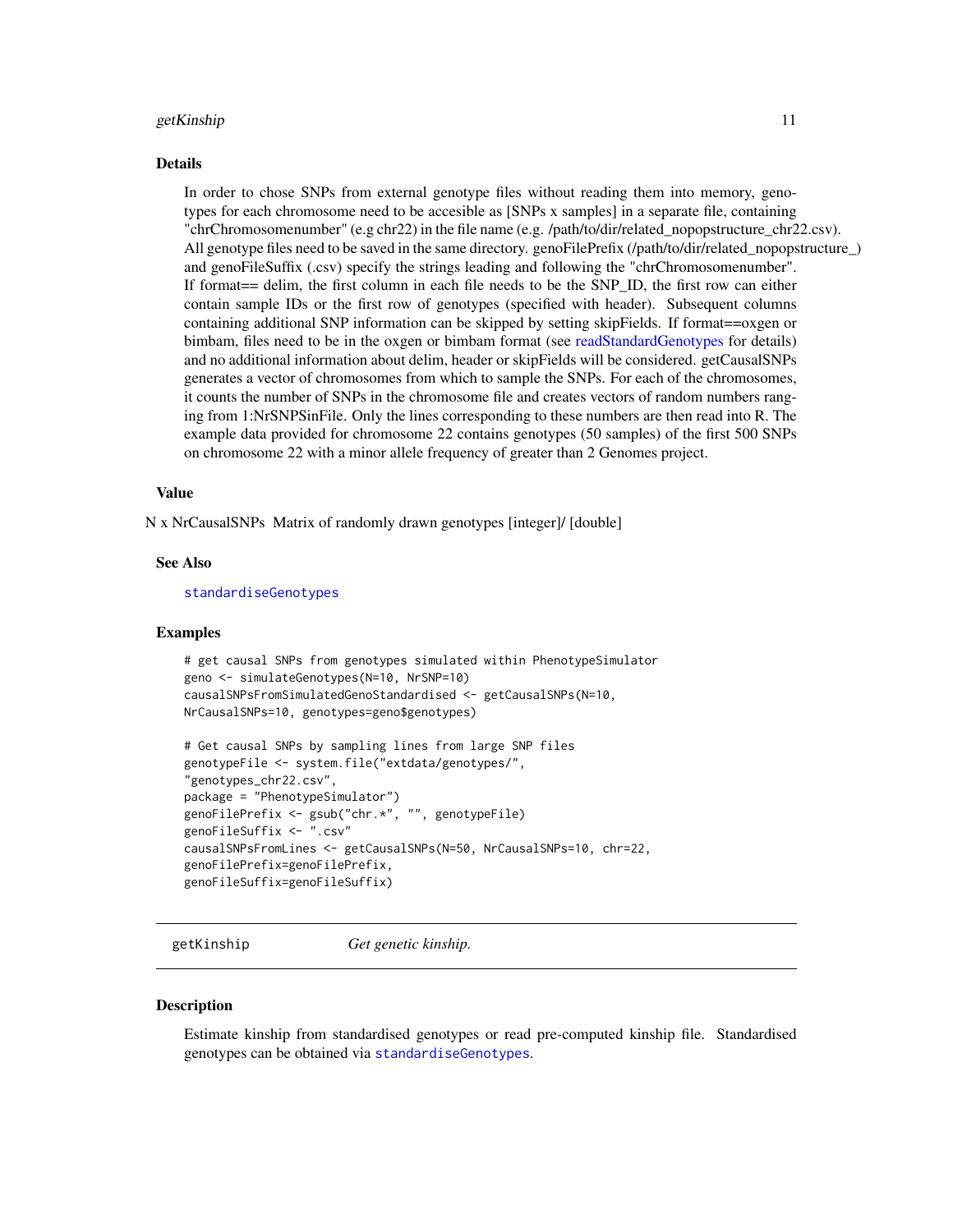# Usage

```
getKinship(
 N,
  sampleID = "ID",
  X = NULL,kinshipfile = NULL,
  id_samples = NULL,
  standardise = FALSE,
  sep = ","header = TRUE,
  verbose = TRUE
)
```
# Arguments

| N           | Number [integer] of samples to simulate.                                                                            |
|-------------|---------------------------------------------------------------------------------------------------------------------|
| sampleID    | Prefix [string] for naming samples (will be followed by sample number from 1<br>to N when constructing id samples). |
| X           | [NrSamples x totalNrSNPs] Matrix of (standardised) genotypes.                                                       |
| kinshipfile | path/to/kinshipfile [string] to be read; either X or kinshipfile must be provided.                                  |
| id_samples  | Vector of [NrSamples] sample IDs [string]; if not provided constructed by paste(sampleID,<br>1:N, sep="").          |
| standardise | [boolean] If TRUE genotypes will be standardised before kinship estimation.                                         |
| sep         | Field separator [string] of kinship file.                                                                           |
| header      | [boolean], If TRUE kinship file has header information.                                                             |
| verbose     | [boolean]; If TRUE, progress info is printed to standard out                                                        |

#### Details

The kinship is estimated as  $K = XX_T$ , with X the standardised genotypes of the samples. When estimating the kinship from the provided genotypes, the kinship is normalised by the mean of its diagonal elements and 1e-4 added to the diagonal for numerical stability.

# Value

NrSamples x NrSamples Matrix of kinship estimate.

## Examples

```
geno <- simulateGenotypes(N=10, NrSNP=50)
K_fromGenotypesNormalised <- getKinship(N=10, X=geno$genotypes,
standardise=TRUE)
kinshipfile <- system.file("extdata/kinship",
"kinship.csv",
package = "PhenotypeSimulator")
K_fromFile <- getKinship(N=50, kinshipfile=kinshipfile)
```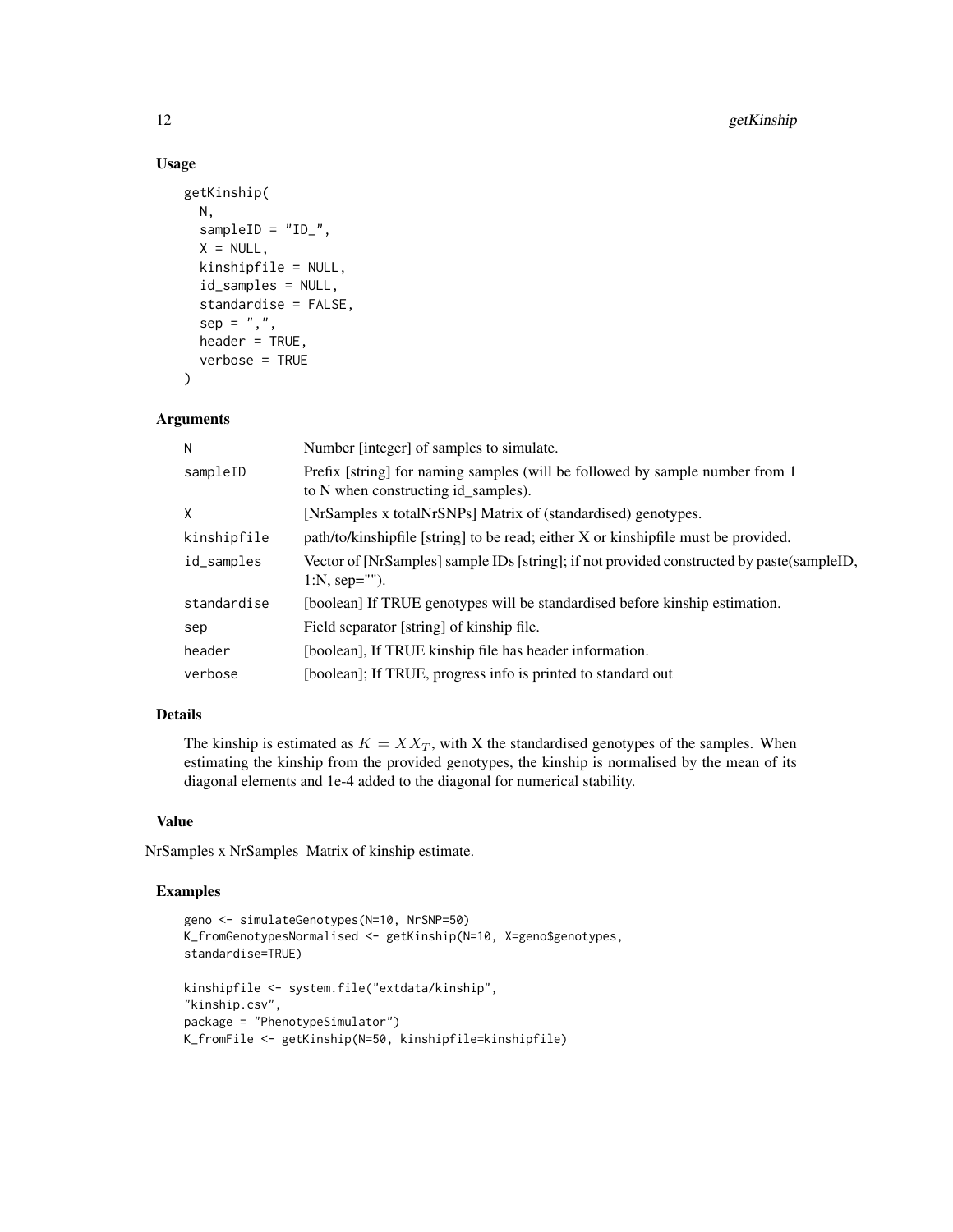<span id="page-12-1"></span><span id="page-12-0"></span>

#### Description

noiseBgEffects simulates observational noise with a proportion of the effect shared across samples and a proportion independent across samples.

#### Usage

```
noiseBgEffects(
 N,
 P,
 mean = 0,
  sd = 1,
  sampleID = "ID",
  phenoID = "Trait_",
  shared = TRUE,
  independent = TRUE,id_samples = NULL,
  id_phenos = NULL
)
```
# Arguments

| N           | Number [integer] of samples to simulate.                                                                         |
|-------------|------------------------------------------------------------------------------------------------------------------|
| P           | Number [integer] of phenotypes to simulate.                                                                      |
| mean        | Mean [double] of the normal distribution.                                                                        |
| sd          | Standard deviation [double] of the normal distribution.                                                          |
| sampleID    | Prefix [string] for naming samples.                                                                              |
| phenoID     | Prefix [string] for naming traits.                                                                               |
| shared      | [bool] shared effect simulated if set to TRUE; at least one of shared or indepen-<br>dent has to be set to TRUE. |
| independent | [bool] independent effect simulated if set to TRUE.                                                              |
| id_samples  | Vector of [NrSamples] sample IDs [string]; if not provided constructed by paste(sampleID,<br>1:N, sep="").       |
| id_phenos   | Vector of [NrTraits] phenotype IDs [string]; if not provided constructed by<br>paste(phenoID, 1:P, sep="").      |

# Details

For the simulation of the observational noise effects, two components are used: i) matrix B [N x P] with vec(B) drawn from a normal distribution with mean=mean and sd=sd and ii) the trait design matrix A [P x P]. For the independent effect, A is a diagonal matrix with normally distributed values. A for the shared effect is a matrix of rowrank one, with normally distributed entries in row 1 and zeros elsewhere. To construct the final effects, the two matrices are multiplied as:  $E = BA^T$ .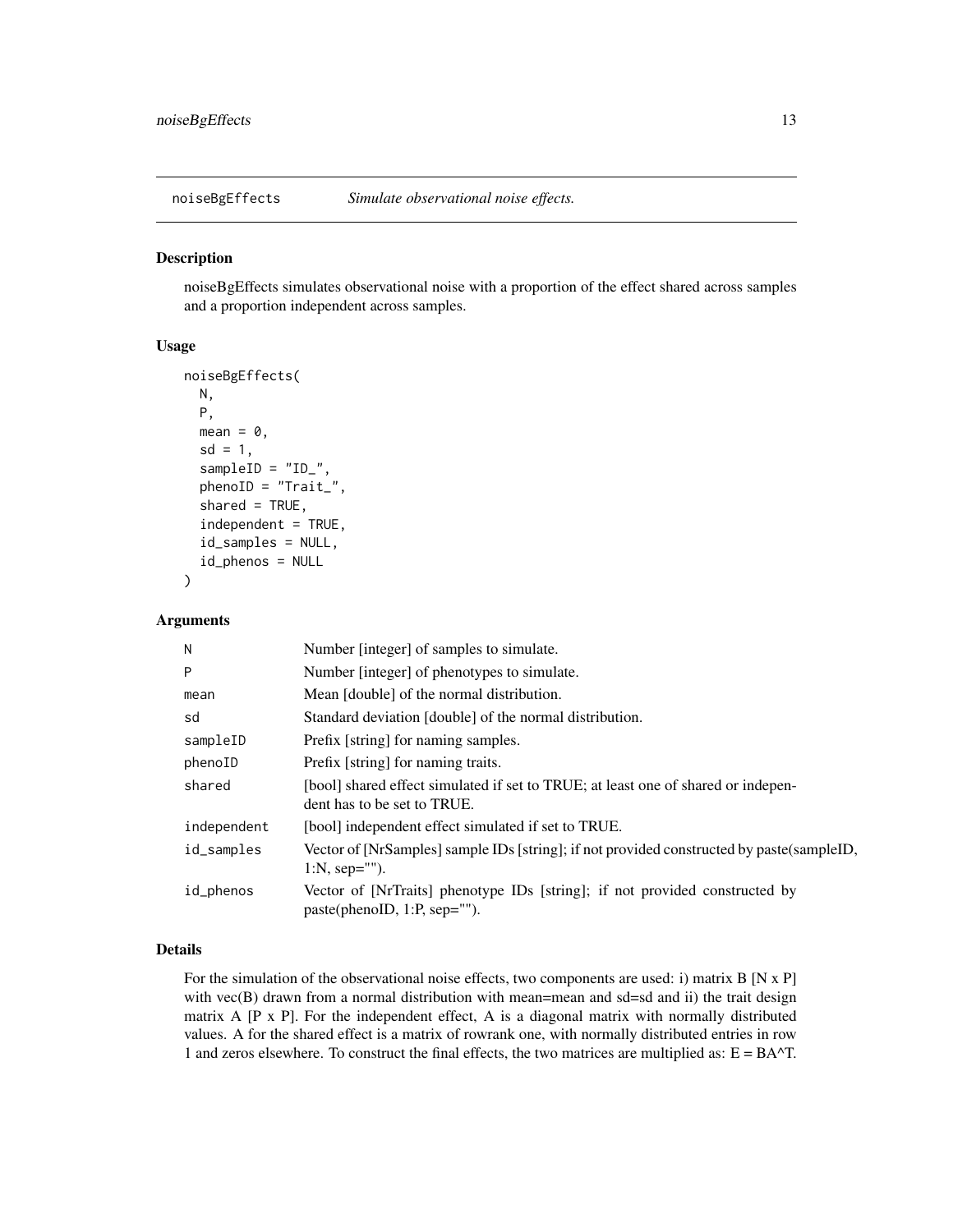#### <span id="page-13-0"></span>Value

Named list of shared noise effects (shared: [N x P] matrix) and independent noise effects (independent:  $[N \times P]$  matrix), the covariance term of the shared effect (cov\_shared:  $[P \times P]$  matrix) and the covariance term of the independent effect (cov\_independent: [P x P] matrix).

#### Examples

noiseBG <- noiseBgEffects(N=100, P=20, mean=2)

<span id="page-13-1"></span>noiseFixedEffects *Simulate noise fixed effects.*

# Description

noiseFixedEffects simulates a number of non-genetic covariate effects (confounders). Confounders can have effects across all traits (shared) or to a number of traits only (independent); in addition, only a certain proportion of traits can be affected by the confounders. Confounders can be simulated as categorical variables or following a binomial , uniform or normal distribution. Effect sizes for the noise effects can be simulated from a uniform or normal distribution. Multiple confounder sets drawn from different distributions/different parameters of the same distribution can be simulated by specifying NrFixedEffects and supplying the respective distribution parameters.

#### Usage

```
noiseFixedEffects(
 N,
 P,
 NrConfounders = 10,
  sampleID = "ID",
  phenoID = "Trait"id_samples = NULL,
  id_phenos = NULL,
  pTraitsAffected = 1,
  NrFixedEffects = 1,
  pIndependentConfounders = 0.4,
  pTraindependentConfounders = 0.2,
  keepSameIndependent = FALSE,
  distConfounders = "norm",
  mConfounders = 0,
  sdConfounders = 1,
  catConfounders = NULL,
  probConfounders = NULL,
  distBeta = "norm",
  mBeta = 0,
  sdBeta = 1,
  verbose = FALSE
)
```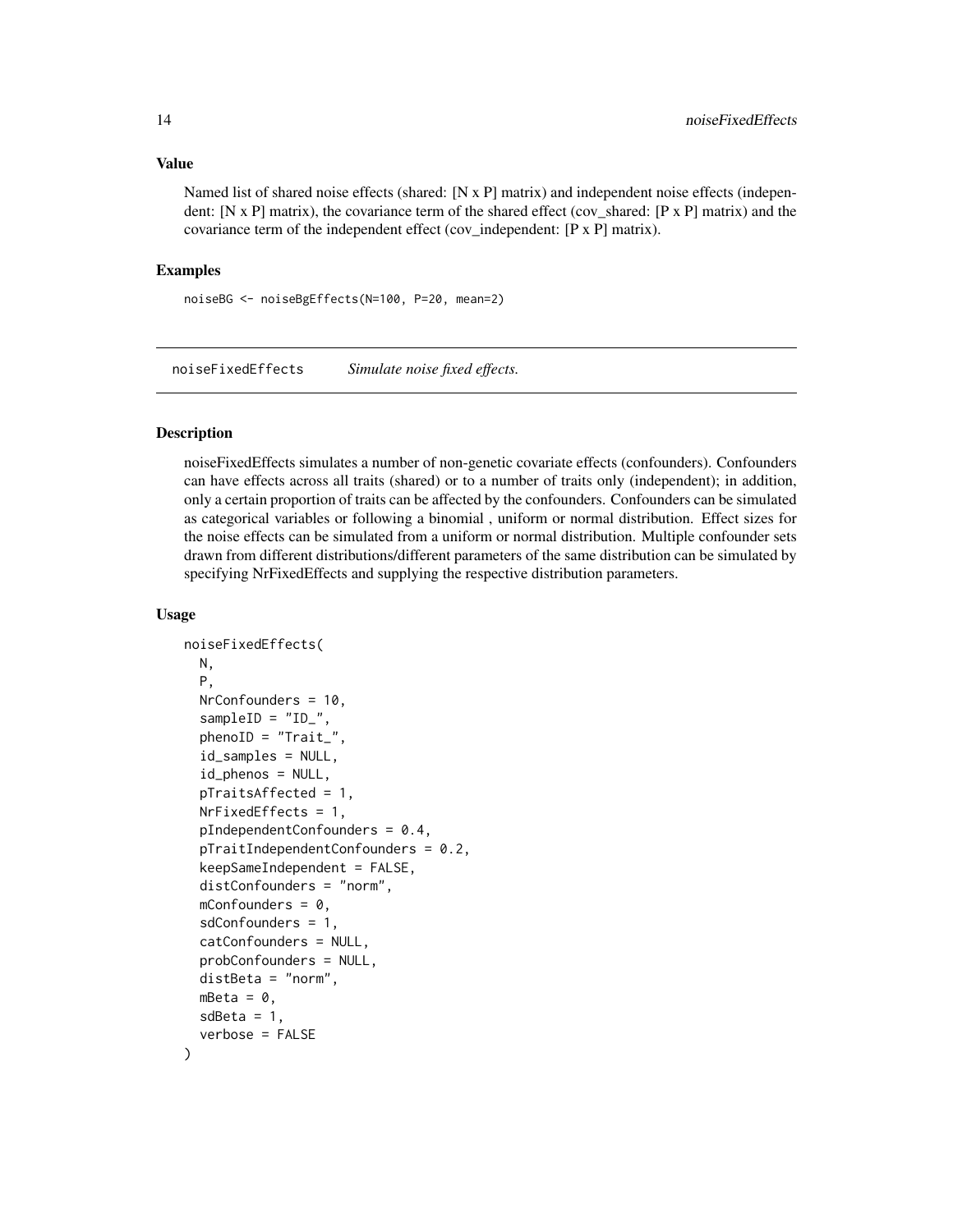| Ν                            | Number [integer] of samples to simulate.                                                                                                                                                                                                                                                                                     |
|------------------------------|------------------------------------------------------------------------------------------------------------------------------------------------------------------------------------------------------------------------------------------------------------------------------------------------------------------------------|
| P                            | Number [integer] of phenotypes to simulate.                                                                                                                                                                                                                                                                                  |
| NrConfounders                | Vector of number(s) [integer] of confounders from a specified distribution to<br>simulate.                                                                                                                                                                                                                                   |
| sampleID                     | Prefix [string] for naming samples.                                                                                                                                                                                                                                                                                          |
| phenoID                      | Prefix [string] for naming traits.                                                                                                                                                                                                                                                                                           |
| id_samples                   | Vector of [NrSamples] sample IDs [string]; if not provided constructed by paste(sampleID,<br>$1:N$ , sep="").                                                                                                                                                                                                                |
| id_phenos                    | Vector of [NrTraits] phenotype IDs [string]; if not provided constructed by<br>paste(phenoID, 1:P, sep="").                                                                                                                                                                                                                  |
| pTraitsAffected              |                                                                                                                                                                                                                                                                                                                              |
|                              | Vector of proportion(s) [double] of traits affected by the confounders. For non-<br>integer results of pTraitsAffected*P, the ceiling of the result is used.                                                                                                                                                                 |
|                              | NrFixedEffects Number [integer] of different confounder effects to simulate; allows to simulate<br>fixed effects from different distributions or with different parameters; if only one<br>type of confounder distribution is wanted, set NrFixedEffects=1 and choose the<br>number of confounders with eg NrConfounders=10. |
| pIndependentConfounders      |                                                                                                                                                                                                                                                                                                                              |
|                              | Vector of proportion(s) [double] of confounders to have a trait-independent ef-                                                                                                                                                                                                                                              |
| pTraitIndependentConfounders | fect.                                                                                                                                                                                                                                                                                                                        |
|                              | Vector of proportion(s) [double] of traits influenced by independent confounder                                                                                                                                                                                                                                              |
|                              | effects.                                                                                                                                                                                                                                                                                                                     |
| keepSameIndependent          |                                                                                                                                                                                                                                                                                                                              |
| distConfounders              | [boolean] If set to TRUE, the independent genetic effects always influence the<br>same subset of traits.                                                                                                                                                                                                                     |
|                              | Vector of name(s) [string] of distribution to use to simulate confounders; one of                                                                                                                                                                                                                                            |
|                              | "unif", "norm", "bin", "cat_norm", "cat_unif".                                                                                                                                                                                                                                                                               |
| mConfounders                 | Vector of mean/midpoint(s) [double] of normal/uniform distribution for con-<br>founders.                                                                                                                                                                                                                                     |
| sdConfounders                | Vector of standard deviation(s)/distance from midpoint(s) [double] of normal/uniform<br>distribution for confounders.                                                                                                                                                                                                        |
|                              | catConfounders Vector of number(s) of confounder categories [integer]; required if distCon-<br>founders "cat_norm" or "cat_unif".                                                                                                                                                                                            |
| probConfounders              |                                                                                                                                                                                                                                                                                                                              |
|                              | Vector of probability(s) [double] of binomial confounders (0/1); required if dist-<br>Confounders "bin".                                                                                                                                                                                                                     |
| distBeta                     | Vector of name(s) [string] of distribution to use to simulate effect sizes of con-<br>founders; one of "unif" or "norm".                                                                                                                                                                                                     |
| mBeta                        | Vector of mean/midpoint [double] of normal/uniform distribution for effect sizes<br>of confounders.                                                                                                                                                                                                                          |
| sdBeta                       | Vector of standard deviation/distance from midpoint [double] of normal/uniform<br>distribution for effect sizes of confounders.                                                                                                                                                                                              |
| verbose                      | [boolean] If TRUE, progress info is printed to standard out                                                                                                                                                                                                                                                                  |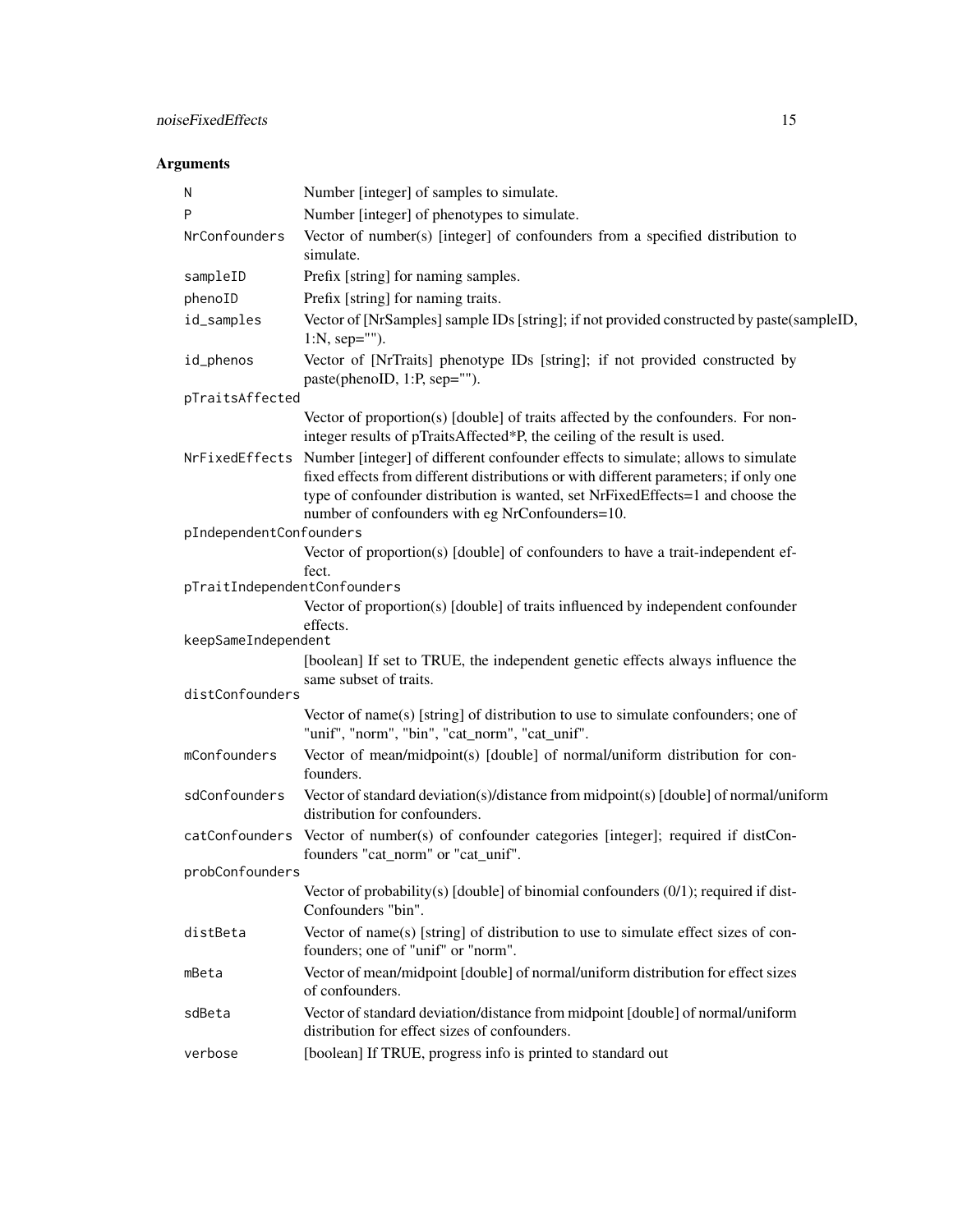#### Value

Named list of shared confounder effects (shared: [N x P] matrix), independent confoudner effects (independent: [N x P] matrix), the confounders labeled as shared or independent effect (cov: [NrConfounders x N] matrix) and the simulated effect sizes of the confounders (cov\_effect: [P x NrConfounders] dataframe).

# See Also

[simulateDist](#page-29-1)

#### Examples

```
# fixed noise effect with default setting
noiseFE <- noiseFixedEffects(P=5, N=20)
# 1 categorical fixed noise effect with uniform distribution of the
# categories
```

```
noiseFE_catUnif <- noiseFixedEffects(P=10, N=20, NrConfounders=1,
distConfounders="cat_unif", catConfounders=3)
```

```
# 10 fixed noise effect with uniform distribution between 1 and 5 (3 +/- 2)
# categories
noiseFE_uniformConfounders_normBetas <- noiseFixedEffects(P=10, N=20,
NrConfounders=10, distConfounders="unif", mConfounders=3, sdConfounders=2,
distBeta="norm", sdBeta=2)
```

```
# 4 fixed noise effect with binomial distribution with p=0.2
noiseFE_binomialConfounders_uniformBetas <- noiseFixedEffects(P=10, N=20,
NrConfounders=4, distConfounders="bin", probConfounders=0.2, distBeta="norm",
sdBeta=2)
```

```
# 2 fixed noise effect with 1 binomial confounders and 1 normally
# distributed confounder; the latter only affects 2 traits
noiseFE_binomialandNormalConfounders <- noiseFixedEffects(P=10, N=20,
NrFixedEffects=2, pTraitsAffected =c (1,0.2), NrConfounders=c(2,2),
distConfounders=c("bin", "norm"), probConfounders=0.2)
```
<span id="page-15-1"></span>probGen2expGen *Compute expected genotypes from genotype probabilities.*

# Description

Convert genotypes encoded as triplets of probablities (p(AA), p(Aa), p(aa)) into their expected genotype frequencies by  $0^*p(AA) + p(Aa) + 2p(aa)$ .

## Usage

probGen2expGen(probGeno)

<span id="page-15-0"></span>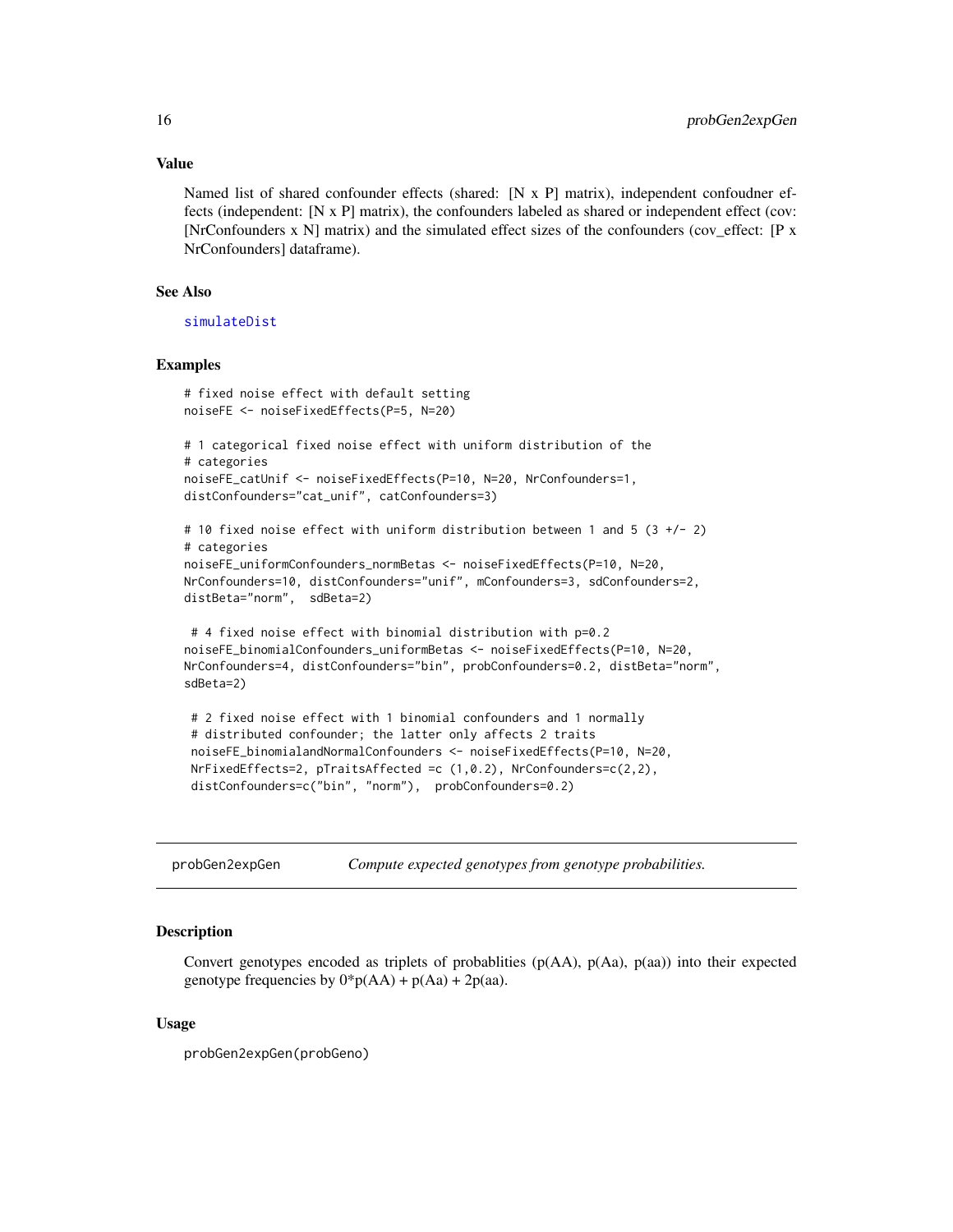# <span id="page-16-0"></span>Arguments

probGeno Vector [numeric] with genotype probabilites; has to be a multiple of 3.

#### Value

Numeric vector of length [length(probGeno)/3] with the expected genotype value per individual.

# Examples

```
nrSamples <- 10
# Construct genotype probability vector (usually from external input)
# First, assign zero probabilty of AA, Aa and aa for all samples
genotype_prob <- rep(0, 3*nrSamples)
# Second, for each sample draw one of 0,1,2 (corresponding to AA, Aa and aa)
genotype_prob[seq(1, nrSamples*3, 3) + sample(0:2, 10, replace=TRUE)] <- 1
genotype_exp <- probGen2expGen(genotype_prob)
```
<span id="page-16-1"></span>readStandardGenotypes *Read genotypes from file.*

# Description

readStandardGenotypes can read genotypes from a number of input formats for standard GWAS (binary plink, snptest, bimbam, gemma) or simulation software (binary plink, hapgen2, genome). Alternatively, simple text files (with specified delimiter) can be read. For more information on the different file formats see *External genotype software and formats*.

# Usage

```
readStandardGenotypes(
 N,
 filename,
  format = NULL,verbose = TRUE,
  sampleID = "ID",
  snpID = "SNP",
  delimiter = ", "\lambda
```

| Ν        | Number [integer] of samples to simulate.                                                                                                                                                                  |
|----------|-----------------------------------------------------------------------------------------------------------------------------------------------------------------------------------------------------------|
| filename | path/to/genotypefile [string] in plink, oxgen (impute2/snptest/hapgen2), genome,<br>bimbam or [delimiter]-delimited format (for format information see <i>External</i><br>genotype software and formats). |
| format   | Name [string] of genotype file format. Options are: "plink", "oxgen", "genome",<br>"bimbam" or "delim".                                                                                                   |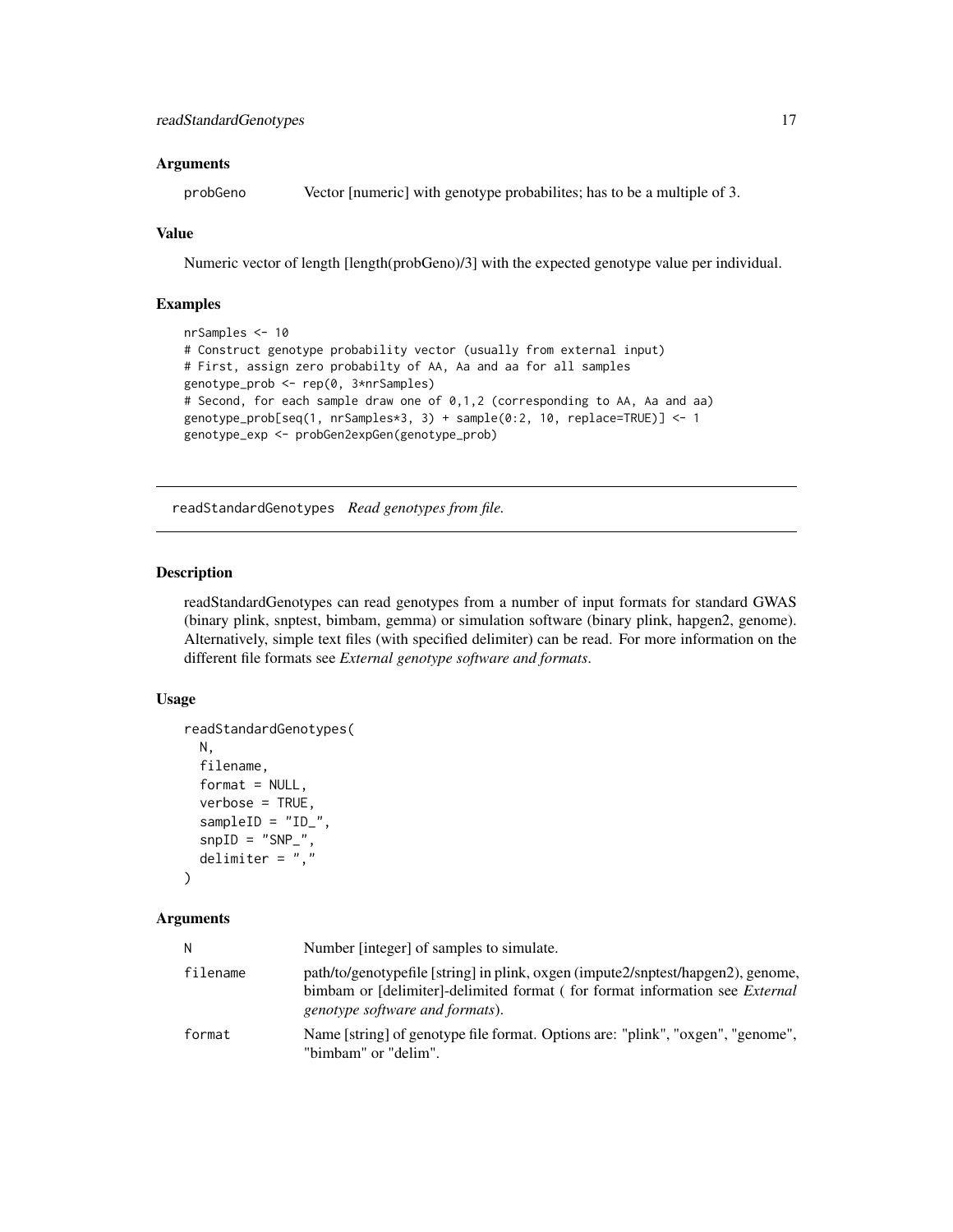<span id="page-17-0"></span>

| verbose   | [boolean] If TRUE, progress info is printed to standard out.                                                        |
|-----------|---------------------------------------------------------------------------------------------------------------------|
| sampleID  | Prefix [string] for naming samples (will be followed by sample number from 1<br>to N when constructing id samples). |
| snpID     | Prefix [string] for naming SNPs (will be followed by SNP number from 1 to<br>NrSNP when constructing id snps).      |
| delimiter | Field separator [string] of genotype file when format == "delim".                                                   |

# Details

The file formats and software formates supported are described below. For large external genotypes, consider the option to only read randomly selected, causal SNPs into memory via [getCausalSNPs.](#page-8-1)

#### Value

Named list of [NrSamples X NrSNPs] genotypes (genotypes), their [NrSNPs] SNP IDs (id\_snps), their [NrSamples] sample IDs (id\_samples) and format-specific additional files (such as formatspecific genotypes encoding or sample information; might be used for output writing).

#### External genotype software and formats

### Formats::

- PLINK: consists of three files: .bed, .bim and .fam. When specifying the filepath, only the core of the name without the ending should be specified (i.e. for geno.bed, geno.bim and geno.fam, geno should be specified). When reading data from plink files, the absolute path to the plink-format file has to be provided, tilde expansion not provided. From [https://www.](https://www.cog-genomics.org/plink/1.9/formats) [cog-genomics.org/plink/1.9/formats](https://www.cog-genomics.org/plink/1.9/formats): The .bed files contain the primary representation of genotype calls at biallelic variants in a binary format. The .bim is a text file with no header line, and one line per variant with the following six fields: i) Chromosome code (either an integer, or 'X'/'Y'/'XY'/'MT'; '0' indicates unknown) or name, ii) Variant identifier, iii) Position in morgans or centimorgans (safe to use dummy value of '0'), iv) Base-pair coordinate (normally 1-based, but 0 ok; limited to 231-2), v) Allele 1 (corresponding to clear bits in .bed; usually minor), vi) Allele 2 (corresponding to set bits in .bed; usually major). The .fam file is a text file with no header line, and one line per sample with the following six fields: i) Family ID ('FID'), ii), Within- family ID ('IID'; cannot be '0'), iii) Within-family ID of father ('0' if father isn't in dataset, iv) within-family ID of mother ('0' if mother isn't in dataset), v) sex code ('1' = male, '2' = female, '0' = unknown), vi) Phenotype value ('1' = control, '2' = case, '-9'/'0'/non-numeric = missing data if case/control)
- oxgen: consists of two files: the space-separated genotype file ending in .gen and the spaceseparated sample file ending in .sample. When specifying the filepath, only the core of the name without the ending should be specified (i.e. for geno.gen and geno.sample, geno should be specified). From [https://www.well.ox.ac.uk/~gav/snptest/#input\\_file\\_](https://www.well.ox.ac.uk/~gav/snptest/#input_file_formats) [formats](https://www.well.ox.ac.uk/~gav/snptest/#input_file_formats): The genotype file stores data on a one-line-per-SNP format. The first five entries of each line should be the SNP ID, RS ID of the SNP, base-pair position of the SNP, the allele coded A and the allele coded B. The SNP ID can be used to denote the chromosome number of each SNP. The next three numbers on the line should be the probabilities of the three genotypes AA, AB and BB at the SNP for the first individual in the cohort. The next three numbers should be the genotype probabilities for the second individual in the cohort. The next three numbers are for the third individual and so on. The order of individuals in the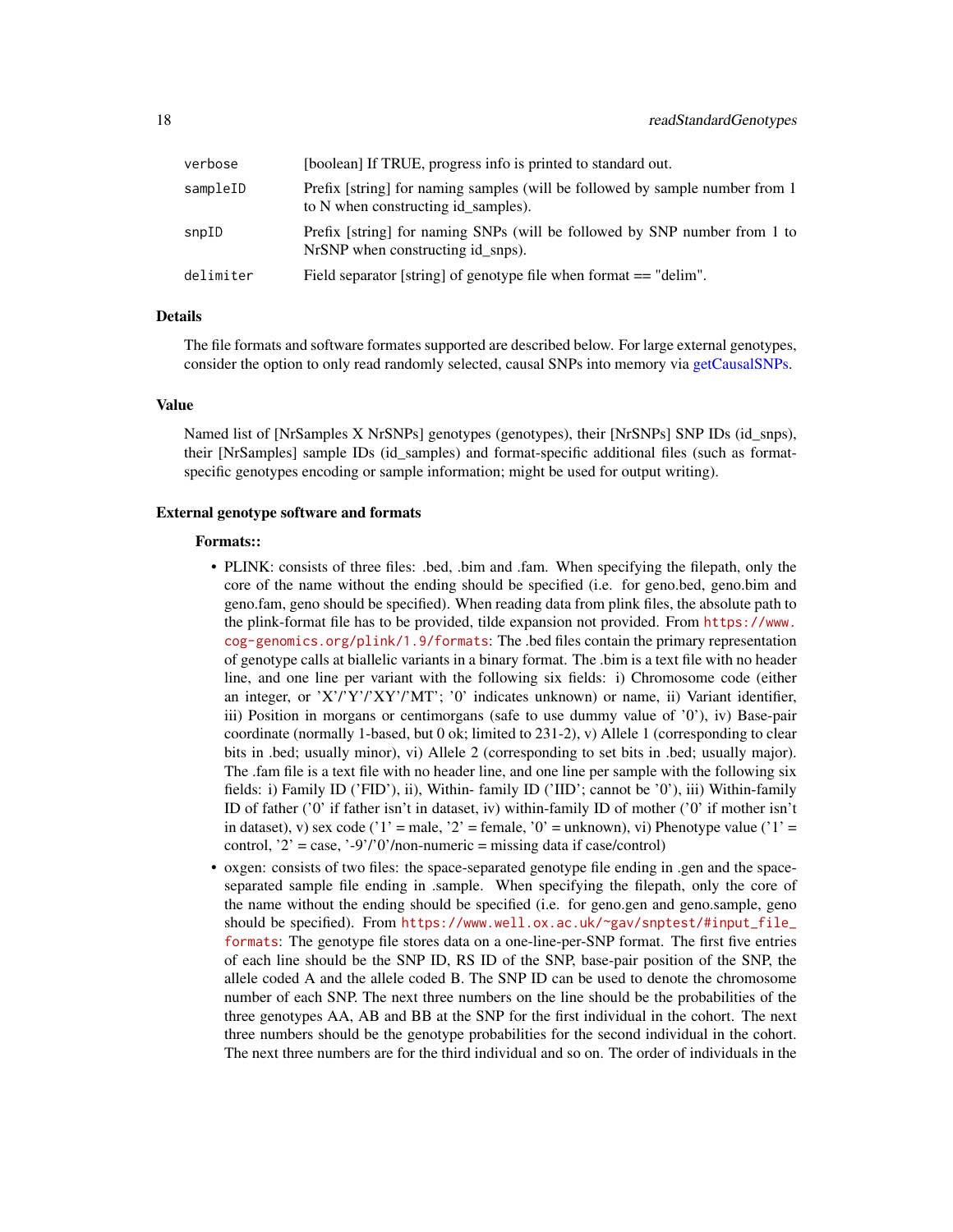<span id="page-18-0"></span>genotype file should match the order of the individuals in the sample file. The sample file has three parts (a) a header line detailing the names of the columns in the file, (b) a line detailing the types of variables stored in each column, and (c) a line for each individual detailing the information for that individual. For more information on the sample file visit the above url or see [writeStandardOutput.](#page-35-1)

- genome: The entire output of genome can be saved via 'genome -options > outputfile'. The /path/to/outputfile should be provided and this function extracts the relevant genotype information from this output file. <http://csg.sph.umich.edu/liang/genome/>
- bimbam: Mean genotype file format of bimbam which is a single, comma- separated file, without information on individuals. From the documentation for bimbam at [http://www.](http://www.haplotype.org/software.html) [haplotype.org/software.html](http://www.haplotype.org/software.html): the first column of the mean genotype files is the SNP ID, the second and third columns are allele types with minor allele first. The remaining columns are the mean genotypes of different individuals – numbers between 0 and 2 that represents the (posterior) mean genotype, or dosage of the minor allele.
- delim: a [delimter]-delimited file of [(NrSNPs+1) x (NrSamples+1)] genotypes with the snpIDs in the first column and the sampleIDs in the first row and genotypes encoded as numbers between 0 and 2 representing the (posterior) mean genotype, or dosage of the minor allele. Can be user-genotypes or genotypes simulated with foward-time algorithms such as simupop (<http://simupop.sourceforge.net/Main/HomePage>) that allow for user-specified output formats.

#### Genotype simulation characteristics::

- PLINK: simple, bi-allelelic genotypes without LD structure, details can be found at [https:](https://www.cog-genomics.org/plink/1.9/input#simulate) [//www.cog-genomics.org/plink/1.9/input#simulate](https://www.cog-genomics.org/plink/1.9/input#simulate).
- Hapgen2: resampling-based genotype simulation, details can be found at [http://mathgen.](http://mathgen.stats.ox.ac.uk/genetics_software/hapgen/hapgen2.html) [stats.ox.ac.uk/genetics\\_software/hapgen/hapgen2.html](http://mathgen.stats.ox.ac.uk/genetics_software/hapgen/hapgen2.html).
- Genome: coalescent-based genotype simulation, details can be found at [http://csg.sph.](http://csg.sph.umich.edu/liang/genome/GENOME-manual.pdf) [umich.edu/liang/genome/GENOME-manual.pdf](http://csg.sph.umich.edu/liang/genome/GENOME-manual.pdf).

Examples on how to call these genotype simulation tools can be found in the vignette *samplescripts-external-genotype-simulation*.

# **Examples**

```
# Genome format
filename_genome <- system.file("extdata/genotypes/genome/",
"genotypes_genome.txt",
package = "PhenotypeSimulator")
data_genome <- readStandardGenotypes(N=100, filename_genome, format ="genome")
filename_hapgen <- system.file("extdata/genotypes/hapgen/",
"genotypes_hapgen.controls.gen",
package = "PhenotypeSimulator")
filename_hapgen <- gsub("\\.gen", "", filename_hapgen)
data_hapgen <- readStandardGenotypes(N=100, filename_hapgen, format='oxgen')
filename_plink <- system.file("extdata/genotypes/plink/",
"genotypes_plink.bed",
package = "PhenotypeSimulator")
filename_plink <- gsub("\\.bed", "", filename_plink)
```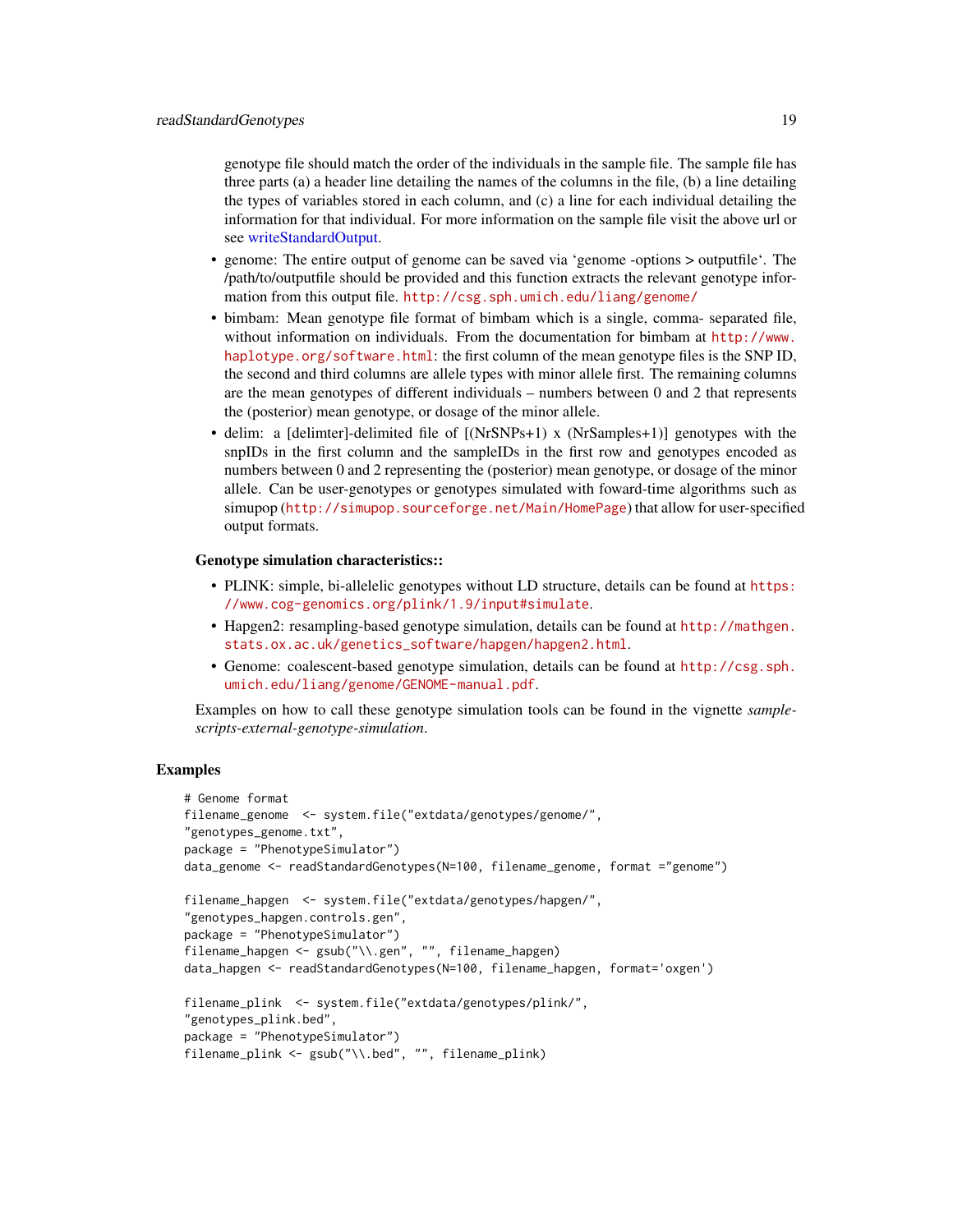```
data_plink <- readStandardGenotypes(N=100, filename=filename_plink,
format="plink")
filename_delim <- system.file("extdata/genotypes/",
"genotypes_chr22.csv",
package = "PhenotypeSimulator")
data_delim <- readStandardGenotypes(N=50, filename=filename_delim,
format="delim")
```
read\_lines *Scan file for specific line numbers*

# Description

Scan file for specific line numbers

#### Usage

```
read_lines(filename, lines, sep = "\n")
```
# Arguments

| filename | /path/to/chromosomefile [string]            |
|----------|---------------------------------------------|
| lines    | vector of line numbers [integer] to be read |
| sep      | [string] end-of-line delimiter              |

<span id="page-19-1"></span>rescaleVariance *Scale phenotype component.*

# Description

The function scales the specified component such that the average column variance is equal to the user-specified proportion of variance.

# Usage

```
rescaleVariance(component, propvar)
```

| component | $[N \times P]$ Phenotype matrix [double] where $[N]$ are the number of samples and P<br>the number of phenotypes |
|-----------|------------------------------------------------------------------------------------------------------------------|
| propvar   | Number [double] specifying the proportion of variance that should be explained                                   |
|           | by this phenotype component                                                                                      |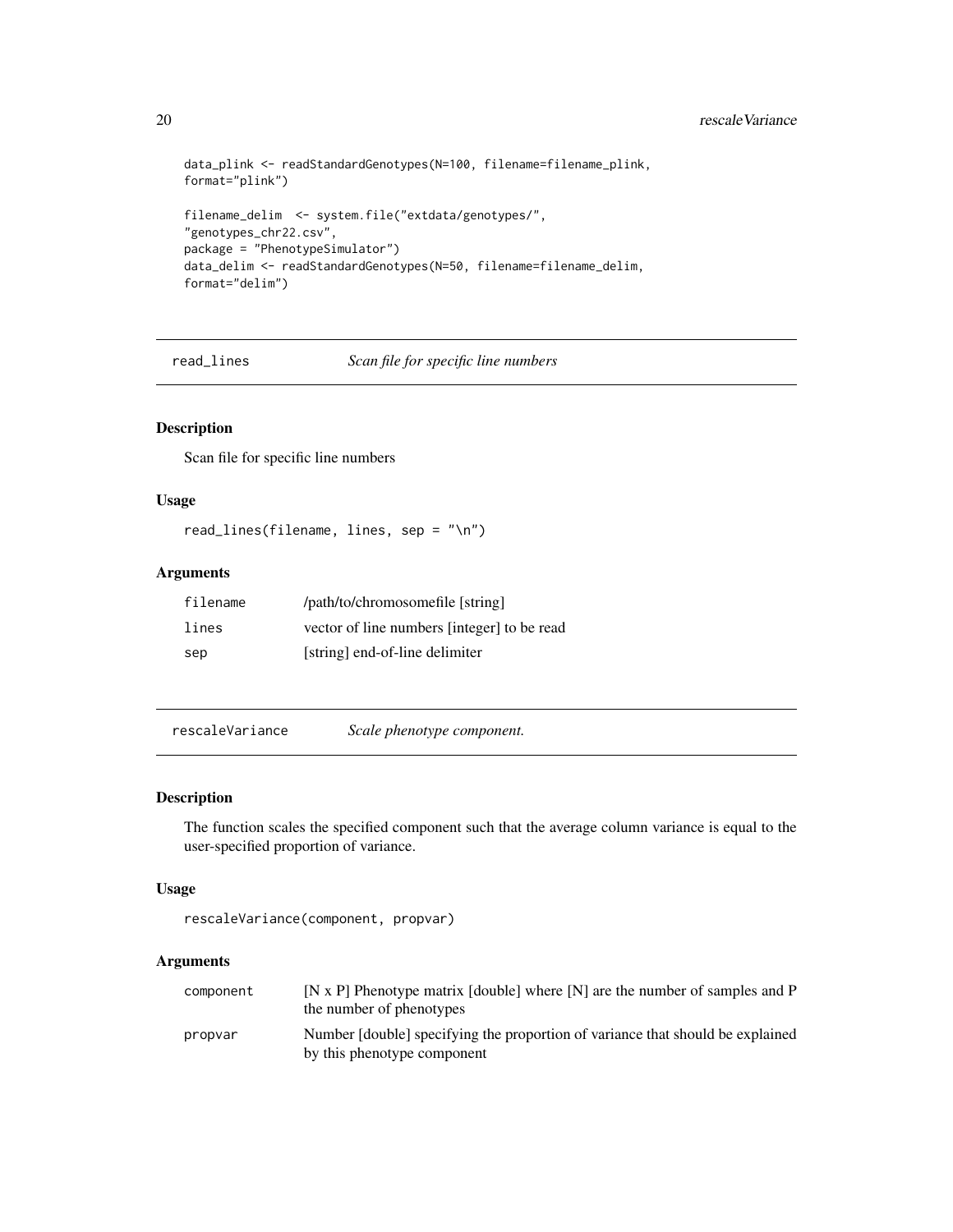# <span id="page-20-0"></span>runSimulation 21

# Value

If propvar  $!= 0$ , a named list with the [N x P] matrix of the scaled component (component) and its scale factor [double] (scale\_factor) else returns NULL

#### Examples

 $x \leftarrow \text{matrix}(rnorm(100), nc=10)$ x\_scaled <- rescaleVariance(x, propvar=0.4)

<span id="page-20-1"></span>runSimulation *Run phenotype simulation.*

# Description

runSimulation wraps around setModel, the phenotype component functions (genFixedEffects, gen-BgEffects, noiseBgEffects, noiseFixedEffects and correlatedBgEffects), rescales each component and combines them into the final phenotype. For details to all parameters, see the respective functions.

#### Usage

```
runSimulation(
 N,
 P,
  genVar = NULL,
 h2s = NULL,theta = 0.8,
 h2bg = NULL,eta = 0.8,
  noiseVar = NULL,
  rho = NULL,
  delta = NULL,
  gamma = 0.8,
 phi = NULL,
  alpha = 0.8,
  tNrSNP = 5000,
  cNrSNP = 20,
  SNPfrequencies = c(0.1, 0.2, 0.4),genotypefile = NULL,
  format = "delim",
  genoFilePrefix = NULL,
  genoFileSuffix = NULL,
  genoDelimiter = ",",
  skipFields = NULL,
  header = FALSE,
  probabilities = FALSE,
  chr = NULL,
```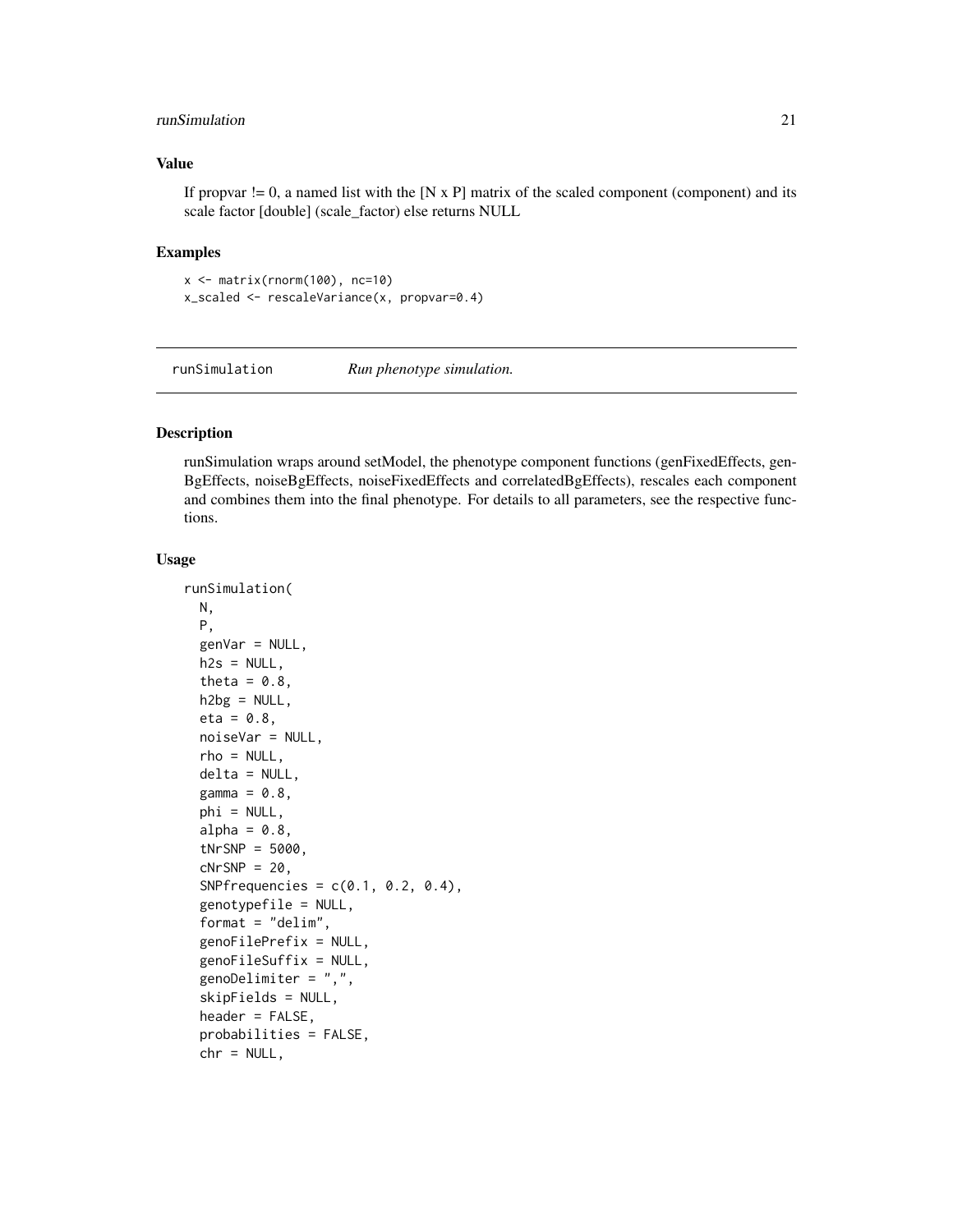```
NrSNPsOnChromosome = NULL,
NrChrCausal = NULL,
kinshipfile = NULL,
kinshipHeader = FALSE,
kinshipDelimiter = ",",
standardise = TRUE,
distBetaGenetic = "norm",
mBetaGenetic = 0,
sdBetaGenetic = 1,
pTraitsAffectedGenetics = 1,
pIndependentGenetic = 0.4,
pTraitIndependentGenetic = 0.2,
keepSameIndependentSNPs = FALSE,
NrFixedEffects = 1,
NrConfounders = 10,
distConfounders = "norm",
mConfounders = 0,
sdConfounders = 1,
catConfounders = NULL,
probConfounders = NULL,
distBetaConfounders = "norm",
mBetaConfounders = 0,
sdBetaConfounders = 1,
pTraitsAffectedConfounders = 1,
pIndependentConfounders = 0.4,
pTraitIndependentConfounders = 0.2,
keepSameIndependentConfounders = FALSE,
pcorr = 0.8,
corrmatfile = NULL,
meanNoiseBg = 0,
sdNoiseBg = 1,
nonlinear = NULL,
logbase = 10,
expbase = NULL,
power = NULL,
customTransform = NULL,
transformNeg = "abs",
proportionNonlinear = 0,
sampleID = "ID",
phenoID = "Trait_",
snpID = "SNP",
seed = 219453,
verbose = FALSE
```
#### )

# Arguments

N Number [integer] of samples to simulate.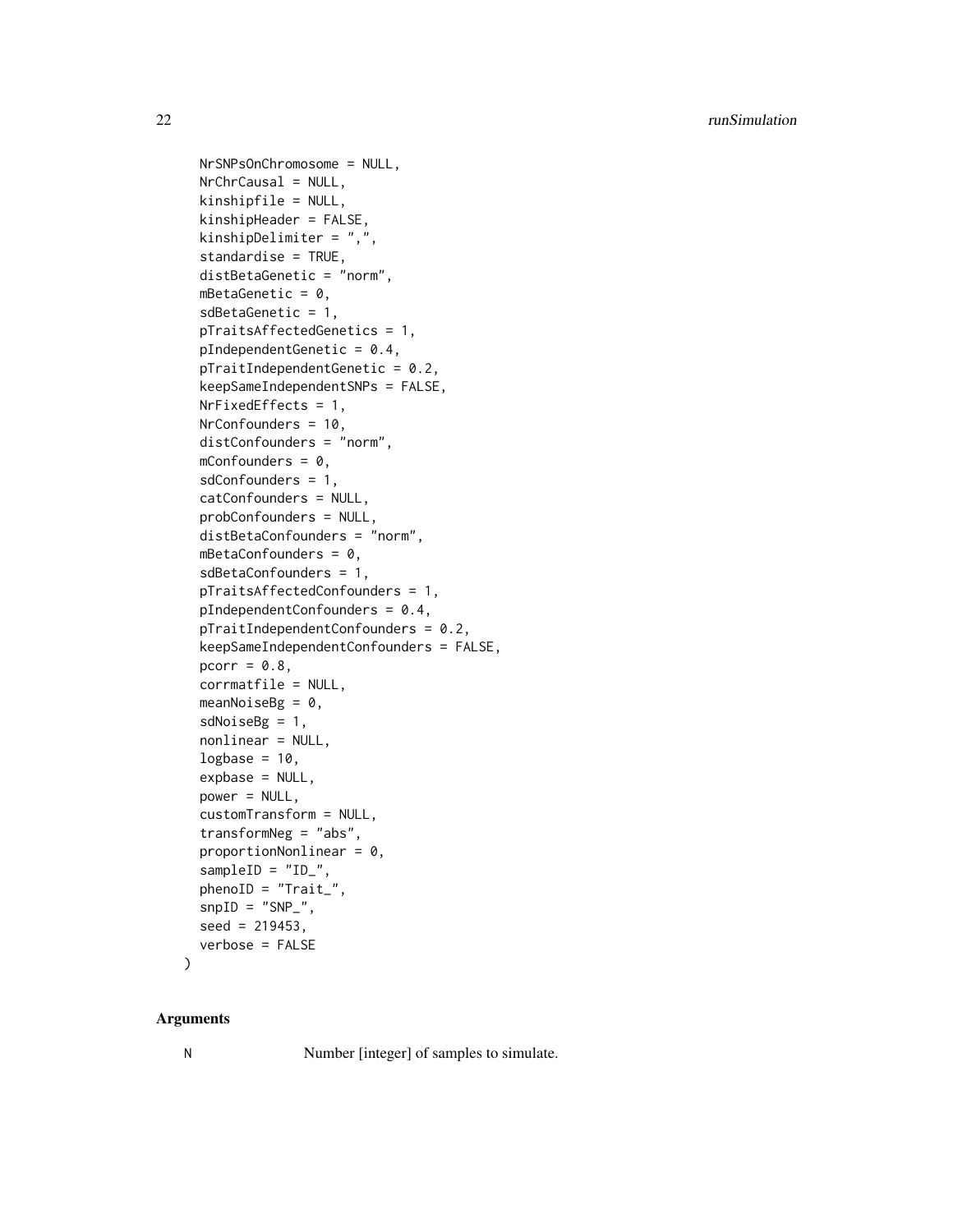# <span id="page-22-0"></span>runSimulation 23

| P             | Number [integer] of phenotypes to simulate.                                                                                                                                                                                                                                                                           |
|---------------|-----------------------------------------------------------------------------------------------------------------------------------------------------------------------------------------------------------------------------------------------------------------------------------------------------------------------|
| genVar        | Proportion [double] of total genetic variance.                                                                                                                                                                                                                                                                        |
| h2s           | Proportion [double] of genetic variance of genetic variant effects.                                                                                                                                                                                                                                                   |
| theta         | Proportion [double] of variance of shared genetic variant effects.                                                                                                                                                                                                                                                    |
| h2bg          | Proportion [double] of genetic variance of infinitesimal genetic effects; either<br>h2s or h2bg have to be specified and h2s + h2bg = 1.                                                                                                                                                                              |
| eta           | Proportion [double] of variance of shared infinitesimal genetic effects.                                                                                                                                                                                                                                              |
| noiseVar      | Proportion [double] of total noise variance.                                                                                                                                                                                                                                                                          |
| rho           | Proportion [double] of noise variance of correlated effects; sum of rho, delta and<br>phi has to be equal 1.                                                                                                                                                                                                          |
| delta         | Proportion [double] of noise variance of non-genetic covariate effects; sum of<br>rho, delta and phi has to be equal 1.                                                                                                                                                                                               |
| gamma         | Proportion [double] of variance of shared non-genetic covariate effects.                                                                                                                                                                                                                                              |
| phi           | Proportion [double] of noise variance of observational noise effects; sum of rho,<br>delta and phi has to be equal 1.                                                                                                                                                                                                 |
| alpha         | Variance [double] of shared observational noise effect.                                                                                                                                                                                                                                                               |
| tNrSNP        | Total number [integer] of SNPs to simulate; these SNPs are used for kinship<br>estimation.                                                                                                                                                                                                                            |
| <b>CNrSNP</b> | Number [integer] of causal SNPs; used as genetic variant effects.                                                                                                                                                                                                                                                     |
|               | SNPfrequencies Vector of allele frequencies [double] from which to sample.                                                                                                                                                                                                                                            |
| genotypefile  | Needed when reading external genotypes (into memory), path/to/genotype file<br>[string] in format specified by format.                                                                                                                                                                                                |
| format        | Needed when reading external genotypes, specifies the format of the genotype<br>data; has to be one of plink, oxgen, genome, bimbam and delim when reading<br>files into memory, or one of oxgen, bimbam or delim if sampling genetic variants<br>from file; for details see readStandardGenotypes and getCausalSNPs. |
|               | genoFilePrefix Needed when sampling cuasal SNPs from file, full path/to/chromosome-wise-<br>genotype-file-ending-before-"chrChromosomeNumber" (no '~' expansion!) [string]                                                                                                                                            |
|               | genoFileSuffix Needed when sampling causal SNPs from file, following chromosome number<br>including fileformat (e.g. ".csv") [string]                                                                                                                                                                                 |
| genoDelimiter | Field separator [string] of genotypefile or genoFile if format == delim.                                                                                                                                                                                                                                              |
| skipFields    | Number [integer] of fields (columns) in to skip in genoFilePrefix-genoFileSuffix-<br>file. See details in $getCausalSNPs$ if format == delim.                                                                                                                                                                         |
| header        | [logical] Can be set to indicate if genoFilePrefix-genoFileSuffix file has a header<br>for format == 'delim'. See details in getCausalSNPs.                                                                                                                                                                           |
| probabilities | [bool]. If set to TRUE, the genotypes in the files described by genoFilePrefix<br>and genoFileSuffix are provided as triplets of probablities $(p(AA), p(Aa), p(aa))$<br>and are converted into their expected genotype frequencies by $0^*p(AA) + p(Aa)$<br>+ 2p(aa) via probGen2expGen.                             |
| chr           | Numeric vector of chromosomes [integer] to chose NrCausalSNPs from; only<br>used when external genotype data is sampled i.e. lis.null(genoFilePrefix)                                                                                                                                                                 |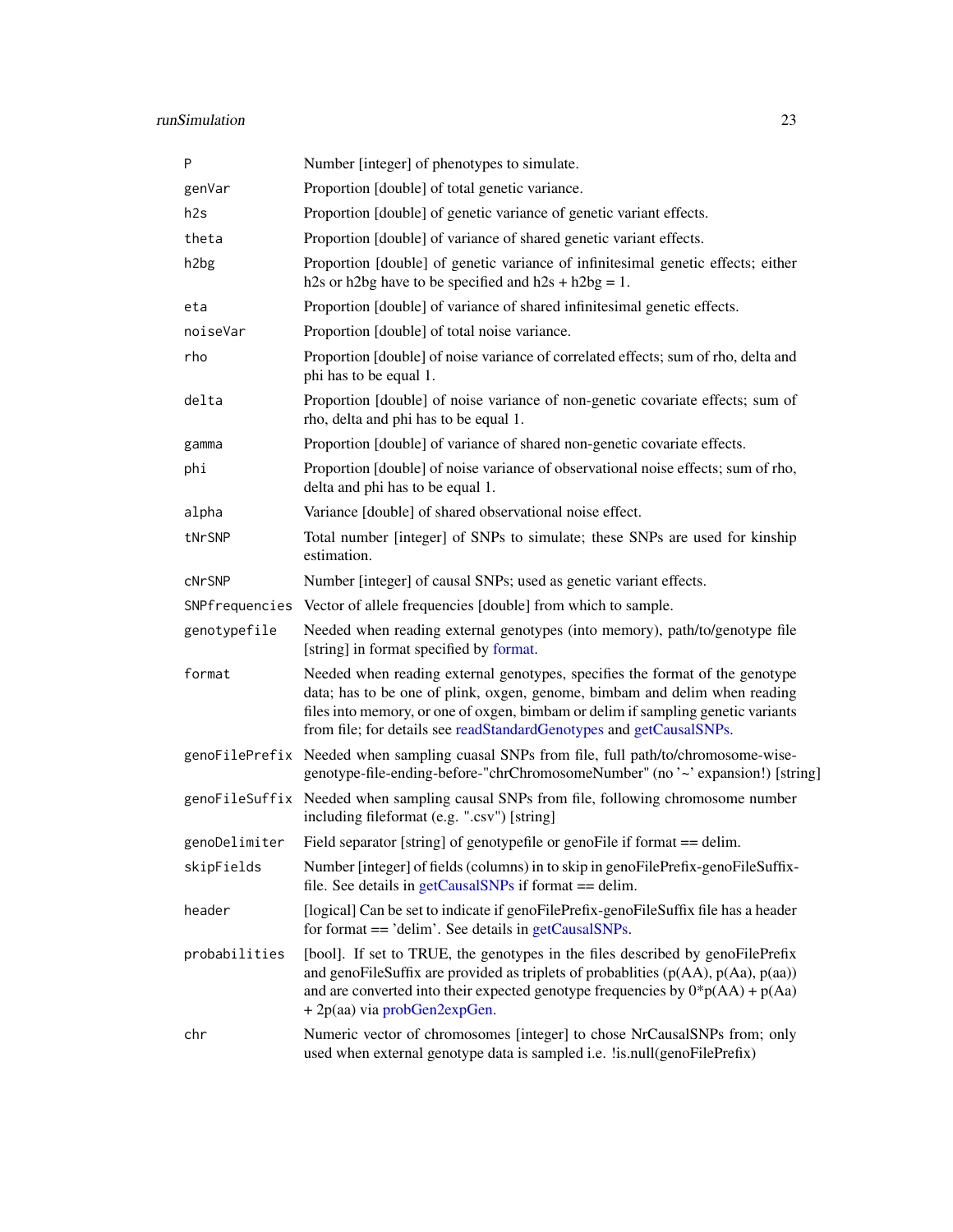# NrSNPsOnChromosome

|                          | Specifies the number of SNPs [integer] per entry in chr (see above); has to be<br>the same length as chr. If not provided, lines in genoFilePrefix-genoFileSuffix<br>file will be counted (which can be slow for large files). |
|--------------------------|--------------------------------------------------------------------------------------------------------------------------------------------------------------------------------------------------------------------------------|
| NrChrCausal              | Number [integer] of causal chromosomes to chose NrCausalSNPs from (as op-<br>posed to the actual chromosomes to chose from via chr); only used when exter-<br>nal genotype data is sampled i.e. !is.null(genoFilePrefix).      |
| kinshipfile              | path/to/kinshipfile [string]; if provided, kinship for simulation of genetic back-<br>gound effect will be read from file.                                                                                                     |
| kinshipHeader            | [boolean] If TRUE kinship file has header information.                                                                                                                                                                         |
| kinshipDelimiter         |                                                                                                                                                                                                                                |
|                          | Field separator [string] of kinship file.                                                                                                                                                                                      |
| standardise              | [boolean] If TRUE genotypes will be standardised for kinship estimation (rec-<br>ommended).                                                                                                                                    |
| distBetaGenetic          |                                                                                                                                                                                                                                |
|                          | Name [string] of distribution to use to simulate effect sizes of genetic variants;<br>one of "unif" or "norm".                                                                                                                 |
| mBetaGenetic             | Mean/midpoint [double] of normal/uniform distribution for effect sizes of ge-<br>netic variants.                                                                                                                               |
| sdBetaGenetic            | Standard deviation/extension from midpoint [double] of normal/uniform distri-<br>bution for effect sizes of genetic variants.                                                                                                  |
| pTraitsAffectedGenetics  |                                                                                                                                                                                                                                |
|                          | Proportion [double] of traits affected by the genetic variant effect. For non-<br>integer results of pTraitsAffected*P, the ceiling of the result is used. Allows to<br>simulate for instance different levels of pleiotropy.  |
| pIndependentGenetic      |                                                                                                                                                                                                                                |
|                          | Proportion [double] of genetic variant effects to have a trait-independent fixed<br>effect.                                                                                                                                    |
| pTraitIndependentGenetic |                                                                                                                                                                                                                                |
|                          | Proportion [double] of traits influenced by independent genetic variant effects.                                                                                                                                               |
| keepSameIndependentSNPs  | [boolean] If set to TRUE, the independent SNPs effects always influence the<br>same subset of traits.                                                                                                                          |
|                          |                                                                                                                                                                                                                                |
|                          | NrFixedEffects Number [integer] of different non-genetic covariate effects to simulate; allows<br>to simulate non-genetic covariate effects from different distributions or with dif-<br>ferent parameters.                    |
| NrConfounders            | Number [integer] of non-genetic covariates; used as non-genetic covariate ef-<br>fects.                                                                                                                                        |
| distConfounders          |                                                                                                                                                                                                                                |
|                          | Vector of name(s) [string] of distributions to use to simulate confounders; one<br>of "unif", "norm", "bin", "cat_norm", "cat_unif".                                                                                           |
| mConfounders             | Vector of mean(s)/midpoint(s) [double] of normal/uniform distribution for con-<br>founders.                                                                                                                                    |
| sdConfounders            | Vector of standard deviation(s)/extension from midpoint(s) [double] of normal/uniform<br>distribution for confounders.                                                                                                         |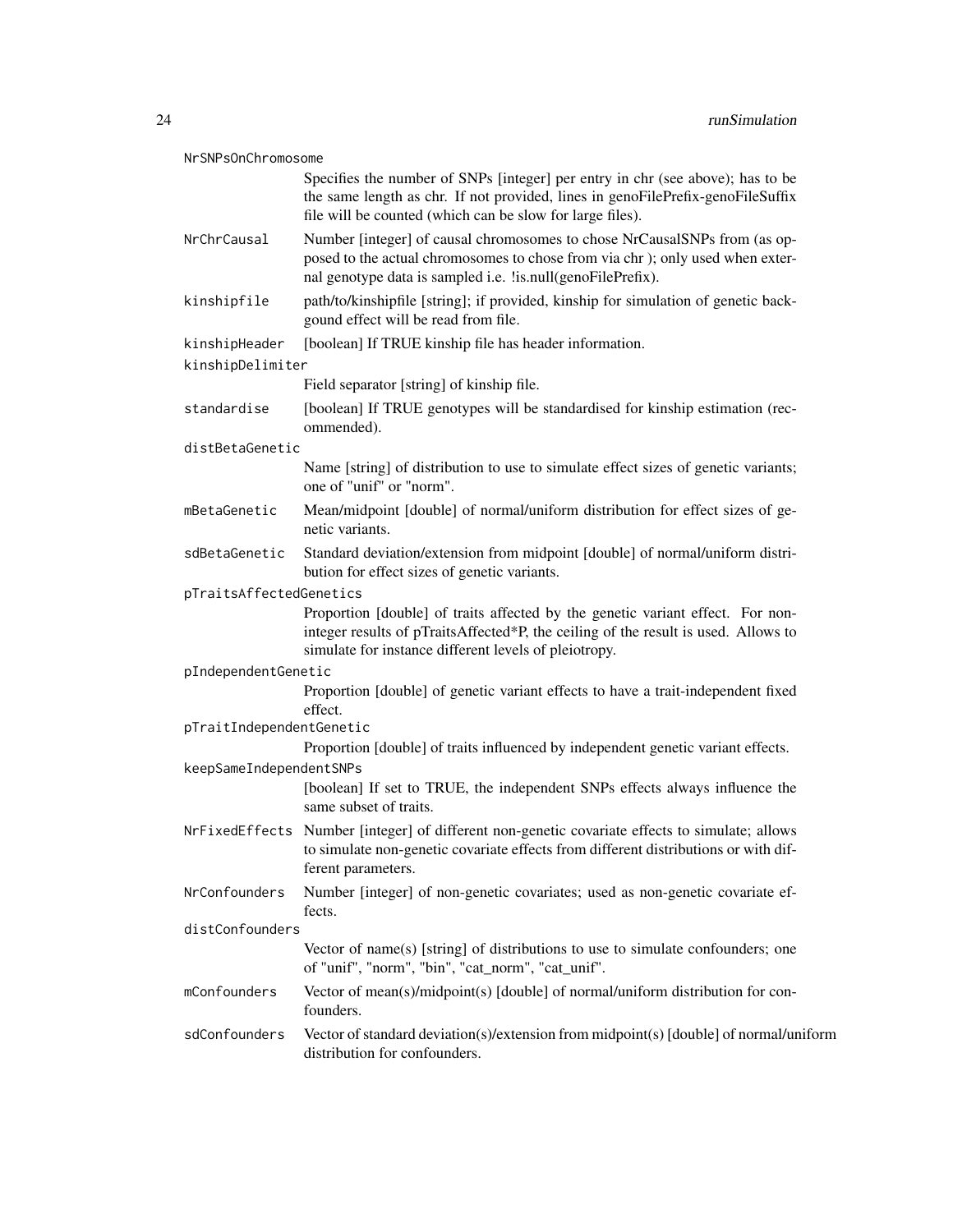|                              | catConfounders Vector of confounder categories [factor]; required if distConfounders "cat_norm"<br>or "cat unif".                                                                                                                                                                                                                                                                          |
|------------------------------|--------------------------------------------------------------------------------------------------------------------------------------------------------------------------------------------------------------------------------------------------------------------------------------------------------------------------------------------------------------------------------------------|
| probConfounders              |                                                                                                                                                                                                                                                                                                                                                                                            |
|                              | Vector of probability (ies) [double] of binomial confounders $(0/1)$ ; required if<br>distConfounders "bin".                                                                                                                                                                                                                                                                               |
| distBetaConfounders          |                                                                                                                                                                                                                                                                                                                                                                                            |
|                              | Vector of name(s) [string] of distribution to use to simulate effect sizes of con-<br>founders; one of "unif" or "norm".                                                                                                                                                                                                                                                                   |
| mBetaConfounders             |                                                                                                                                                                                                                                                                                                                                                                                            |
|                              | Vector of mean(s)/midpoint(s) [double] of normal/uniform distribution for effect<br>sizes of confounders.                                                                                                                                                                                                                                                                                  |
| sdBetaConfounders            |                                                                                                                                                                                                                                                                                                                                                                                            |
|                              | Vector of standard deviation(s)/extension from midpoint(s) [double] of normal/uniform<br>distribution for effect sizes of confounders.                                                                                                                                                                                                                                                     |
| pTraitsAffectedConfounders   |                                                                                                                                                                                                                                                                                                                                                                                            |
|                              | Proportion(s) [double] of traits affected by the non-genetic covariates. For non-<br>integer results of pTraitsAffected*P, the ceiling of the result is used.                                                                                                                                                                                                                              |
| pIndependentConfounders      |                                                                                                                                                                                                                                                                                                                                                                                            |
|                              | Vector of proportion(s) [double] of non-genetic covariate effects to have a trait-<br>independent effect.                                                                                                                                                                                                                                                                                  |
| pTraitIndependentConfounders |                                                                                                                                                                                                                                                                                                                                                                                            |
|                              | Vector of proportion(s) [double] of traits influenced by independent non-genetic<br>covariate effects.                                                                                                                                                                                                                                                                                     |
|                              | keepSameIndependentConfounders                                                                                                                                                                                                                                                                                                                                                             |
|                              | [boolean] If set to TRUE, the independent confounder effects always influence<br>the same subset of traits.                                                                                                                                                                                                                                                                                |
| pcorr                        | Correlation [double] between phenotypes.                                                                                                                                                                                                                                                                                                                                                   |
| corrmatfile                  | path/to/corrmatfile.csv [string] with comma-separated [P x P] numeric [double]<br>correlation matrix; if provided, correlation matrix for simulation of correlated<br>backgound effect will be read from file; file should NOT contain an index or<br>header column.                                                                                                                       |
| meanNoiseBg                  | Mean [double] of the normal distributions for the simulation observational noise<br>effects.                                                                                                                                                                                                                                                                                               |
| sdNoiseBg                    | Standard deviation [double] of the normal distributions for the simulations of<br>the observational noise effects.                                                                                                                                                                                                                                                                         |
| nonlinear                    | nonlinear transformation method [string]; one exp (exponential), log (logarithm),<br>poly (polynomial), sqrt (squareroot) or custom (user-supplied function); if log<br>or exp, base can be specified; if poly, power can be specified; if custom, a cus-<br>tom function (see for details). Non-linear transformation is optional, default is<br>NULL ie no transformation (see details). |
| logbase                      | [int] base of logarithm for non-linear phenotype transformation (see details).                                                                                                                                                                                                                                                                                                             |
| expbase                      | [int] base of exponential function for non-linear phenotype transformation (see<br>details).                                                                                                                                                                                                                                                                                               |
| power                        | [double] power of polynomial function for non-linear phenotype transformation.                                                                                                                                                                                                                                                                                                             |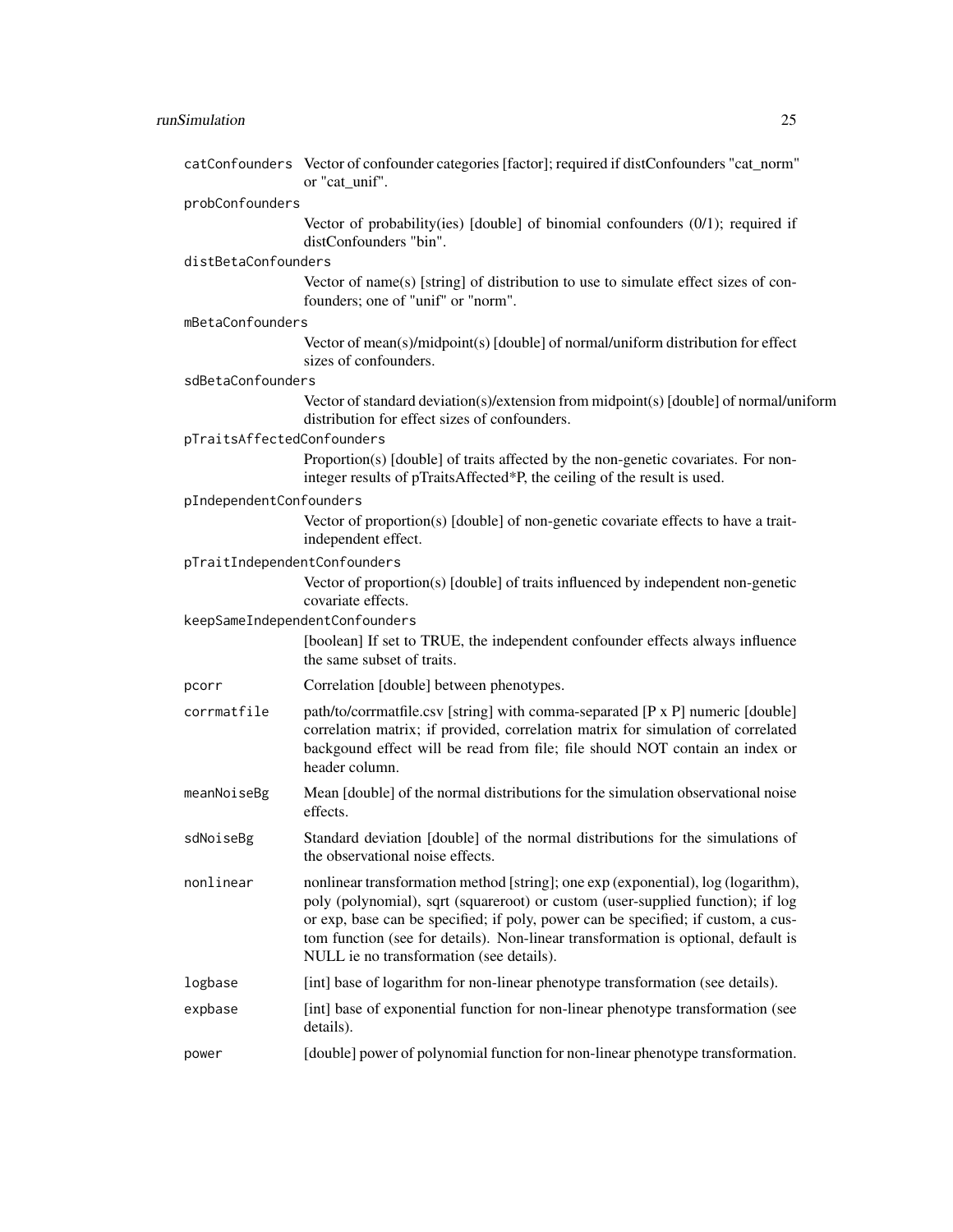<span id="page-25-0"></span>

| customTransform     |                                                                                                                                                                                                                                                   |
|---------------------|---------------------------------------------------------------------------------------------------------------------------------------------------------------------------------------------------------------------------------------------------|
|                     | [function] custom transformation function accepting a single argument.                                                                                                                                                                            |
| transformNeg        | [string] transformation method for negative values in non linear phenotype trans-<br>formation. One of abs (absolute value) or set0 (set all negative values to zero).<br>If nonlinear= $log$ and transformNeg==set0, negative values set to 1e-5 |
| proportionNonlinear |                                                                                                                                                                                                                                                   |
|                     | [double] proportion of the phenotype to be non-linear (see details)                                                                                                                                                                               |
| sampleID            | Prefix [string] for naming samples (will be followed by sample number from 1<br>to N when constructing sample IDs); only used if genotypes/kinship are simu-<br>lated/do not have sample IDs.                                                     |
| phenoID             | Prefix [string] for naming traits (will be followed by phenotypes number from 1<br>to P when constructing phenotype IDs.                                                                                                                          |
| snpID               | Prefix [string] for naming SNPs (will be followed by SNP number from 1 to<br>NrSNP when constructing SNP IDs).                                                                                                                                    |
| seed                | Seed [integer] to initiate random number generation.                                                                                                                                                                                              |
| verbose             | [boolean]; If TRUE, progress info is printed to standard out                                                                                                                                                                                      |

# Details

Phenotypes are modeled under a linear additive model where  $Y = WA + BX + G + C + Phi$ , with WA the non-genetic covariates, BX the genetic variant effects, G the infinitesimal genetic effects, C the correlated background effects and the Phi the observational noise. For more information on these components look at the respective function descriptions (see also) Optionally the phenotypes can be non-linearly transformed via:  $Y_{trans} = (1-\alpha)$  x  $Y + \alpha$  alpha x  $f(Y)$ . Alpha is the proportion of non- linearity of the phenotype and f is a non-linear transformation, and one of exp, log or sqrt.

#### Value

Named list of i) dataframe of proportion of variance explained for each component (varComponents), ii) a named list with the final simulated phenotype components (phenoComponentsFinal), iii) a named list with the intermediate simulated phenotype components (phenoComponentsIntermediate), iv) a named list of parameters describing the model setup (setup) and v) a named list of raw components (rawComponents) used for genetic effect simulation (genotypes and/or kinship, eigenvalues and eigenvectors of kinship)

# See Also

[setModel,](#page-27-1) [geneticFixedEffects,](#page-6-1) [geneticBgEffects,](#page-5-1) [noiseBgEffects,](#page-12-1) [noiseFixedEffects,](#page-13-1) [correlated-](#page-3-1)[BgEffects](#page-3-1) and [rescaleVariance.](#page-19-1)

# Examples

```
# simulate phenotype of 100 samples, 10 traits from genetic and noise
# background effects, with variance explained of 0.2 and 0.8 respectively
genVar = 0.2simulatedPhenotype <- runSimulation(N=100, P=5, cNrSNP=10,
genVar=genVar, h2s=1, phi=1)
```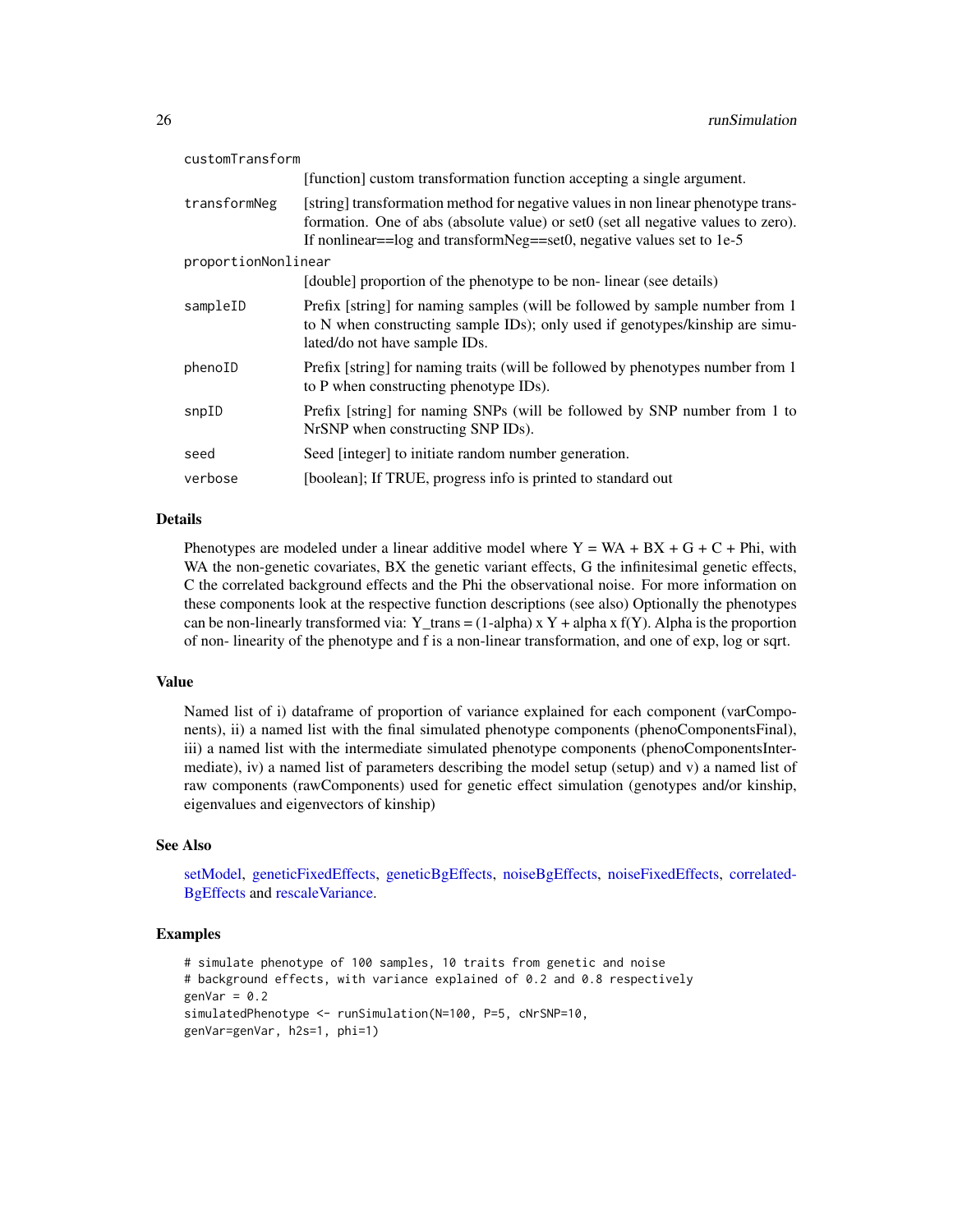<span id="page-26-1"></span><span id="page-26-0"></span>

# Description

savePheno saves simulated phenotypes and their components, model setup parameters and variance components to the specified directories. Requires a simulatedData list which is the output of [runSimulation.](#page-20-1)

# Usage

```
savePheno(
  simulatedData,
  directory,
  format = ".csv",
  outstring = ",
  saveIntermediate = TRUE,
  intercept_gemma = TRUE,
  verbose = TRUE
)
```

| simulatedData    | Named list of i) dataframe of proportion of variance explained for each compo-<br>nent (varComponents), ii) a named list with the final simulated phenotype com-<br>ponents (phenoComponentsFinal), iii) a named list with the intermediate simu-<br>lated phenotype components (phenoComponentsIntermediate), iv) a named list<br>of parameters describing the model setup (setup) and v) a named list of raw com-<br>ponents (rawComponents) used for genetic effect simulation (genotypes and/or<br>kinship); obtained from runSimulation |
|------------------|----------------------------------------------------------------------------------------------------------------------------------------------------------------------------------------------------------------------------------------------------------------------------------------------------------------------------------------------------------------------------------------------------------------------------------------------------------------------------------------------------------------------------------------------|
| directory        | Absolute path (no tilde expansion) to parent directory [string] where simulated<br>data should be saved [needs user writing permission]                                                                                                                                                                                                                                                                                                                                                                                                      |
| format           | Vector of format name(s) [string] specifying the output format; multiple out-<br>put formats can be requested. Options are: plink, bimbam, snptest, gemma,<br>limmbo, csv or rds. For information on format see details. In orde to save inter-<br>mediate phenotype components, at least one of csv or rds need to be specified.<br>plink/bimbam/snptest will only save final phenotype/genotype, kinship and co-<br>variate data.                                                                                                          |
| outstring        | Optional name [string] of subdirectory (in relation to directory) to save set-up<br>dependent simulation results; if set to NULL, subdirectory named by NrSam-<br>ples, NrSNPs, genetic Model and noise Model and genVar is created.                                                                                                                                                                                                                                                                                                         |
| saveIntermediate |                                                                                                                                                                                                                                                                                                                                                                                                                                                                                                                                              |
|                  | [bool] If TRUE, intermediate phenotype components such as shared and inde-<br>pendent effect components are saved.                                                                                                                                                                                                                                                                                                                                                                                                                           |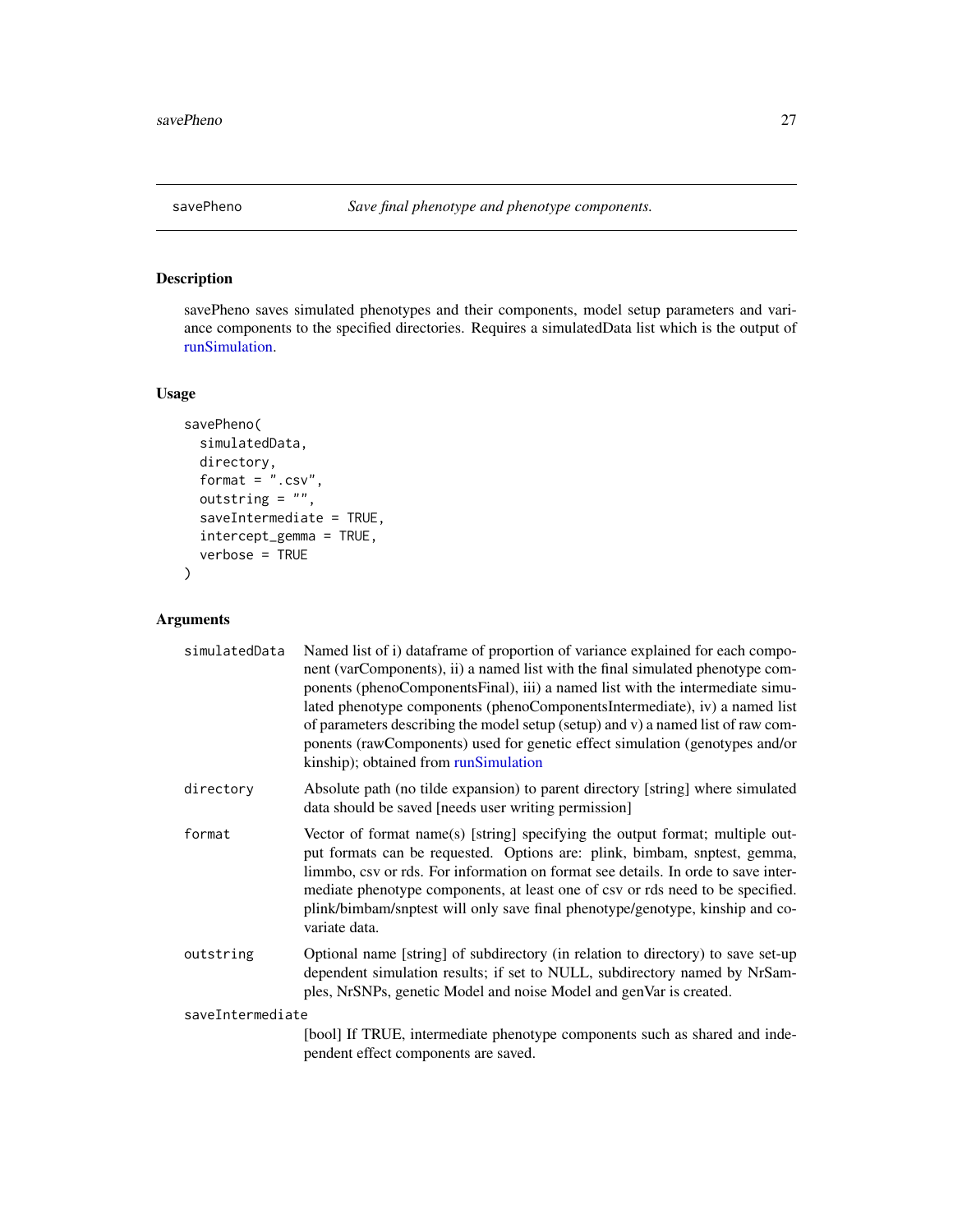<span id="page-27-0"></span>

| intercept_gemma |                                                                              |
|-----------------|------------------------------------------------------------------------------|
|                 | [boolean] When modeling an intercept term in gemma, a column of 1's have to  |
|                 | be appended to the covariate files. Set intercept_gemma to TRUE to include a |
|                 | column of 1's in the output; only used when "gemma" $\%$ in $\%$ format      |
| verbose         | [boolean]; If TRUE, progress info is printed to standard out                 |

# Value

Path [string] to final output directory. If outstring is NULL, this directory will be a subdirectory of the input directory.

# Examples

```
simulatedPhenotype <- runSimulation(N=100, P=5, cNrSNP=10,
genVar=0.2, h2s=0.2, phi=1)
## Not run:
outputdir <- savePheno(simulatedPhenotype, directory=tempdir(),
outstring="Data_simulation", format=c("csv", "plink"))
## End(Not run)
```
<span id="page-27-1"></span>setModel *Set simulation model.*

#### Description

Based on parameters provided, this function sets the name for the phenotype simulation. It carries out compatibiltiy checks of the specifie parameters and checks for any missing information.

#### Usage

```
setModel(
 genVar = NULL,
 h2s = NULL,theta = 0.8,
 h2bg = NULL,eta = 0.8,
 noiseVar = NULL,
 delta = NULL,
 gamma = 0.8,
 rho = NULL,phi = NULL,
 alpha = 0.8,
 pcorr = 0.6,
 pIndependentConfounders = 0.4,
 pTraindependentConfounders = 0.2pIndependentGenetic = 0.4,
 pTraitIndependentGenetic = 0.2,
 proportionNonlinear = 0,
```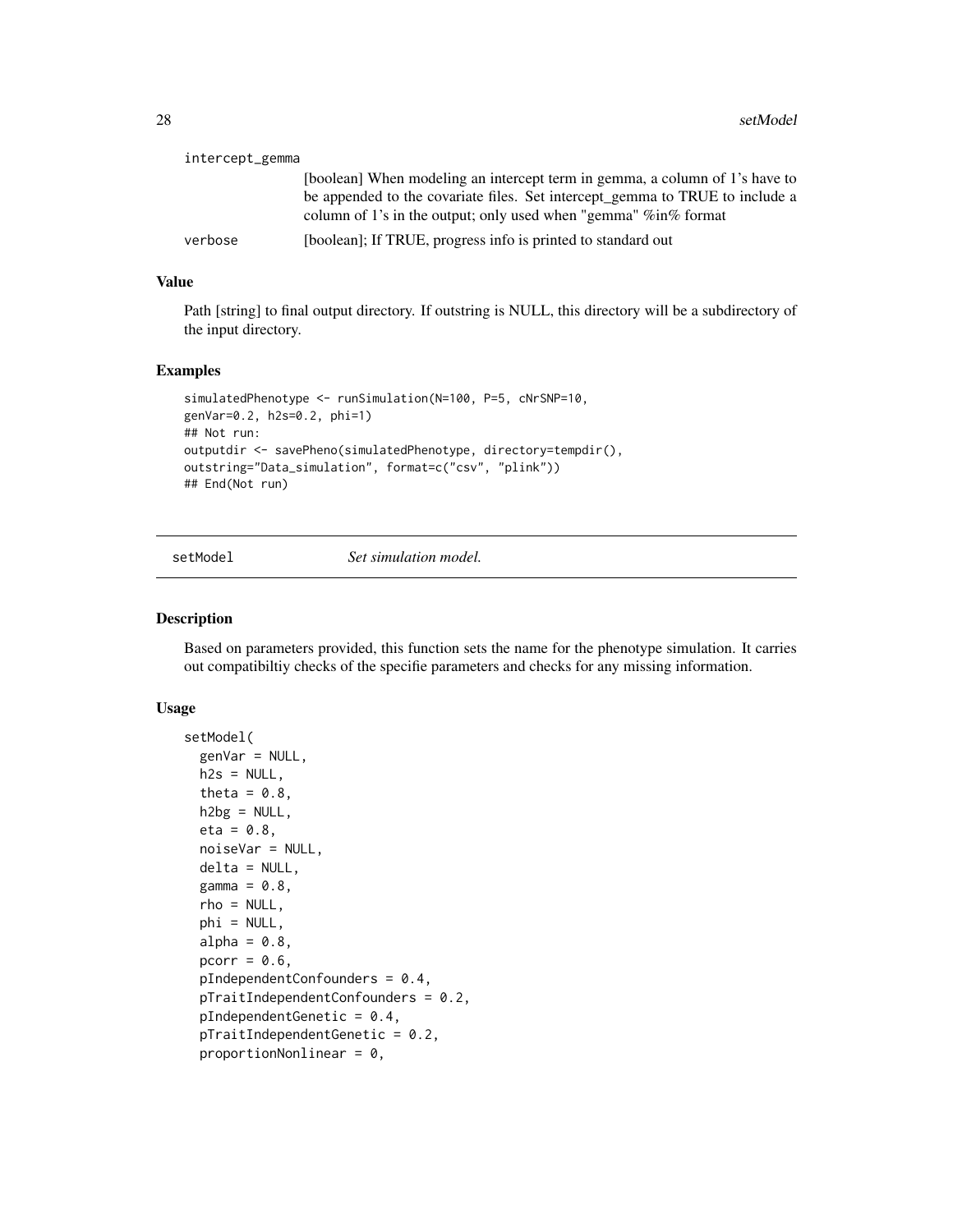# setModel 29

```
cNrSNP = NULL,
NrConfounders = 10,
verbose = TRUE
```
# Arguments

 $\mathcal{L}$ 

| genVar                       | Total genetic variance [double].                                                                                    |
|------------------------------|---------------------------------------------------------------------------------------------------------------------|
| h2s                          | Proportion [double] of variance of genetic variant effects.                                                         |
| theta                        | Proportion [double] of variance of shared genetic variant effects.                                                  |
| h <sub>2</sub> bg            | Proportion [double] of variance of infinitesimal genetic effects i.e. correlation<br>introduced by sample kinship). |
| eta                          | Proportion [double] of variance of shared infinitesimal genetic effects.                                            |
| noiseVar                     | Total noise variance [double].                                                                                      |
| delta                        | Proportion [double] of variance of non-genetic covariate effect.                                                    |
| gamma                        | Proportion [double] of variance of shared non-genetic covariate effects.                                            |
| rho                          | Proportion [double] of variance of correlated noise effects.                                                        |
| phi                          | Proportion [double] of variance of observational noise effects.                                                     |
| alpha                        | Proportion [double] of variance of shared observational noise effect.                                               |
| pcorr                        | Correlation [double] between phenotypes.                                                                            |
| pIndependentConfounders      |                                                                                                                     |
|                              | Proportion [double] of non-genetic covariate to have a trait-independent effect.                                    |
| pTraitIndependentConfounders |                                                                                                                     |
|                              | Proportion [double] of traits influenced by independent non-genetic covariate                                       |
|                              | effects.                                                                                                            |
| pIndependentGenetic          |                                                                                                                     |
|                              | Proportion [double] of genetic variant effects to have a trait-independent fixed<br>effect.                         |
| pTraitIndependentGenetic     |                                                                                                                     |
|                              | Proportion [double] of traits influenced by independent genetic variant effects.                                    |
| proportionNonlinear          |                                                                                                                     |
|                              | [double] proportion of the phenotype to be non-linear                                                               |
| cNrSNP                       | Number [integer] of causal SNPs; used as genetic variant effects.                                                   |
| NrConfounders                | Number [integer] of non-genetic covariates; used as non-genetic covariate ef-<br>fects.                             |
| verbose                      | [boolean]; If TRUE, progress info is printed to standard out.                                                       |

# Value

Named list containing the genetic model (modelGenetic), the noise model (modelNoise) and the input parameters (h2s, h2bg, noiseVar, rho, delta, phi, gamma, theta, eta, alpha, pcorr, proportionNonlinear). Model options are: modelNoise: "noNoise", "noiseFixedOnly", "noiseBgOnly", "noiseCorrelatedOnly", "noiseFixedAndBg","noiseCorrelatedAndBg", "noiseFixedAndCorrelated", "noise-FixedAndBgAndCorrelated" modelGenetic: "noGenetic","geneticBgOnly", "geneticFixedOnly", "geneticFixedAndBg"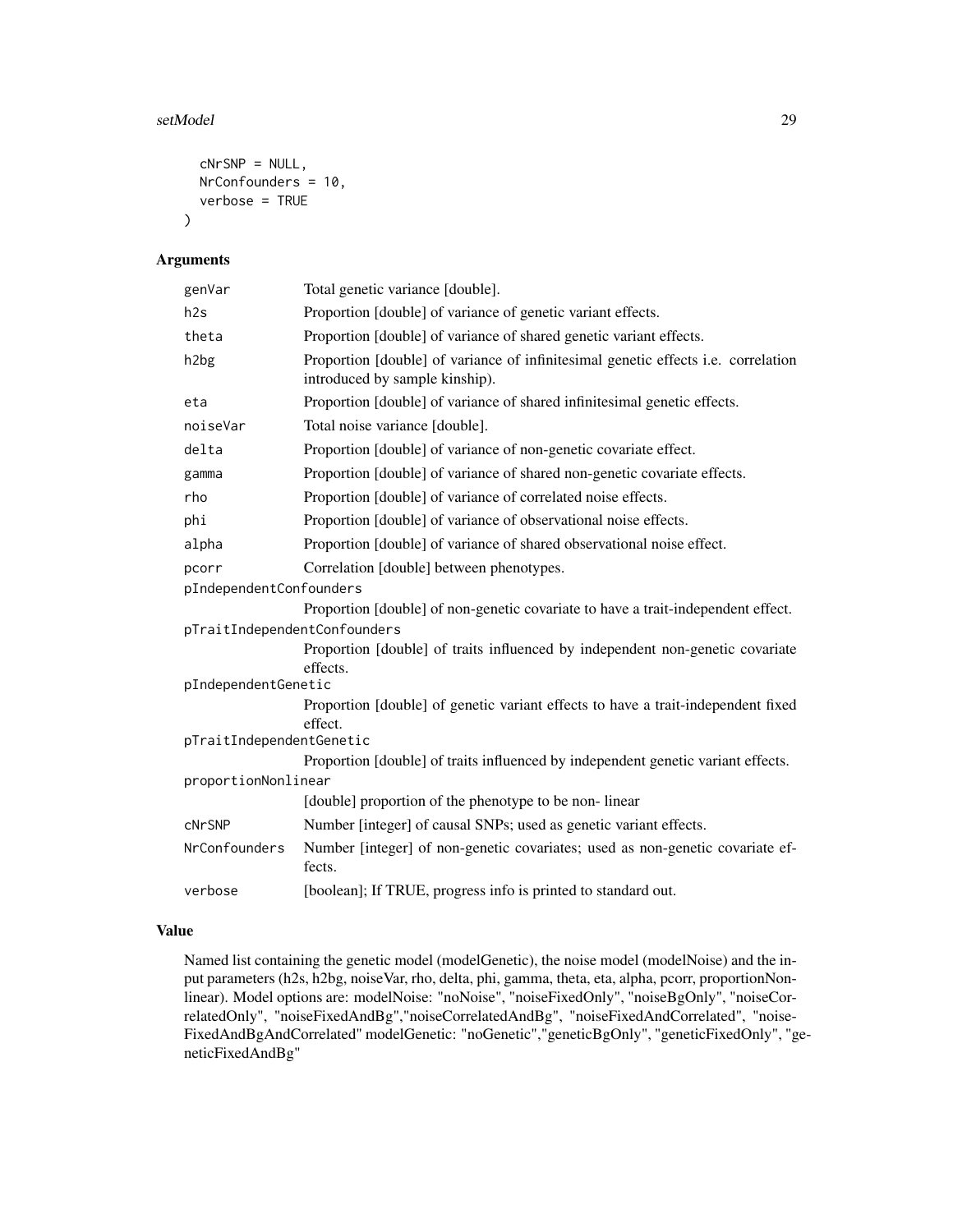# Examples

```
#genetic fixed effects only
model <- setModel(genVar=1, h2s=1)
#genetic fixed and bg effects
model <- setModel(genVar=1, h2s=0.01)
#genetic and noise fixed effects only
model <- setModel(genVar=0.4, h2s=1, delta=1)
```
<span id="page-29-1"></span>simulateDist *Data simulation for different distributions.*

# Description

Wrapper function to simulate data from different distribution with different parameter settings.

# Usage

```
simulateDist(
 x,
 dist = c("unif", "norm", "bin", "cat_norm", "cat_unif"),
 m = NULL,std = 1,
 categories = NULL,
 prob = NULL
)
```

| X          | The number [integer] of observations to simulate.                                                                                                                                                                                                                                                                                                                                                                                     |
|------------|---------------------------------------------------------------------------------------------------------------------------------------------------------------------------------------------------------------------------------------------------------------------------------------------------------------------------------------------------------------------------------------------------------------------------------------|
| dist       | Name of distribution [string] from which the observations are drawn. 'norm' is<br>the normal distribution, 'unif' the uniform distribution 'bin' the binomial dis-<br>tribution, "cat_norm" samples categorical variables according to a normal dis-<br>tribution and "cat_unif" according to a uniform distribution. For "cat_norm",<br>length(category)/2 is used mean for the normal distribution unless specified oth-<br>erwise. |
| m          | Mean of the normal distribution [double]/the mean between min and max for<br>the uniform distribution [double]/ the rank of the category to be used as mean<br>for "cat_norm" [integer].                                                                                                                                                                                                                                              |
| std        | Standard deviation of the normal distribution or the distance of min/max from<br>the mean for the uniform distribution [double].                                                                                                                                                                                                                                                                                                      |
| categories | Number of categories [integer] for simulating categorical variables (for distr="cat_norm"<br>or "cat_unif").                                                                                                                                                                                                                                                                                                                          |
| prob       | Probability [double] of success for each trial (for distr="bin").                                                                                                                                                                                                                                                                                                                                                                     |

<span id="page-29-0"></span>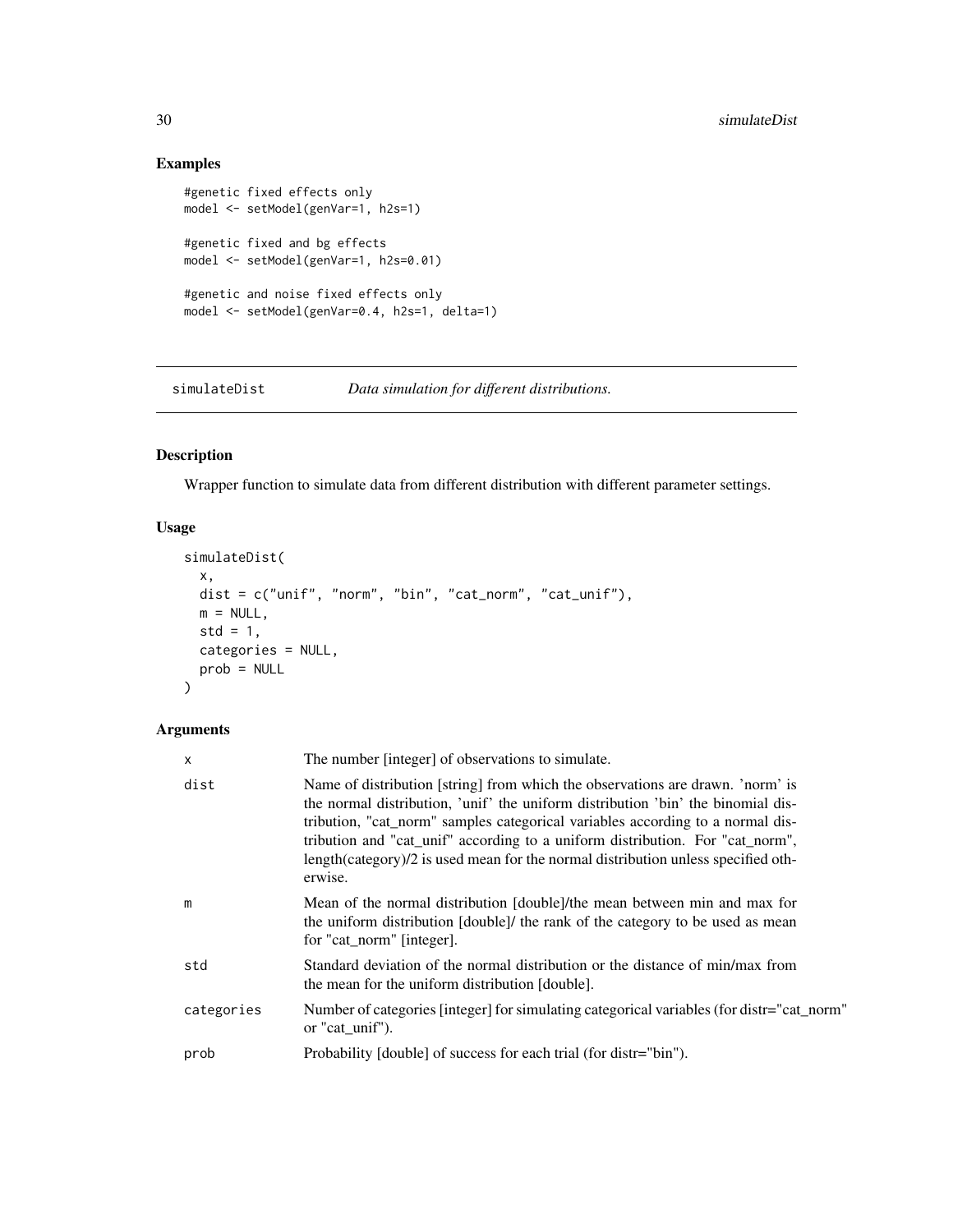# <span id="page-30-0"></span>simulateGenotypes 31

# Value

Numeric vector of length [x] with the sampled values

# See Also

[runif](#page-0-0), [rnorm](#page-0-0), [rbinom](#page-0-0) for documentation of the underlying distributions.

# Examples

```
normal <- simulateDist(x=10, dist="norm", m=2, std=4)
cat_normal <- simulateDist(x=10, dist="cat_norm", categories=5)
cat_uniform <- simulateDist(x=10, dist="cat_unif", categories=5)
uniform <- simulateDist(x=10, dist="unif", m=4, std=1)
binomial <- simulateDist(x=10, dist="bin", prob=0.4)
```
simulateGenotypes *Simulate bi-allelic genotypes.*

# Description

Simulate bi-allelic genotypes.

# Usage

```
simulateGenotypes(
 N,
 NrSNP = 5000,
  frequencies = c(0.1, 0.2, 0.4),
  sampleID = "ID_",
  snpID = "SNP",
  verbose = TRUE
\lambda
```

| N            | Number of samples for which to simulate bi-allelic genotypes.                                                       |
|--------------|---------------------------------------------------------------------------------------------------------------------|
| <b>NrSNP</b> | Number of SNPs to simulate.                                                                                         |
| frequencies  | Vector of allele frequencies [double] from which to sample.                                                         |
| sampleID     | Prefix [string] for naming samples (will be followed by sample number from 1<br>to N when constructing id samples). |
| snpID        | Prefix [string] for naming SNPs (will be followed by SNP number from 1 to<br>NrSNP when constructing id snps).      |
| verbose      | [boolean] If TRUE, progress info is printed to standard out.                                                        |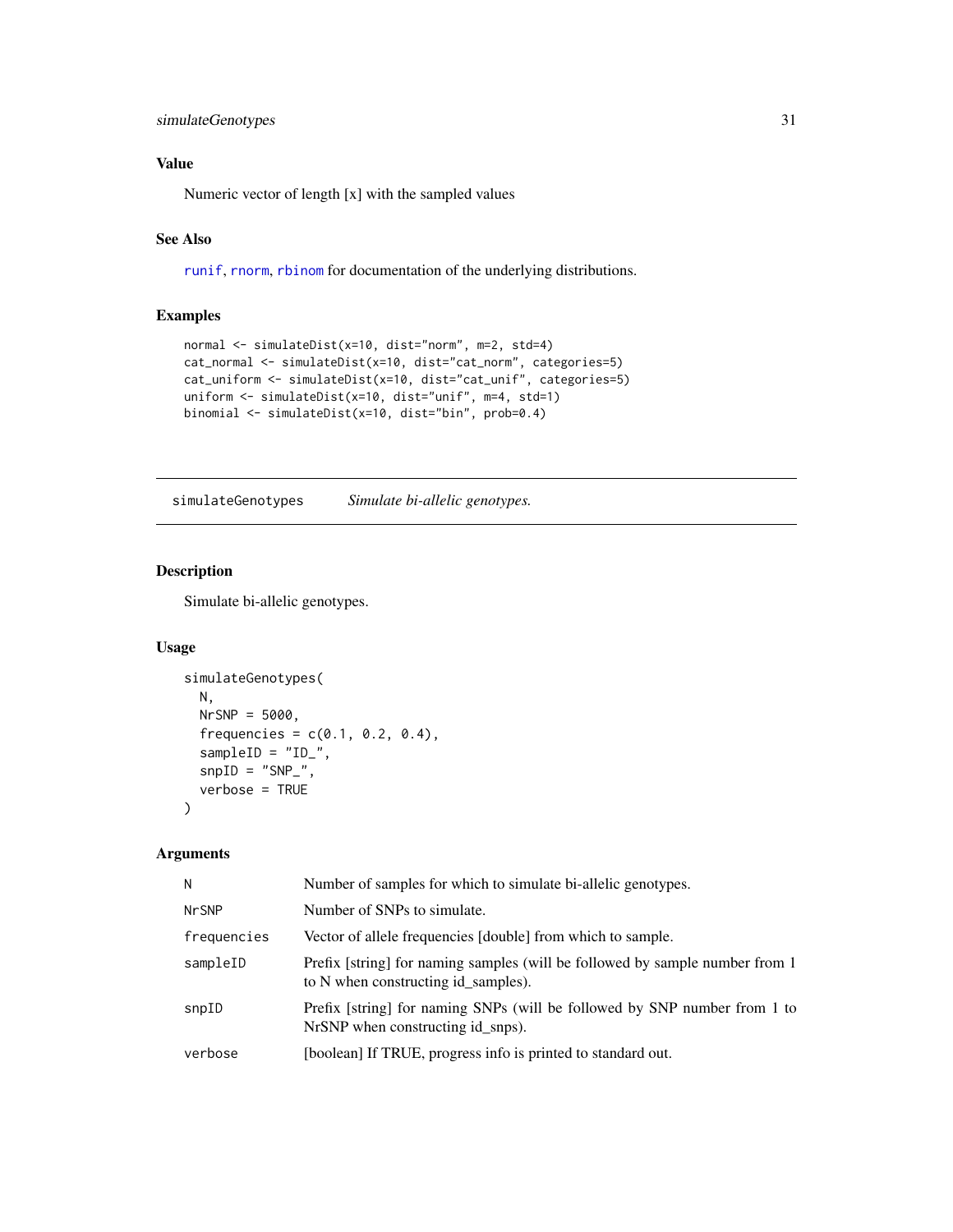# Value

Named list with [N x NrSNP] matrix of simulated genotypes (genotypes), their SNP frequencies (freq), a vector of sample IDs (id\_samples) and a vector of SNP IDs (id\_snps).

# See Also

[standardiseGenotypes](#page-32-1)

# Examples

```
N10NrSNP10 <- simulateGenotypes(N=10, NrSNP=10)
N10NrSNP10 <- simulateGenotypes(N=10, NrSNP=10,
frequencies=c(0.2,0.3,0.4))
```
simulatePhenotypes *Command line execution for PhenotypeSimulator.*

#### Description

simulatePhenotypes runs without arguments. Upon call, it reads command-line parameters and supplies these to [runSimulation](#page-20-1) and [savePheno](#page-26-1). For details on input to [runSimulation](#page-20-1) and [savePheno](#page-26-1), please refer to their help pages. For help on the command line arguments that can be passed, see examples below. From the command line, the help function can be called via 'Rscript -e "PhenotypeSimulator::simulatePhenotypes()" –args –help

# Usage

```
simulatePhenotypes()
```
# Examples

```
# (not run)
# Simulate simple phenotype of genetic and noise background effects only:
# (not run)
# Rscript -e "PhenotypeSimulator::simulatePhenotypes()" \
#-args \
#--NrSamples=100 --NrPhenotypes=15 \
#--tNrSNPs=10000 --cNrSNPs=30 \
#--SNPfrequencies=0.05,0.1,0.3,0.4 \
#--genVar=0.4 --h2s=0.025 --phi=0.6 --delta=0.3 --gamma=1 \
#--pcorr=0.8 \
#--NrFixedEffects=4 --NrConfounders=1,2,1,2 \
#--pIndependentConfounders=0,1,1,0.5 \
#--distConfounders=bin,cat_norm,cat_unif,norm \
#--probConfounders=0.2 \
#--catConfounders=0,3,4,0 \
#--directory=/tmp \
#--showProgress \
```
<span id="page-31-0"></span>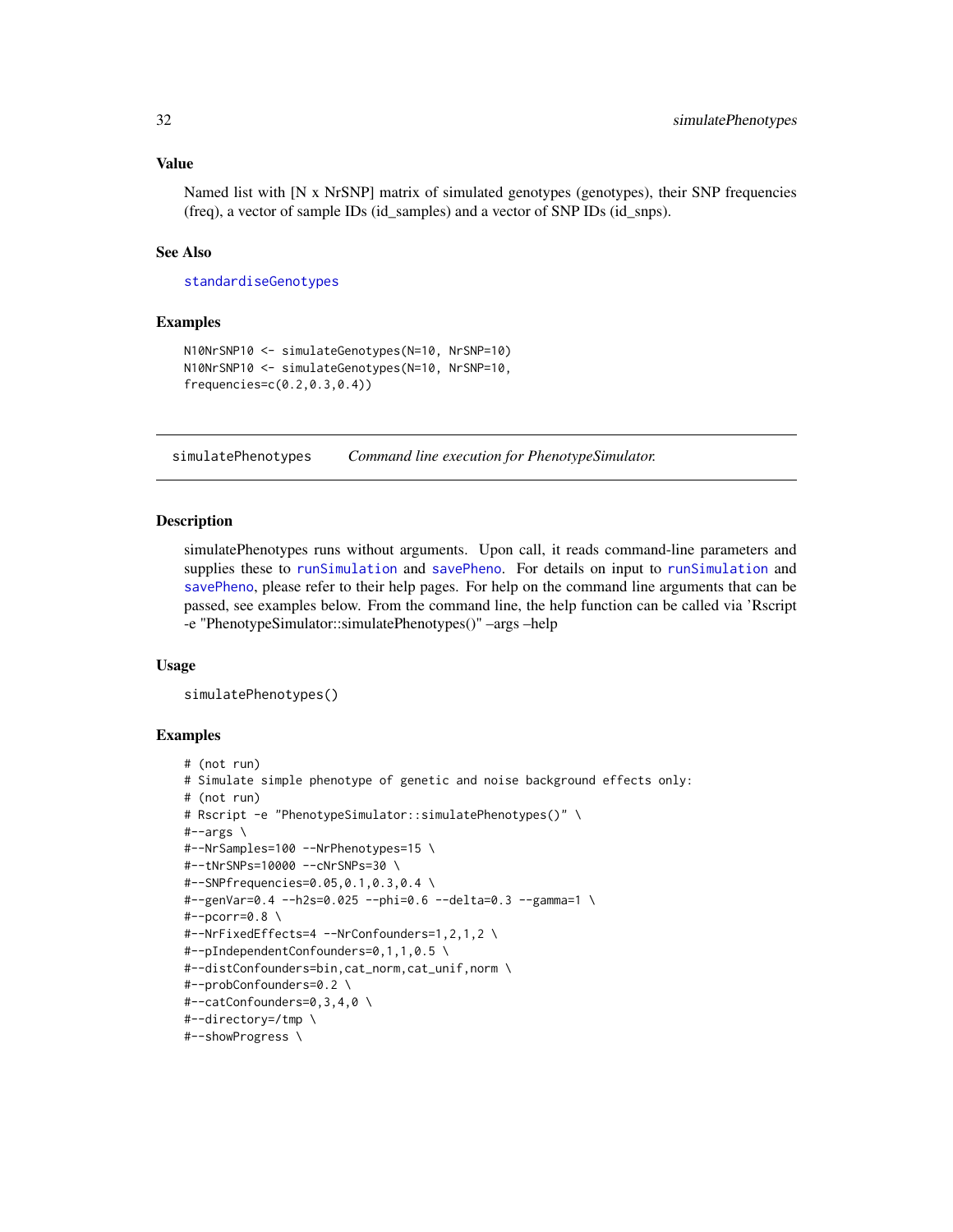# <span id="page-32-1"></span><span id="page-32-0"></span>Description

Genotypes are standardised as described in Yang et al: snp\_standardised =  $(snp - 2 * ref$ \_allele\_freq)/ sqrt(2 \* ref\_allele\_freq \* alt\_allele\_freq).

# Usage

standardiseGenotypes(geno, impute = FALSE)

# Arguments

| geno   | [N x NrSNP] Matrix/dataframe of genotypes [integer]/[double].                 |
|--------|-------------------------------------------------------------------------------|
| impute | [logical] Indicating if missing genotypes should be imputed; if set FALSE and |
|        | data contains missing values, standardise Genotypes will return an error.     |

#### Details

Missing genotypes can be mean-imputed and rounded to nearest integer before standardisation. If genotypes contain missing values and impute is set to FALSE, standardiseGenotypes will return an error.

# Value

N x NrSNP Matrix of standardised genotypes [double].

#### References

Yang, J., Lee, S.H., Goddard, M.E., Visscher, P.M. (2011) GCTA: a tool for genome-wide complex trait analysis, AJHG: 88

# See Also

[getAlleleFrequencies](#page-8-2)

# Examples

```
geno <- cbind(rbinom(2000, 2, 0.3), rbinom(2000, 2, 0.4),rbinom(2000, 2, 0.5))
geno_sd <- standardiseGenotypes(geno)
```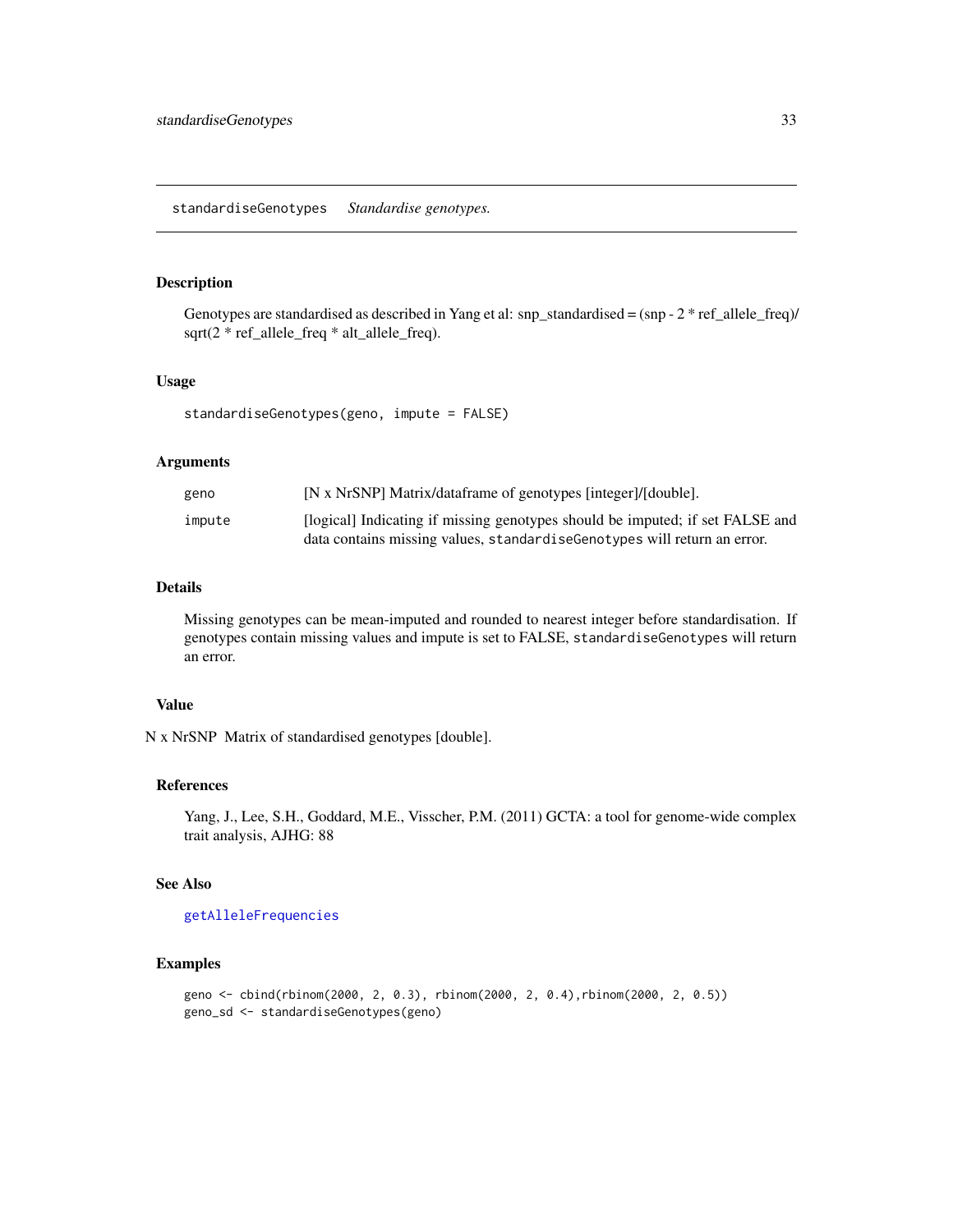<span id="page-33-0"></span>

# Description

Test all elements of a list if they are numeric, positive numbers, integers or proportions (range 0-1)

#### Usage

```
testNumerics(numbers, positives = NULL, integers = NULL, proportions = NULL)
```
# Arguments

| numbers     | List whose elements are tested for being numeric                     |
|-------------|----------------------------------------------------------------------|
| positives   | List whose elements are tested for being positive numbers            |
| integers    | List whose elements are tested for being integers                    |
| proportions | List whose elements are tested for being proportions between 0 and 1 |

transformNonlinear *Phenotype transformation.*

# Description

Transformation of phenotype component by applying a user-specified non-linear transformation to the phenotype component.

# Usage

```
transformNonlinear(
  component,
  alpha,
 method,
 logbase = 10,
 power = 2,
 expbase = NULL,
  transformNeg = "abs",
 f = NULL,verbose = TRUE
\mathcal{E}
```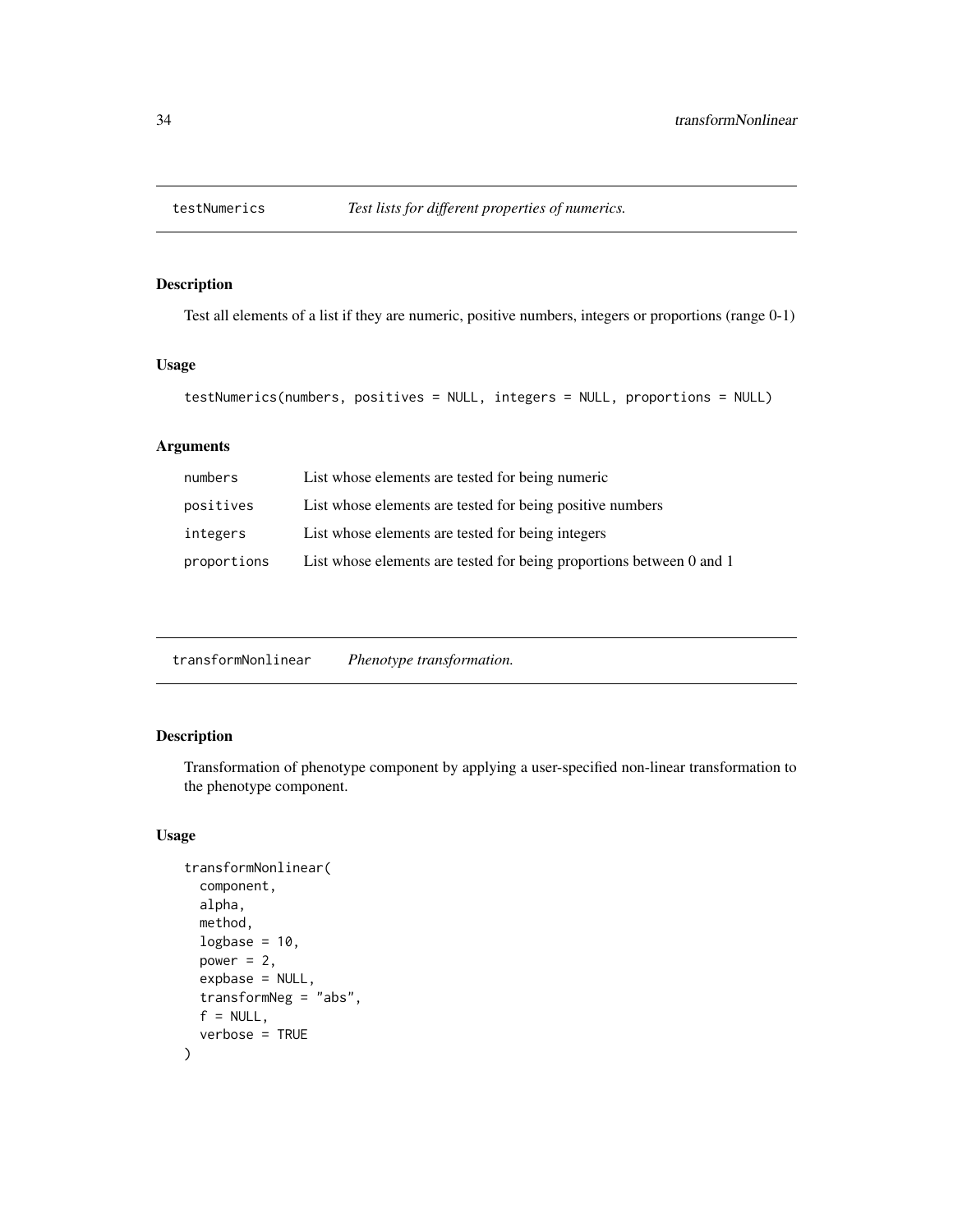#### <span id="page-34-0"></span>vmessage 35

#### **Arguments**

| component    | [N x P] Phenotype matrix [double] where $[N]$ are the number of samples and P<br>the number of phenotypes                                             |
|--------------|-------------------------------------------------------------------------------------------------------------------------------------------------------|
| alpha        | [double] weighting scalar for non-linearity: alpha==0 fully linear phenotype,<br>alpha= $=$ 1 fully non-linear phenotype. See @details.               |
| method       | [string] one of exp (exponential), log (logarithm), poly (polynomial), sqrt (square-<br>root) or custom (user-supplied function)                      |
| logbase      | [int] when method==log, sets the log base for transformation                                                                                          |
| power        | [double] when method==poly, sets the power to raise to.                                                                                               |
| expbase      | [double] when method==exp, sets the exp base for transformation.                                                                                      |
| transformNeg | [string] one of abs (absolute value) or set0 (set all negative values to zero). If<br>method==log and transformNeg==set0, negative values set to 1e-5 |
| f            | [function] function accepting component as a single argument.                                                                                         |
| verbose      | [boolean]; If TRUE, progress info is printed to standard out.                                                                                         |

# Details

transformNonlinear takes a phenotype component as input and transforms it according to the specified transformation method. The user can choose how strongly non-linear the resulting phenotype component should be, by specifying the weighting parameter alpha: component\_transformed = (1 - alpha)  $\ast$  component + alpha  $\ast$  transform function(component)

# Value

N x P transformed phenotype matrix [double]

# Examples

```
# Simulate non-genetic covariate effects
cov_effects <- noiseFixedEffects(N=100, P=5)
# Transform logarithmically
covs_log <- transformNonlinear(cov_effects$shared, alpha=0.5, method="log",
transformNeg="abs")
# Transform custom
f_custom \le function(x) \{x^2 + 3*x\}covs_custom <- transformNonlinear(cov_effects$shared, alpha=0.5,
method="custom", f=f_custom)
```
vmessage *Print userinfo.*

#### Description

Wrapper function around [message](#page-0-0) that allows to turn the printing of messages to standard out. on or off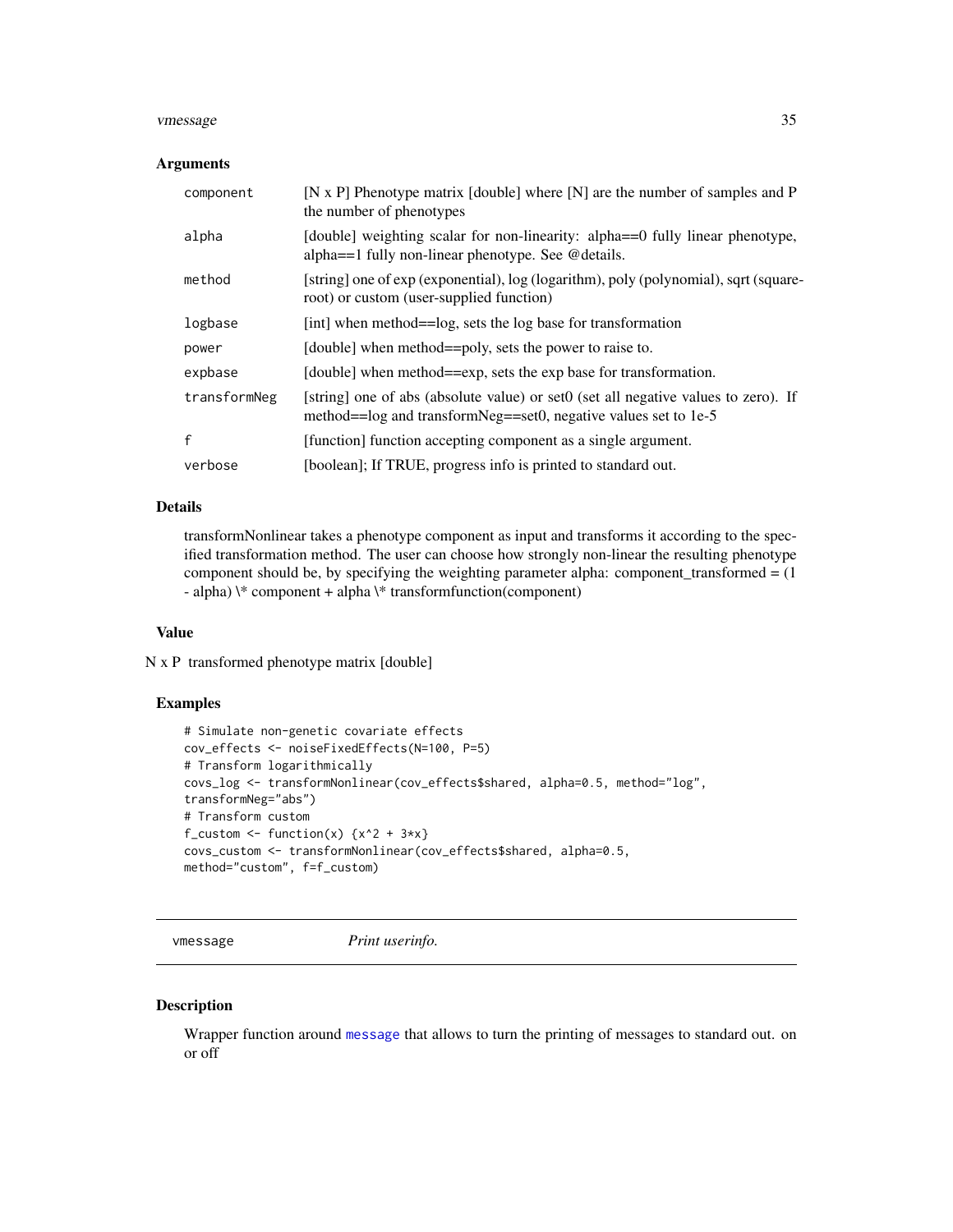#### <span id="page-35-0"></span>Usage

```
vmessage(userinfo, verbose = TRUE, sep = " ")
```
## **Arguments**

| userinfo | Vector of [string] element(s) and variables                                                 |
|----------|---------------------------------------------------------------------------------------------|
| verbose  | [boolean] If TRUE message is displayed on standard out, if FALSE, message is<br>suppressed. |
| sep      | Delimiter [string] to separate message elements when userinfo given as vector.              |

# See Also

[message](#page-0-0) which this function wraps

<span id="page-35-1"></span>writeStandardOutput *Write simulated data into formats used by standard GWAS software.*

# Description

writeStandardOutput can write genotypes and phenotypes as well as possible covariates and kinship matrices into a number of formats for standard GWAS software: plink, snptest, bimbam, gemma, limmbo. For more information on the different file formats see *External formats*.

# Usage

```
writeStandardOutput(
  directory,
  phenotypes = NULL,
  genotypes = NULL,
  additionalPhenotypes = NULL,
  covariates = NULL,
  kinship = NULL,
  eval_kinship = NULL,
  evec_kinship = NULL,
  id_samples,
  id_snps,
  id_phenos,
  outstring = NULL,
  standardInput_samples = NULL,
  standardInput_genotypes = NULL,
  format = NULL,intercept_gemma = FALSE,
  nameAdditional = "_nonLinear",
  verbose = TRUE
)
```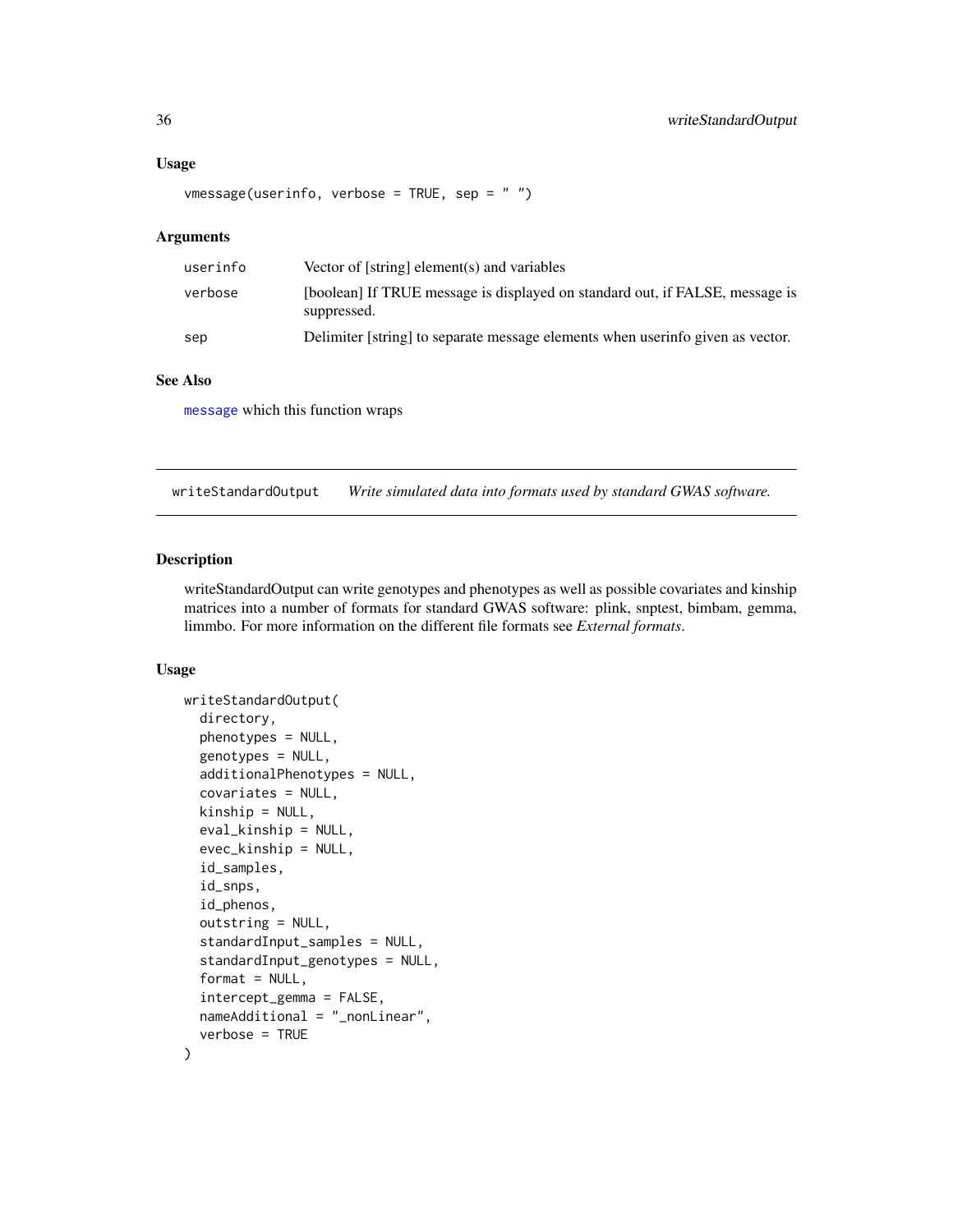# Arguments

| directory               | Absolute path (no tilde expansion) to parent directory [string] where the data<br>should be saved [needs user writing permission]                                                           |
|-------------------------|---------------------------------------------------------------------------------------------------------------------------------------------------------------------------------------------|
| phenotypes              | [NrSamples x NrTrait] Data.frame/matrix of phenotypes [doubles].                                                                                                                            |
| genotypes               | [NrSamples x NrSNP] Data.frame/matrix of genotypes [integers]/[doubles].                                                                                                                    |
| additionalPhenotypes    |                                                                                                                                                                                             |
|                         | [NrSamples x NrTrait] Data.frame/matrix of additional phenotypes (for instance<br>non-linearly tranformed orginal                                                                           |
| covariates              | [NrSamples x NrCovariates] Data.frame/matrix of covariates [integers]/[doubles].                                                                                                            |
| kinship                 | [NrSamples x NrSamples] Data.frame/matrix of kinship estimates [doubles].                                                                                                                   |
| eval_kinship            | [NrSamples] vector with eigenvalues of kinship matrix [doubles].                                                                                                                            |
| evec_kinship            | [NrSamples x NrSamples] Data.frame/matrix with eigenvectors of kinship ma-<br>trix [doubles].                                                                                               |
| id_samples              | Vector of [NrSamples] sample IDs [string] of simulated phenotypes, genotypes<br>and covariates.                                                                                             |
| id_snps                 | Vector of [NrSNPs] SNP IDs [string] of (simulated) genotypes.                                                                                                                               |
| id_phenos               | Vector of [NrTraits] phenotype IDs [string] of simulated phenotypes.                                                                                                                        |
| outstring               | (optional) Name [string] of subdirectory (in relation to directory) to save set-up<br>independent simulation results.                                                                       |
| standardInput_samples   |                                                                                                                                                                                             |
|                         | (optional) Data.frame of sample information obtained when genotypes were<br>read from plink, oxgen or genome file.                                                                          |
| standardInput_genotypes |                                                                                                                                                                                             |
|                         | (optional) Data.frame of genotypes obtained when reading genotypes from plink,<br>oxgen, or genome file.                                                                                    |
| format                  | Vector of name(s) [string] of file formats, options are: "plink", "snptest", "gemma",<br>"bimbam", "delim". For details on the file formats see External formats.                           |
| intercept_gemma         |                                                                                                                                                                                             |
|                         | [boolean] When modeling an intercept term in gemma, a column of 1's have to<br>be appended to the covariate files. Set intercept_gemma to TRUE to include a<br>column of 1's in the output. |
|                         | nameAdditional name [string] of additonal phenotypes to be appended to filename.                                                                                                            |
| verbose                 | [boolean]; If TRUE, progress info is printed to standard out                                                                                                                                |

#### External formats

• plink format: consists of three files, .bed, .bim and .fam. From [https://www.cog-genomics.](https://www.cog-genomics.org/plink/1.9/formats) [org/plink/1.9/formats](https://www.cog-genomics.org/plink/1.9/formats): The .bed files contain the primary representation of genotype calls at biallelic variants in a binary format. The .bim is a text file with no header line, and one line per variant with the following six fields: i) Chromosome code (either an integer, or 'X'/'Y'/'XY'/'MT'; '0' indicates unknown) or name, ii) Variant identifier, iii) Position in morgans or centimorgans (safe to use dummy value of '0'), iv) Base-pair coordinate (normally 1-based, but 0 ok; limited to 231-2), v) Allele 1 (corresponding to clear bits in .bed;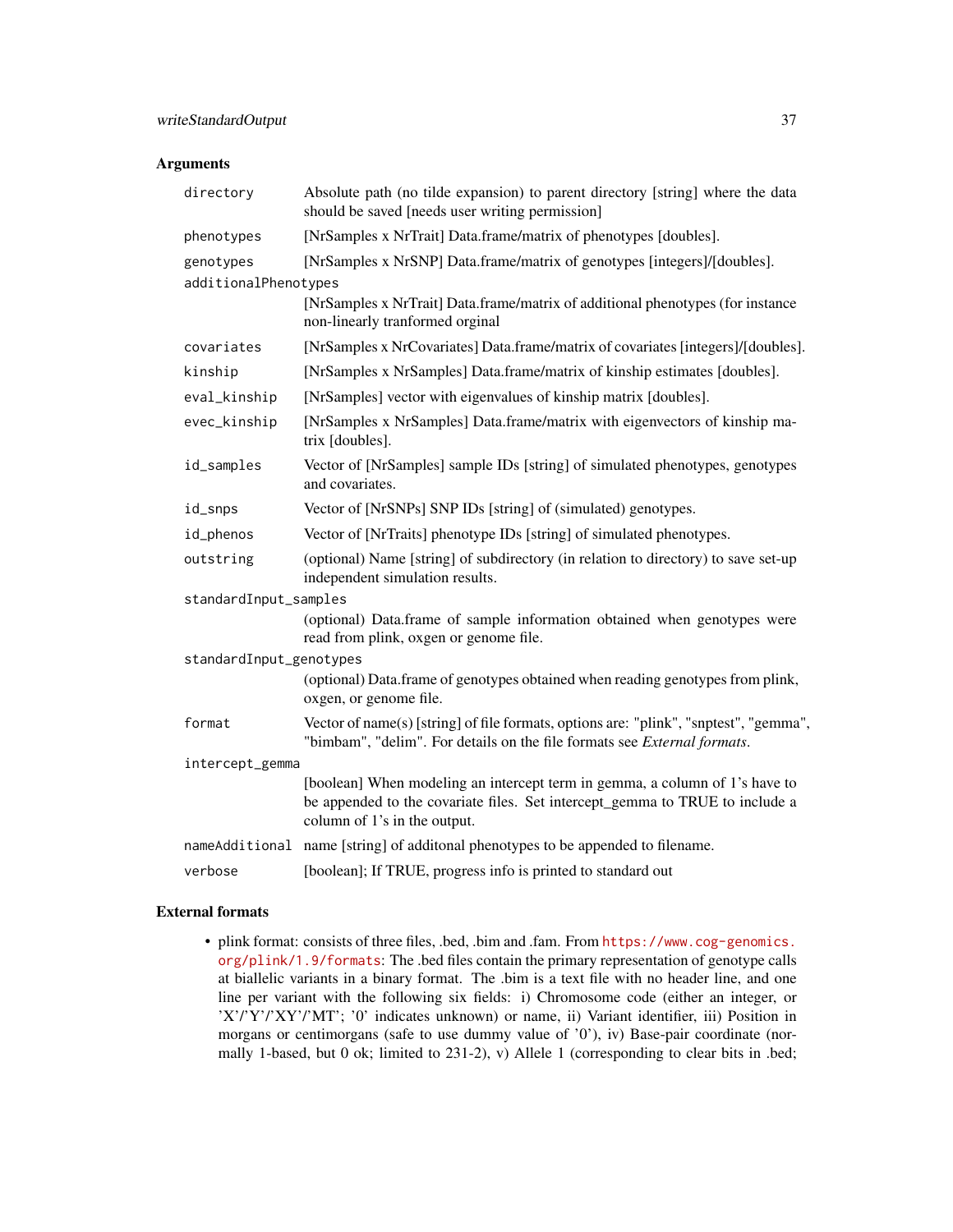usually minor), vi) Allele 2 (corresponding to set bits in .bed; usually major). The .fam file is a text file with no header line, and one line per sample with the following six fields: i) Family ID ('FID'), ii), Within- family ID ('IID'; cannot be '0'), iii) Within-family ID of father ('0' if father isn't in dataset, iv) within-family ID of mother ( $\degree$ 0' if mother isn't in dataset), v) sex code ('1' = male, '2' = female, '0' = unknown), vi) Phenotype value ('1' = control, '2' = case, '-9'/'0'/non-numeric = missing data if case/control)

- snptest format: consists of two files, the genotype file ending in .gen (genotypes\_snptest.gen) and the sample file ending in .sample (Ysim\_snptest.sample). From [https://www.well.ox.](https://www.well.ox.ac.uk/~gav/snptest/#input_file_formats) [ac.uk/~gav/snptest/#input\\_file\\_formats](https://www.well.ox.ac.uk/~gav/snptest/#input_file_formats): The genotype file stores data on a one-lineper-SNP format. The first 5 entries of each line should be the SNP ID, RS ID of the SNP, basepair position of the SNP, the allele coded A and the allele coded B. The SNP ID can be used to denote the chromosome number of each SNP. The next three numbers on the line should be the probabilities of the three genotypes AA, AB and BB at the SNP for the first individual in the cohort. The next three numbers should be the genotype probabilities for the second individual in the cohort. The next three numbers are for the third individual and so on. The order of individuals in the genotype file should match the order of the individuals in the sample file. The sample file has three parts (a) a header line detailing the names of the columns in the file, (b) a line detailing the types of variables stored in each column, and (c) a line for each individual detailing the information for that individual. a) The header line needs a minimum of three entries. The first three entries should always be ID\_1, ID\_2 and missing. They denote that the first three columns contain the first ID, second ID and missing data proportion of each individual. Additional entries on this line should be the names of covariates or phenotypes that are included in the file. In the above example, there are 4 covariates named  $cov_1$ ,  $cov_2$ , cov\_3, cov\_4, a continuous phenotype named pheno1 and a binary phenotype named bin1. All phenotypes should appear after the covariates in this file. b) The second line (the variable type line) details the type of variables included in each column. The first three entries of this line should be set to 0. Subsequent entries in this line for covariates and phenotypes should be specified by the following rules: D for Discrete covariates (coded using positive integers), C for Continuous covariates, P for Continuous Phenotype, B for Binary Phenotype  $(0 =$ Controls,  $1 = \text{Case}$ ). C) Individual information: one line for each individual containing the information specified by the entries of the header line. Entries of the sample file are separated by spaces.
- bimbam format: consists of a) a simple, tab-separated phenotype file without sample or phenotype header/index (Ysim\_bimbam.txt) and b) the mean genotype file format which is a single file, without information on individuals: (genotypes.bimbam). From the bimbam documentation at <http://www.haplotype.org/software.html>: The first column of the mean genotype files is the SNP ID, the second and third columns are allele types with minor allele first. The rest columns are the mean genotypes of different individuals – numbers between 0 and 2 that represents the (posterior) mean genotype, or dosage of the minor allele.
- gemma format: consists of a) a simple, tab-separated phenotype file without sample or phenotype header/index (Ysim\_gemma.txt) and b) the mean genotype file format which is a single file, without information on individuals(genotypes.gemma); a) and b) both the same as above for bimbam format). In addition and if applicable, c) a kinship file (kinship\_gemma.txt) and d) covariate file (Covs\_gemma.txt). From [http://www.xzlab.org/software/GEMMAmanual.](http://www.xzlab.org/software/GEMMAmanual.pdf) [pdf](http://www.xzlab.org/software/GEMMAmanual.pdf): The kinship file contains a NrSample  $\times$  NrSample matrix, where each row and each column corresponds to individuals in the same order as in the mean genotype file, and ith row and jth column is a number indicating the relatedness value between ith and jth individuals. The covariates file has the same format as the phenotype file dsecribed above and must contain a column of 1's if one wants to include an intercept term (set parameter inter-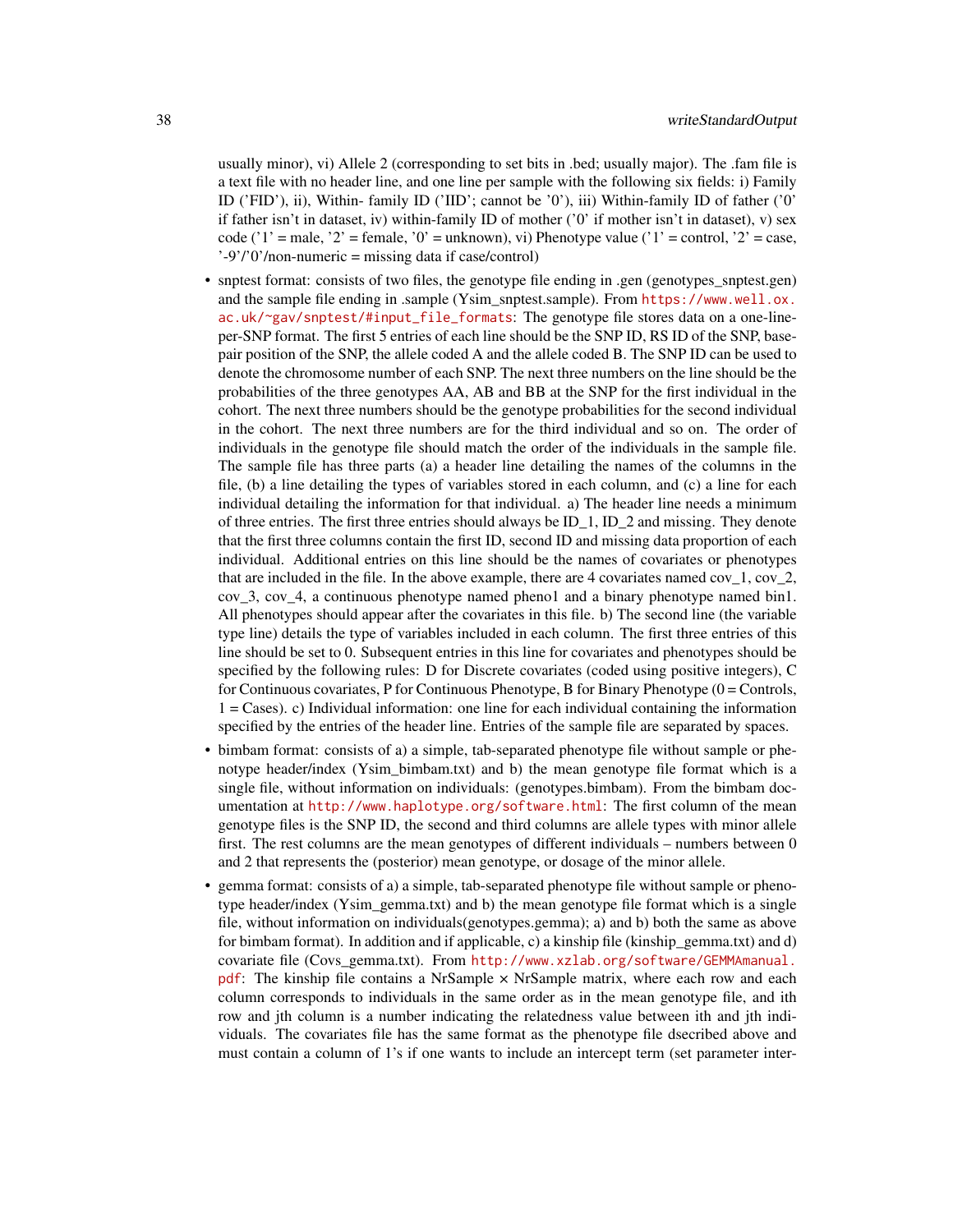<span id="page-38-0"></span>cept\_gemma=TRUE).

• limmbo format: consists of a) a comma-separated phenotype file without sample IDs as index and phenotype IDs as header (Ysim\_limmbo.csv), b) the mean genotype file format with one genetic variant per line. The first column contains the variant ID, column 2-N+1 contain the genotype code (numbers between 0 and 2 that represent the (posterior) mean genotype/dosage of the minor allele) for N samples, c) a kinship file (kinship\_limmbo.csv) and d) covariate file (covs\_limmbo.csv). From

#### See Also

[readStandardGenotypes](#page-16-1)

#### Examples

```
simulation <- runSimulation(N=10, P=2, genVar=0.4, h2s=0.2, phi=1)
genotypes <- simulation$rawComponents$genotypes
kinship <- simulation$rawComponents$kinship
phenotypes <- simulation$phenoComponents$Y
```

```
## Not run:
```

```
# Save in plink format (.bed, .bim, .fam, Y_sim_plink.txt)
writeStandardOutput(directory=tempdir(),
genotypes=genotypes$genotypes, phenotypes=phenotypes,
id_samples = genotypes$id_samples, id_snps = genotypes$id_snps,
id_phenos = colnames(phenotypes), format="plink")
```

```
# Save in gemma and snptest format
writeStandardOutput(directory=tempdir(),
genotypes=genotypes$genotypes, phenotypes=phenotypes,
id_samples = genotypes$id_samples, id_snps = genotypes$id_snps,
id_phenos = colnames(phenotypes), kinship=kinship,
format=c("snptest", "gemma"))
```
## End(Not run)